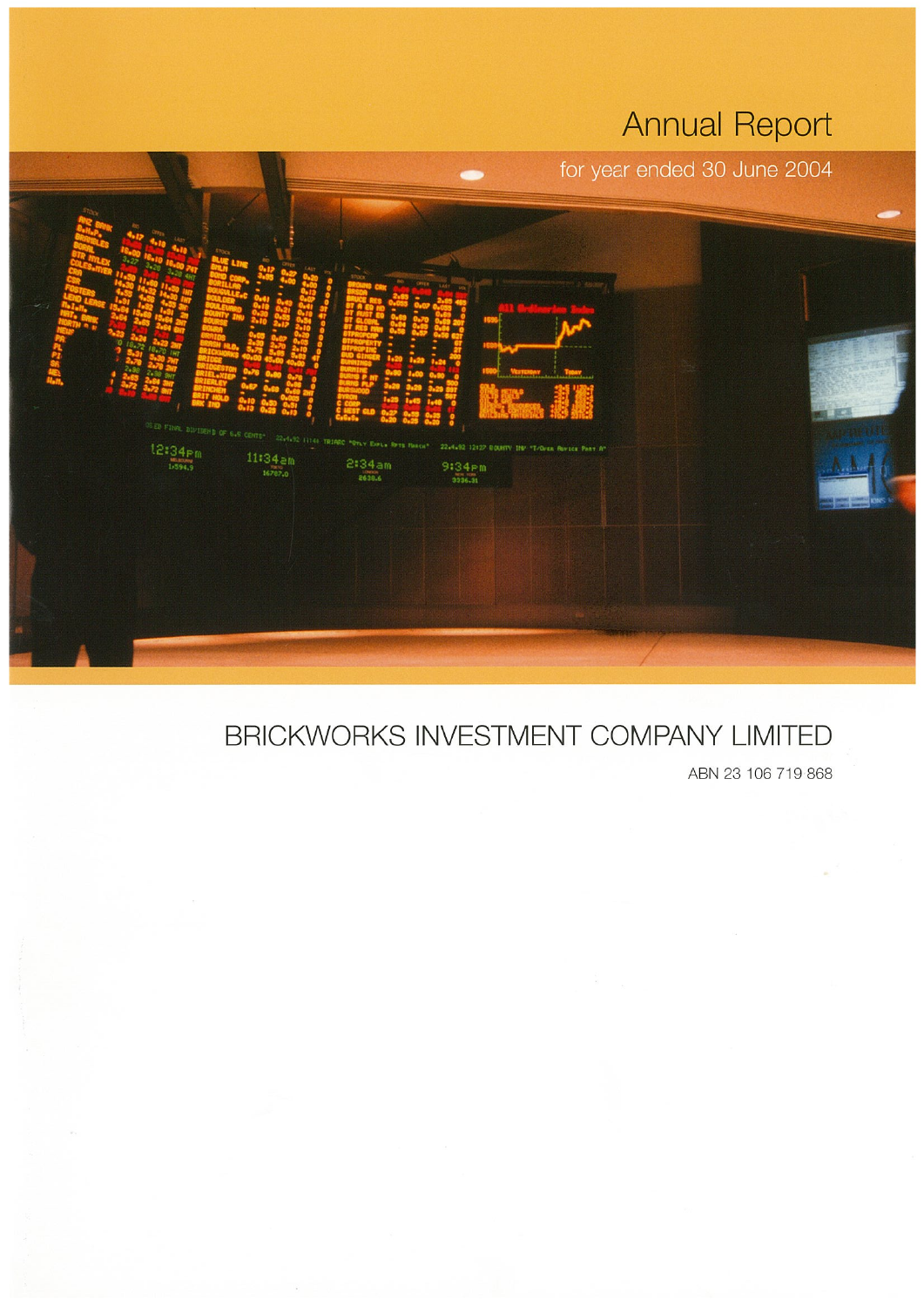Incorporated in Victoria ABN: 23 106 719 868

# **CORPORATE DIRECTORY**

# **Directors**

David Capp Hall Non-Executive Director Alexander James Payne Non Executive Director

Robert Dobson Millner Non-Executive Director and Chairman

# **Secretary**

John de Gouveia

# **Registered Office**

Level 2 160 Pitt Street Mall Sydney 2000 NSW Telephone: (02) 9210 7000 Facsimile: (02) 9210 7099 Postal Address: GPO Box 5015 Sydney 2001

# **Auditors**

Travis & Travis 1/114 Longueville Road Lane Cove 2066

# **Investment Manager**

Souls Funds Management Limited Level 2 160 Pitt Street Mall Sydney 2000

# **Share Registry**

Computershare Investor Services Pty Limited 60 Carrington Street Sydney 2000

# **Australian Stock Exchange Code**

Ordinary Shares BKI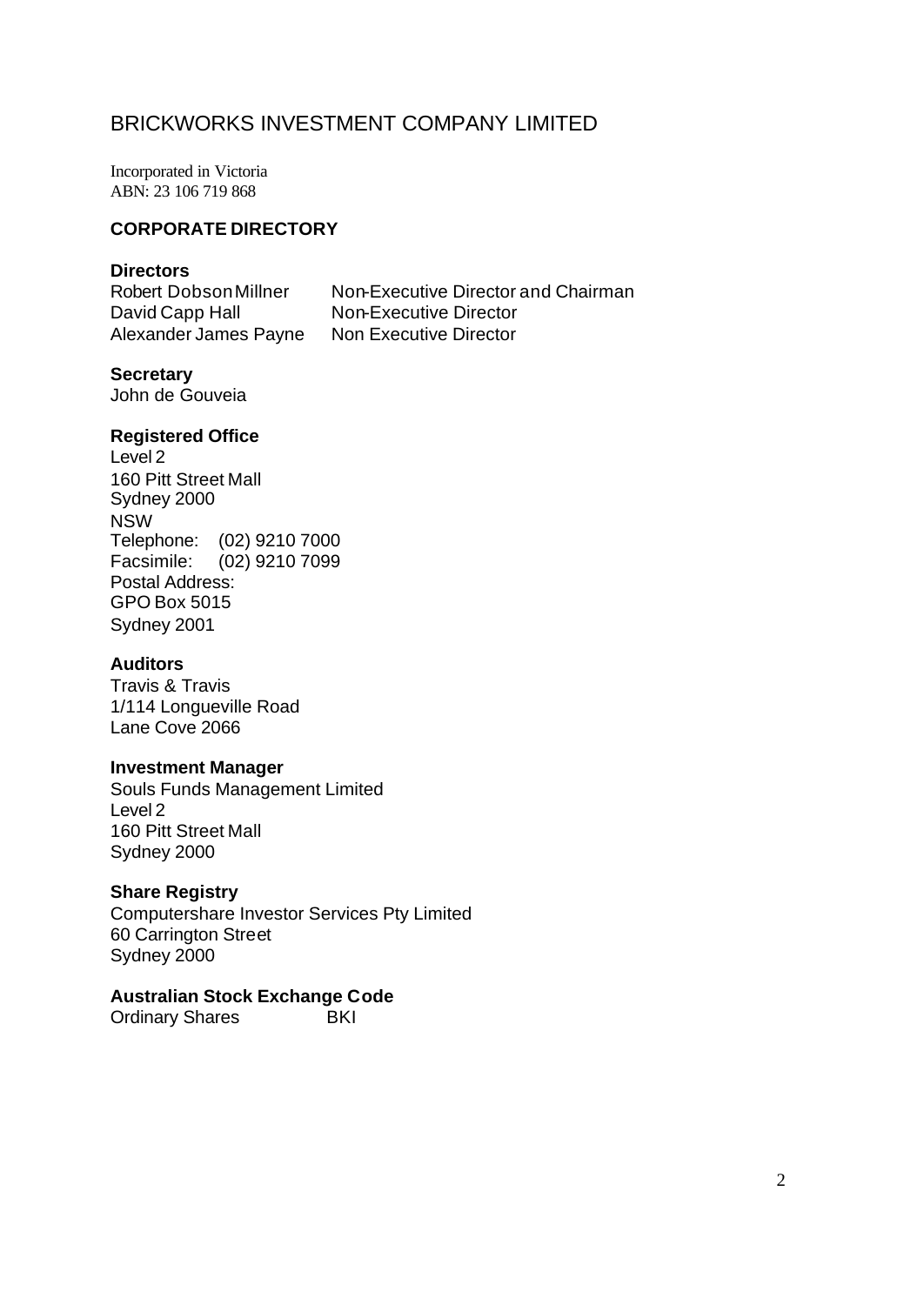| Contents                                  | Page No.       |
|-------------------------------------------|----------------|
| <b>Financial Highlights</b>               | $\overline{4}$ |
| <b>Company Profile</b>                    | 5              |
| <b>Chairman's Address</b>                 | 6              |
| List of Investments at 30 June 2004       | $\overline{7}$ |
| Directors' Report                         | 10             |
| <b>Corporate Governance</b>               | 13             |
| <b>Statement of Financial Performance</b> | 22             |
| <b>Statement of Financial Position</b>    | 23             |
| <b>Statement of Cash Flows</b>            | 24             |
| Notes to the Financial Statements         | 25             |
| Directors' Declaration                    | 38             |
| Independent Audit Report                  | 39             |
| <b>ASX Additional Information</b>         | 40             |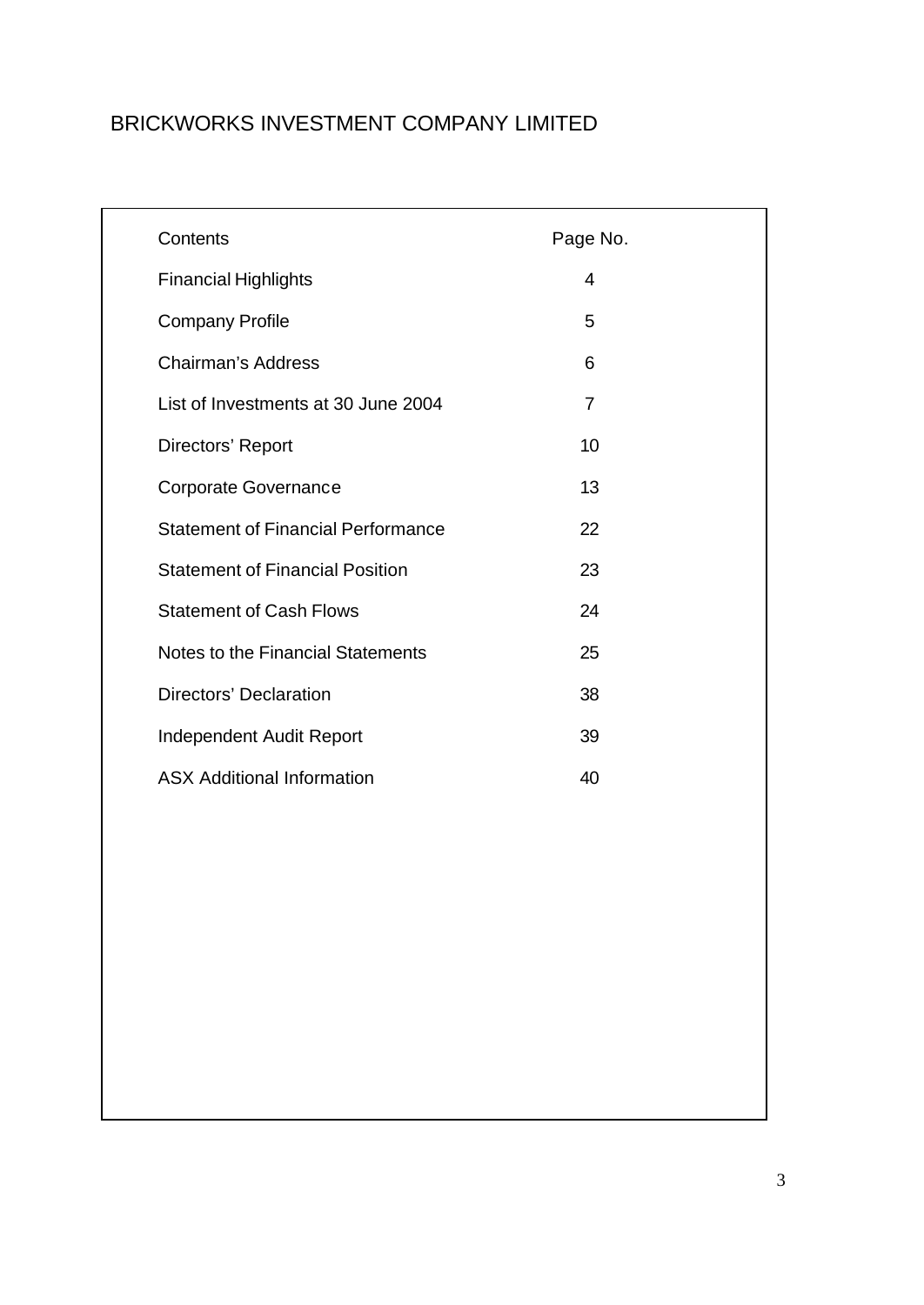# **FINANCIAL HIGHLIGHTS**

- Profit after tax of \$3.59 million for the 7 months to 30 June 2004
- Earnings per share for the period of 2.10 cents
- Fully franked final dividend of 2 cents per share
- Net asset backing per share at 30 June 2004 of 105.7 cents per share
- Total portfolio value as at 30 June 2004 of \$183.8 million
- Composition of assets at 30 June 2004 using the Global Industry Classification Standard (GICS)

| <b>CLASSIFICATION</b>                       | % OF TOTAL ASSETS |
|---------------------------------------------|-------------------|
| <b>Banks</b>                                | 46.7              |
| <b>Capital Goods</b>                        | 3.2               |
| <b>Commercial Services and Supplies</b>     | 1.5               |
| Consumer Durables & Apparel                 | 0.3               |
| <b>Diversified Financials</b>               | 6.2               |
| Energy                                      | 1.3               |
| Food, Beverage & Tobacco                    | 0.6               |
| Food & Staples Retailing                    | 1.8               |
| <b>Health Care Equipment &amp; Services</b> | 0.1               |
| Insurance                                   | 1.1               |
| <b>Materials</b>                            | 20.4              |
| Media                                       | 2.3               |
| Pharmaceuticals & Biotechnology             | 0.3               |
| Retailing                                   | 0.9               |
| <b>Telecommunication Services</b>           | 3.4               |
| Transportation                              | 1.9               |
| Utilities                                   | 1.0               |
| <b>Total Investments</b>                    | 93.0              |
| <b>Bank Deposits</b>                        | 7.0               |
| <b>Total Assets</b>                         | 100.0             |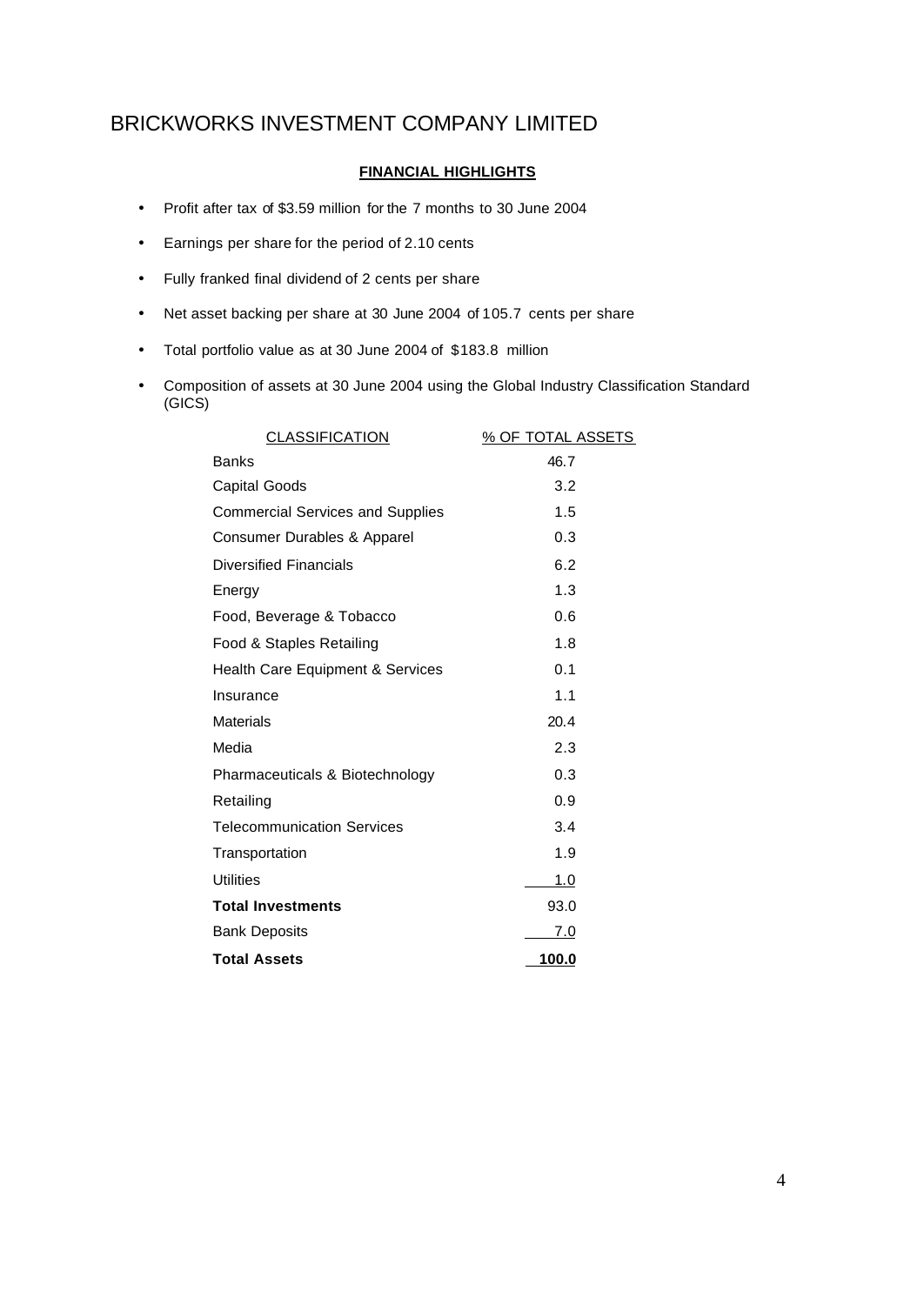# **COMPANY PROFILE**

Brickworks Investment Compa ny Limited is a Listed Investment Company on the Australian Stock Exchange. The Company invests in a diversified portfolio of Australian shares, trusts and interest bearing securities.

The Company was formed on 17 October 2003 to take over the investment portfolio of Brickworks Limited.

Shares in the Company were listed on the Australian Stock Exchange Limited commencing 12 December 2003.

At 30 June 2004, market capitalisation of the Company was \$167.8 million.

#### Corporate Objectives

The Company aims to generate an increasing income stream for distribution to its shareholders in the form of franked dividends, to the extent of its available imputation tax credits, through long-term investment in a portfolio of assets that are also able to deliver long term capital growth to shareholders.

#### Investment Strategy

The Company is a long-term investor in companies, trusts and interest bearing securities with a focus on Australian entities. It primarily seeks to invest in well-managed businesses with a profitable history and with the expectation of sound dividend and distribution growth.

#### Dividend Policy

The Company will pay the maximum amount of realised profits after tax to its shareholders in the form of franked dividends to the extent permitted by the Corporations Act, the Income Tax Assessment Act and prudent business practices from profits obtained through interest, dividends and other income it receives from its investments.

Dividends will be declared by the Board of Directors out of realised profit after tax, excluding realised capital profit from any disposals of long-term investments.

#### Portfolio Management

The Company has appointed Souls Funds Management Limited to act as Portfolio Manager and provide investment advisory services to the Board of Directors and its Investment Committee, including the implementation and execution of investment decisions and the day to day administration of the investment portfolio.

The Company also engages Corporate and Administrative Services Pty Ltd to provide accounting and company secretarial services.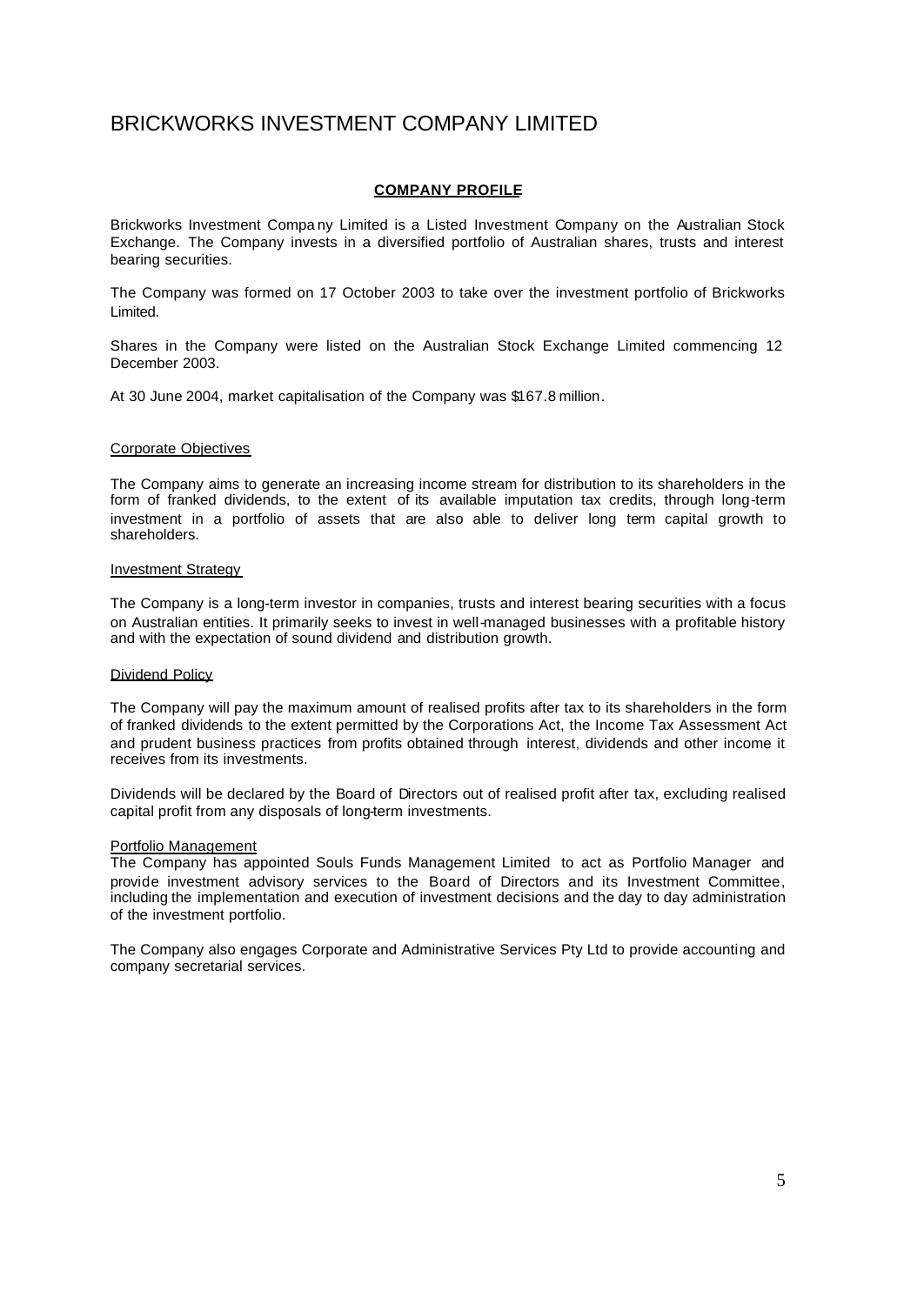# **CHAIRMAN'S ADDRESS**

Dear Shareholders,

I am pleased to enclose the 1<sup>st</sup> Annual Report of Brickworks Investment Company limited for the year ended 30 June 2004.

\_\_\_\_\_\_\_\_\_\_\_\_\_\_\_\_\_\_\_\_\_\_\_\_\_\_\_\_\_\_\_\_\_\_\_\_\_\_\_\_\_\_\_\_\_\_\_\_\_\_\_\_\_\_\_\_\_\_\_\_\_\_\_\_\_\_\_\_\_\_\_\_ \_\_\_\_\_\_\_\_

The Company Listed on the Australian Stock Exchange on 12 December 2003 and from that time until 30 June 2004 it has recorded a net profit after tax of \$ 3.59 million.

The strong performance result achieved by the company was also a feature of the S&P/ASX 200 index, which also reached record levels during the last six months.

During the period since listing on the ASX major investment purchases have included Australian Gas Light Company Limited, Alumina Limited, Alesco Limited (Entitlement Offer), Insurance Australia Group Limited, Graincorp Limited, Rural Press Limited preferred shares and Telstra Corporation Limited. In addition, share options held in Lindsay Australia Limited, New Hope Corporation Limited and SP Telecommunications Limited were exercised and converted to ordinary shares.

Total purchases during the period amounted to \$ 5.7 million against total sales of \$ 6.5 million represented by sales in Ammtec Limited, Crane Group Limited and National Bank of Australia Limited.

The outlook for calendar 2004 and beyond is positive and the directors are confident that the full year reporting season should result in a favourable reporting period with companies at least maintaining their dividends. In addition, Brickworks Investment Company Limited is in a strong financial position with sufficient cash reserves to enable it to continue to look at opportunities should they arise.

#### **Earnings per Share, NTA and Dividends**

Earnings per share for the period was 2.10 cents and the Net Tangible Asset Backing (NTA) of the company at 30 June 2004 was 105.7 cents per share.

I am also pleased to report that based on the profits earned by the company during the period, the directors have declared the payment of a fully franked dividend of 2 cents per share which will be paid on 31<sup>st</sup> August 2004.

On behalf of my fellow directors I would like to thank shareholders for their support during the period and the Board, along with its Investment Manager look forward to delivering long term sustainable growth and performance to its shareholders.

Yours sincerely,

**Robert Millner Chairman**

**Sydney 2 August 2004**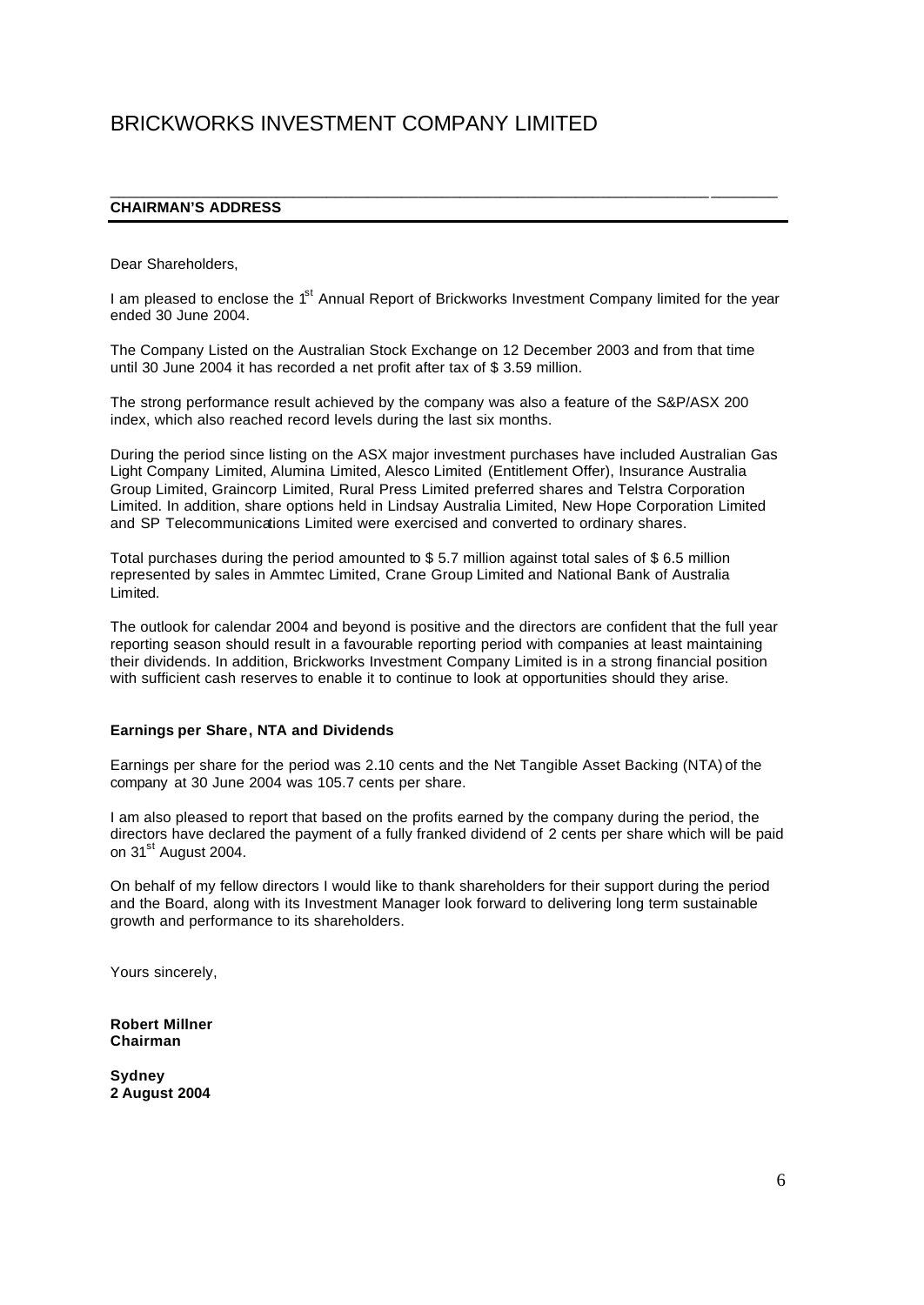List of securities held and their market value at 30 June 2004 were:

| <b>Stock</b>                              | No. of<br><b>Shares</b><br>Held | Market<br>Value<br>(\$'000) | Portfolio<br>Weight<br>% |  |
|-------------------------------------------|---------------------------------|-----------------------------|--------------------------|--|
| <b>Banks</b>                              |                                 |                             |                          |  |
| Bendigo Bank Limited                      | 349,942                         | 3,296                       | 1.8%                     |  |
| <b>Bank of Queensland Limited</b>         | 95,382                          | 924                         | 0.5%                     |  |
| <b>Bank of Queensland Limited - REPS</b>  | 5,000                           | 535                         | 0.3%                     |  |
| <b>Commonwealth Bank</b>                  | 659,024                         | 21,471                      | 11.7%                    |  |
| National Australia Bank Limited           | 1,573,690                       | 46,959                      | 25.6%                    |  |
| <b>National Income Securities</b>         | 4,160                           | 423                         | 0.2%                     |  |
| St George Bank Limited                    | 447,750                         | 9,859                       | 5.4%                     |  |
| St George Bank Limited - PRYMES           | 1,500                           | 162                         | 0.1%                     |  |
| <b>Westpac Banking Corporation</b>        | 123,872                         | <u>2,180</u>                | 1.2%                     |  |
|                                           |                                 | 85,809                      | 46.7%                    |  |
| <b>Capital Goods</b>                      |                                 |                             |                          |  |
| <b>Alesco Corporation Limited</b>         | 258,980                         | 1,709                       | 0.9%                     |  |
| <b>Wesfarmers Limited</b>                 | 139,518                         | 4,102                       | $2.2\%$                  |  |
|                                           |                                 | 5,811                       | 3.2%                     |  |
| <b>Commercial Services &amp; Supplies</b> |                                 |                             |                          |  |
| <b>Brambles Industries Limited</b>        | 222,952                         | 1,338                       | 0.7%                     |  |
| <b>Coates Hire Limited</b>                | 255,303                         | 863                         | 0.5%                     |  |
| Spotless Group Limited                    | 113,901                         | 538                         | 0.3%                     |  |
|                                           |                                 | 2,739                       | 1.5%                     |  |
| <b>Consumer Durables &amp; Apparel</b>    |                                 |                             |                          |  |
| <b>Gazal Corporation Limited</b>          | 226,865                         | 599                         | 0.3%                     |  |
| <b>Diversified Financials</b>             |                                 |                             |                          |  |
| <b>Choiseul Investments Limited</b>       | 216,049                         | 4,127                       | 2.2%                     |  |
| Macquarie Bank Limited                    | 109,693                         | 3,716                       | 2.0%                     |  |
| Milton Corp Limited                       | 105,203                         | 1,412                       | 0.8%                     |  |
| Suncorp-Metway Limited                    | 153,028                         | 2,173                       | 1.2%                     |  |
|                                           |                                 | 11,428                      | 6.2%                     |  |
| Energy                                    |                                 |                             |                          |  |
| Santos Limited                            | 70,000                          | 485                         | 0.3%                     |  |
| <b>Woodside Petroleum Limited</b>         | 110,000                         | 1,834                       | 1.0%                     |  |
|                                           |                                 | 2,319                       | 1.3%                     |  |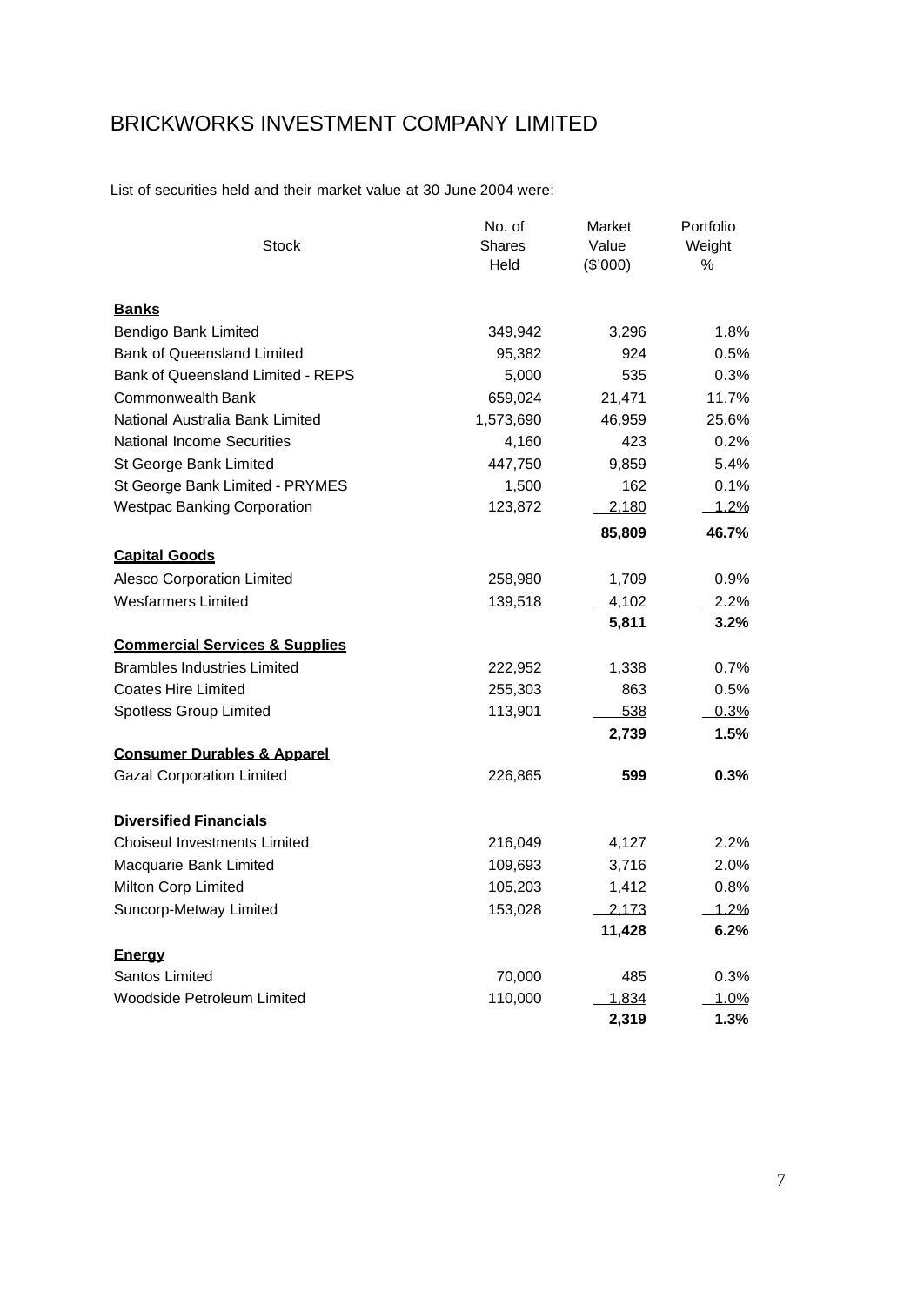List of securities (continued)

|                                               | No. of     | Market   | Portfolio |
|-----------------------------------------------|------------|----------|-----------|
| Stock                                         | Shares     | Value    | Weight    |
|                                               | Held       | (\$'000) | %         |
| Food, Beverages & Tobacco                     |            |          |           |
| <b>Graincorp Limited</b>                      | 90,535     | 1,086    | $0.6\%$   |
| <b>Food &amp; Staples Retailing</b>           |            |          |           |
| <b>Woolworths Limited</b>                     | 282,700    | 3,223    | 1.8%      |
| <b>Health Care Equipment &amp; Services</b>   |            |          |           |
| <b>Clover Corporation Limited</b>             | 858,000    | 257      | $0.1\%$   |
| <b>Insurance</b>                              |            |          |           |
| Insurance Australia Group Limited             | 392,200    | 1,961    | 1.1%      |
| <b>Materials</b>                              |            |          |           |
| Alumina Limited                               | 679,013    | 3,585    | 2.0%      |
| <b>BHP Billiton Limited</b>                   | 687,836    | 8,619    | 4.7%      |
| <b>Bluescope Steel Limited</b>                | 137,568    | 927      | 0.5%      |
| <b>Campbell Bros Limited</b>                  | 198,000    | 1,307    | 0.7%      |
| Illuka Resources Limited                      | 140,000    | 633      | 0.3%      |
| New Hope Corporation Limited                  | 14,060,452 | 15,748   | 8.6%      |
| <b>Onesteel Limited</b>                       | 125,281    | 312      | 0.2%      |
| PaperlinX Limited                             | 175,000    | 849      | 0.5%      |
| Smorgon Steel Group - Reset Preference        | 45,926     | 100      | 0.1%      |
| <b>Wattyl Limited</b>                         | 673,881    | 2,244    | 1.2%      |
| <b>WMC Resources Limited</b>                  | 661,313    | 3.254    | 1.8%      |
|                                               |            | 37,578   | 20.4%     |
| Media                                         |            |          |           |
| Fairfax (John) Holdings Limited               | 158,549    | 591      | 0.3%      |
| Publishing & Broadcasting Limited             | 115,000    | 1,478    | 0.8%      |
| <b>Rural Press Limited</b>                    | 70,000     | 543      | 0.3%      |
| <b>Rural Press Limited - Preferred Shares</b> | 210,700    | 1,648    | 0.9%      |
|                                               |            | 4,260    | 2.3%      |
| <b>Pharmaceuticals &amp; Biotechnology</b>    |            |          |           |
| Australian Pharmaceutical Ind Limited         | 248,738    | 639      | 0.3%      |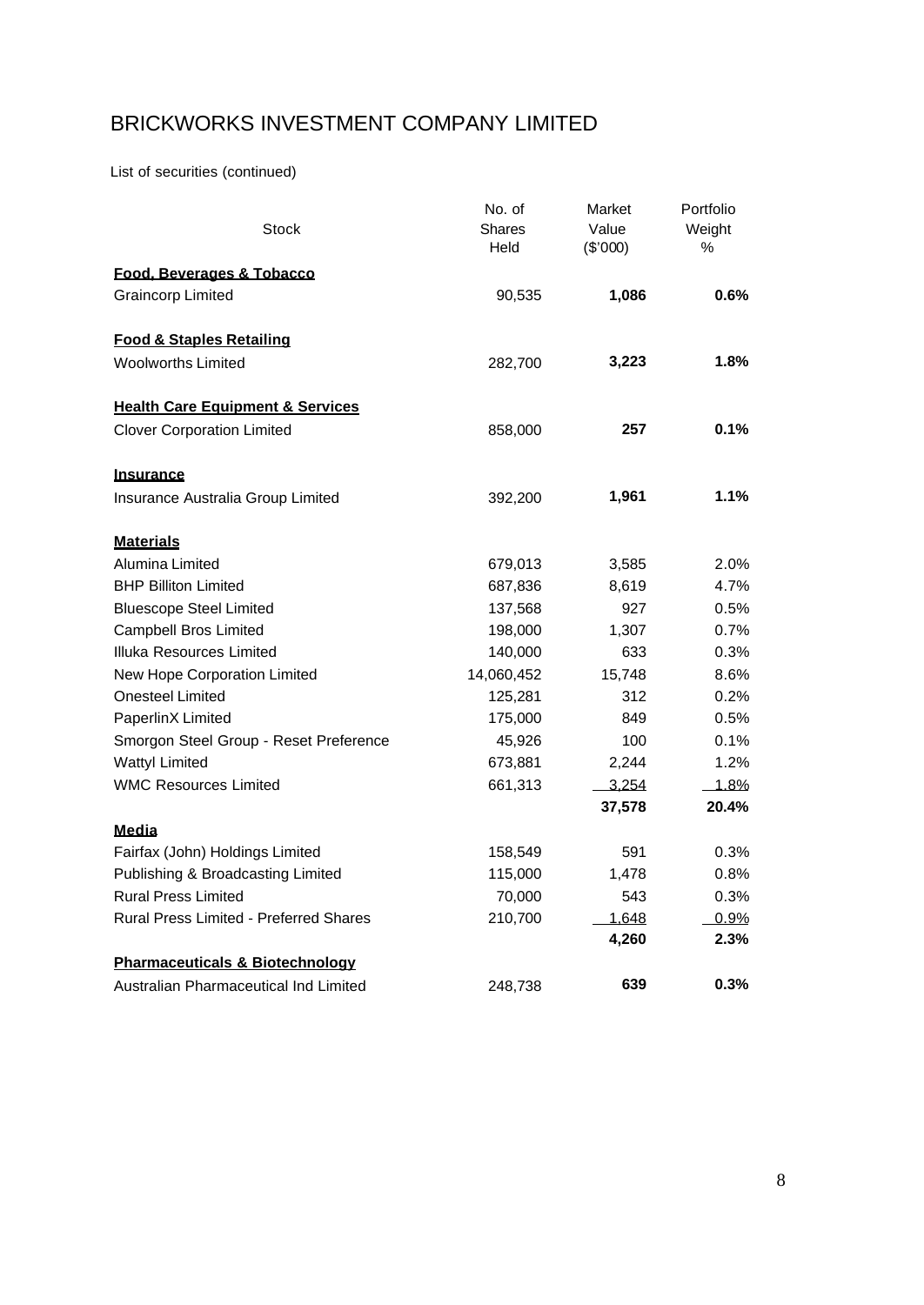List of securities (continued)

| <b>Stock</b>                         | No. of<br><b>Shares</b><br>Held | Market<br>Value<br>(\$'000) | Portfolio<br>Weight<br>% |
|--------------------------------------|---------------------------------|-----------------------------|--------------------------|
| <b>Retailing</b>                     |                                 |                             |                          |
| Angus & Coote (Holdings) Limited     | 65,000                          | 543                         | 0.3%                     |
| Colorado Group Limited               | 200,000                         | 1.024                       | 0.6%                     |
|                                      |                                 | 1,567                       | 0.9%                     |
| <b>Telecommunications Services</b>   |                                 |                             |                          |
| SP Telecommunications Limited        | 2,300,000                       | 3,105                       | 1.7%                     |
| SP Telecommunications Limited Rights | 1,022,223                       | 255                         | 0.1%                     |
| Telstra                              | 586,000                         | <u>2,948</u>                | 1.6%                     |
|                                      |                                 | 6,308                       | 3.4%                     |
| Transportation                       |                                 |                             |                          |
| Lindsay Australia Limited            | 1,868,000                       | 588                         | 0.3%                     |
| Macquarie Infrastructure Group       | 761,038                         | 2,511                       | 1.4%                     |
| Qantas Airways Limited               | 112,500                         | 396                         | $0.2\%$                  |
|                                      |                                 | 3,495                       | 1.9%                     |
| <b>Utilities</b>                     |                                 |                             |                          |
| Australian Gas Light Company         | 156,200                         | 1,895                       | 1.0%                     |
| <b>Bank Deposit</b>                  |                                 | 12,792                      | 7.0%                     |
|                                      | <b>TOTAL PORTFOLIO</b>          | 183,766                     | 100%                     |

The Company is not a substantial shareholder in any of the investee corporation in accordance with the Corporations Act 2001, as each equity investment represents less than 5% of issued capital of the investee corporation.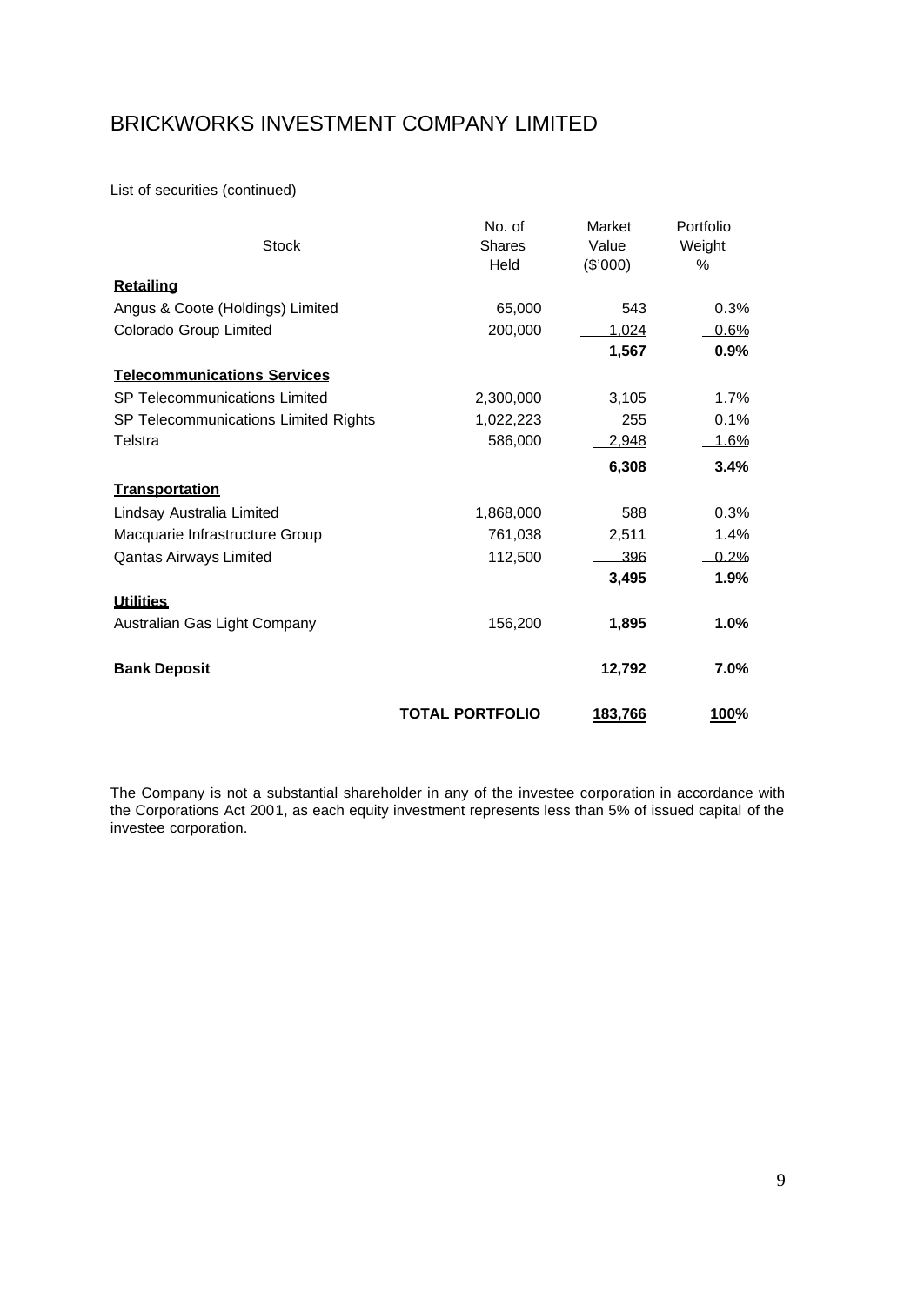## **DIRECTORS' REPORT**

The directors of Brickworks Investment Company Limited (the Company) present the following report for the period 17 October 2003 to 30 June 2004.

\_\_\_\_\_\_\_\_\_\_\_\_\_\_\_\_\_\_\_\_\_\_\_\_\_\_\_\_\_\_\_\_\_\_\_\_\_\_\_\_\_\_\_\_\_\_\_\_\_\_\_\_\_\_\_\_\_\_\_\_\_\_\_\_\_\_\_\_\_\_\_\_ \_\_\_\_\_\_\_\_

### **1. Directors**

The following persons were directors of the Company since incorporation and up to the date of this report:

#### **Robert Dobson Millner – Non-Executive Director and Chairman**

Mr Millner has over 20 years experience as a Company Director. Mr Millner is Chairman of Washington H Soul Pattinson and Company Limited and other listed public companies.

#### **David Capp Hall, FCA, FAICD – Independent Non-Executive Director**

Mr Hall is a Chartered Accountant with experience in corporate management and finance. He holds directorships in other companies and is the Chairman of the audit committee.

### **Alexander James Payne, B.Comm, Dip Cm, FCPA, FCIS, FCIM - Non-Executive Director**

Mr Payne is chief financial officer of Brickworks Limited and has considerable experience in finance and investment.

#### **2. Review of the Company's operations and results**

The Company was incorporated on 17 October 2003 with the objective to acquire and manage the investment portfolio of Brickworks Limited. Acquisition of the investment portfolio was complete at the close of business on 8 December 2003

During the period 17 October 2003 to 8 December 2003, the Company did not trade.

Shares in the Company were listed on the Australian Stock Exchange Limited commencing 12 December 2003.

The Company aims to hold long term investment in companies, trusts and interest bearing securities of well managed Australian businesses that would grow in value over time, while at the same time, generating an increasing income stream through dividends, distributions and interest payments.

#### Portfolio Performance and Results

The directors are pleased to report a profit after tax for the period of \$3,589,908.

The investment portfolio has also performed well and has increased in value by approximately \$15.1 million since acquired from Brickworks Limited, representing an increase of 9.74% which is comparable with the increase in the All Ordinaries Index of 9.88% during the period.

### **3. Significant changes in the state of affairs**

Other than as stated above and in the accompanying Financial Report, there were no significant changes in the state of affairs of the Company during the reporting period.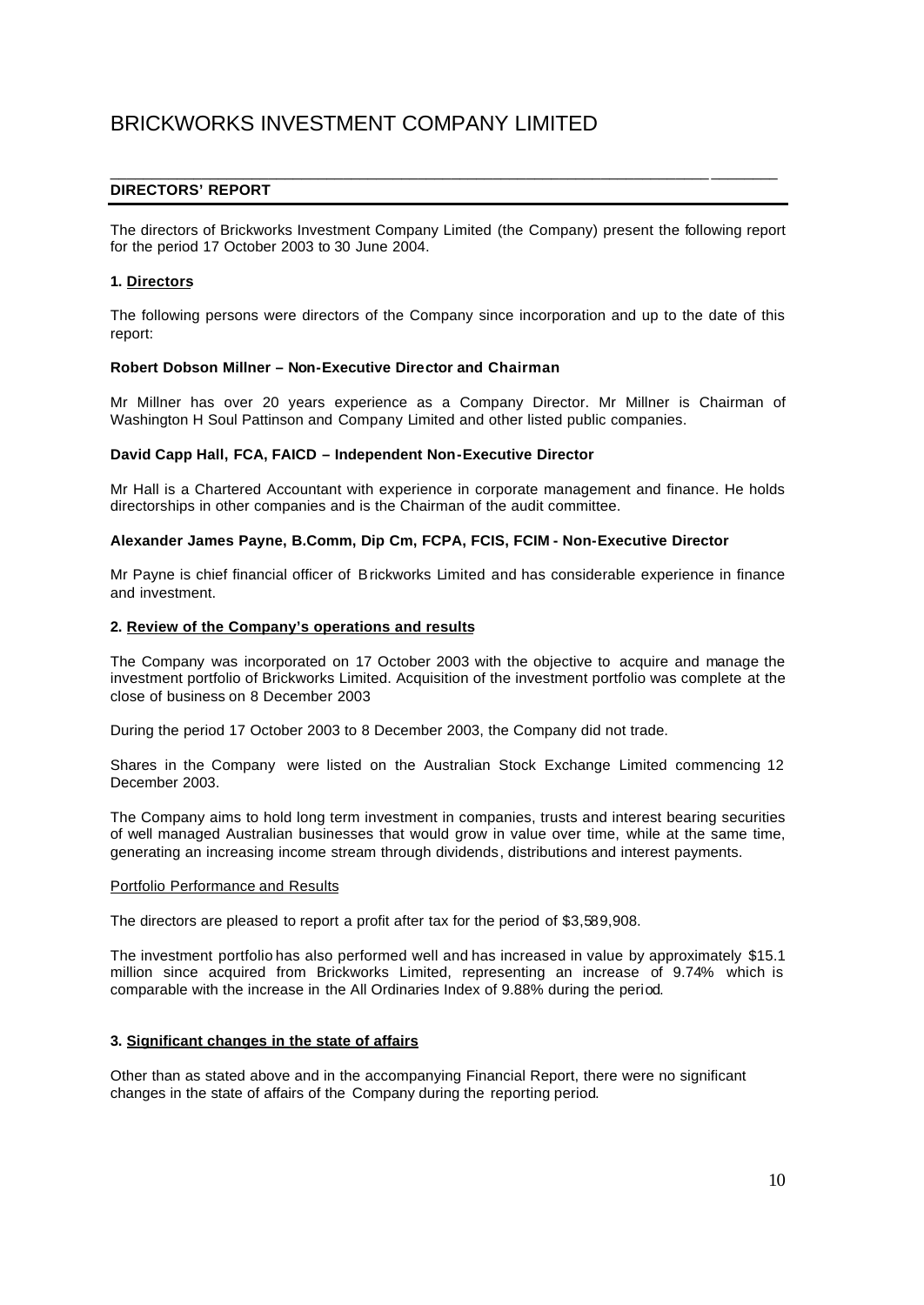# **DIRECTORS' REPORT - Continued**

### **4. Likely Developments and Expected Results**

The operations of the Company will continue with planned investments in Australian equities and fixed interest securities. No information is included on the expected results of those operations and the strategy for particular investments, as it is the opinion of the directors that this information would prejudice the interests of the Company if included in this report.

\_\_\_\_\_\_\_\_\_\_\_\_\_\_\_\_\_\_\_\_\_\_\_\_\_\_\_\_\_\_\_\_\_\_\_\_\_\_\_\_\_\_\_\_\_\_\_\_\_\_\_\_\_\_\_\_\_\_\_\_\_\_\_\_\_\_\_\_\_\_\_\_ \_\_\_\_\_\_\_\_

### **5. Significant Events after Balance Date**

The directors are not aware of any matter or circumstance that has arisen since the end of the year to the date of this report that has significantly affected or may significantly affect:

- i. the operations of the Company and the entity that it controls
- ii. the results of those operations; or
- iii. the state of affairs of the Company in subsequent years

### **6. Environmental Regulations**

The Company's operations are not materially affected by environment regulations.

### **7. Dividends**

There were no dividend payments for the period ended 30 June 2004.

Since the end of the financial year the directors have recommended the payment of a final ordinary dividend of \$3,424,539 (2 cents per share fully franked) to be paid on 31 August 2004 out of retained profits at 30 June 2004.

### **8. Meetings of Directors**

The numbers of meetings of the Company's Board of Directors and each board committee held during the period to 30 June 2004, and the numbers of meetings attended by each Director were:

|                   |          | Board       |          | Investment               |          | Audit       |  |  |
|-------------------|----------|-------------|----------|--------------------------|----------|-------------|--|--|
|                   |          | Eligible to |          | Eligible to              |          | Eligible to |  |  |
|                   | Attended | attend      | Attended | attend                   | Attended | attend      |  |  |
| <b>RD Millner</b> |          |             |          |                          |          |             |  |  |
| DC Hall           |          | 6           | -        | $\overline{\phantom{0}}$ |          |             |  |  |
| AJ Payne          |          |             |          |                          |          |             |  |  |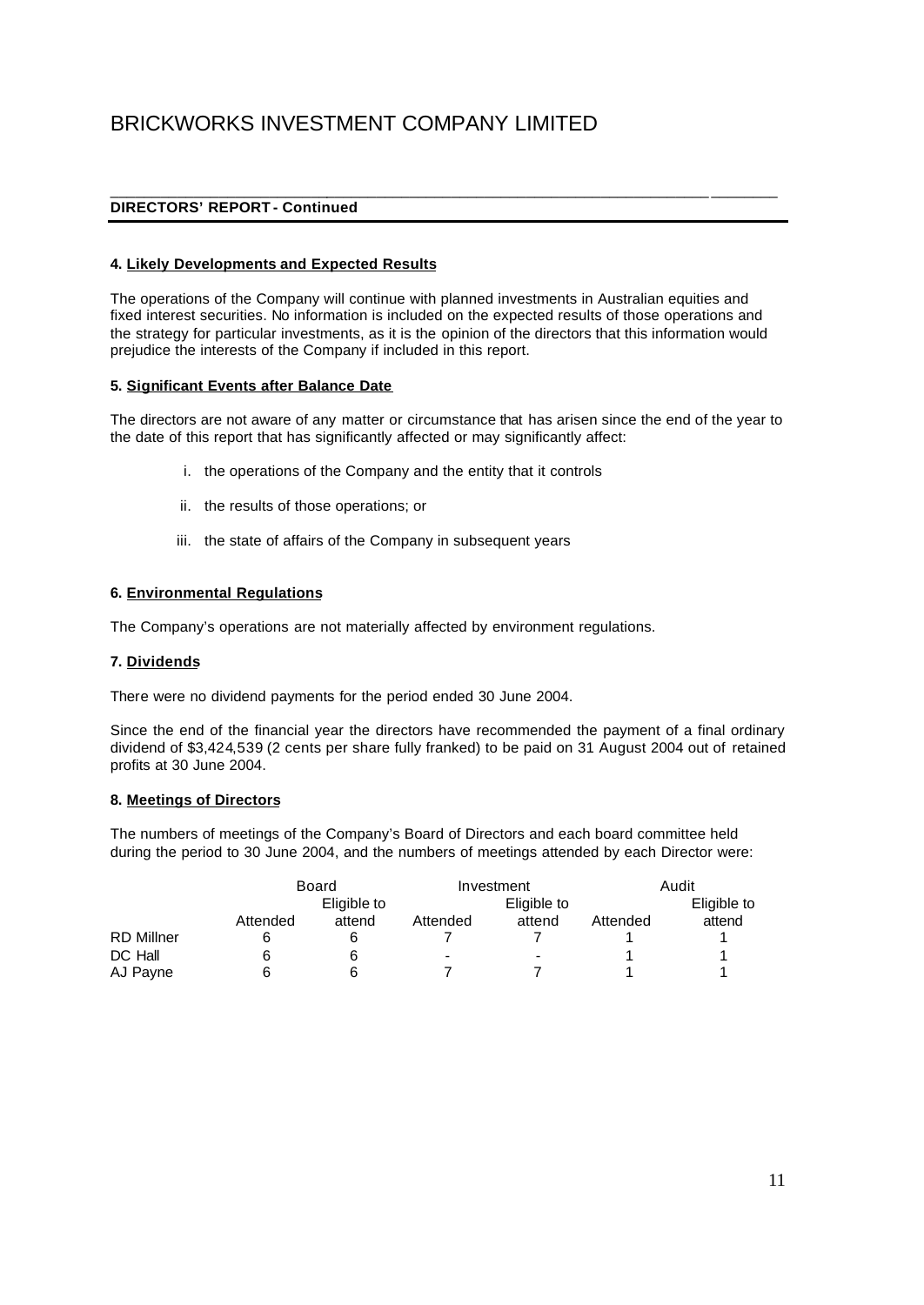## **DIRECTORS' REPORT - Continued**

### **9. Directors and other Officers' Emoluments**

Payment to non-executive directors is fixed at \$150,000 until shareholders, by ordinary resolution, approve some other fixed sum amount. This amount is to be divided amongst the Directors as they may determine.

\_\_\_\_\_\_\_\_\_\_\_\_\_\_\_\_\_\_\_\_\_\_\_\_\_\_\_\_\_\_\_\_\_\_\_\_\_\_\_\_\_\_\_\_\_\_\_\_\_\_\_\_\_\_\_\_\_\_\_\_\_\_\_\_\_\_\_\_\_\_\_\_ \_\_\_\_\_\_\_\_

These fees exclude any additional fee for any service based agreement which may be agreed from time to time, and also excludes statutory superannuation and the reimbursement of out of pocket expenses.

Details of the nature and amount of each Non – Executive Director's emoluments in respect of the period to 30 June 2004 were:

|                   |                          |                | Eauity       | Other                    |        |
|-------------------|--------------------------|----------------|--------------|--------------------------|--------|
|                   | Primary                  | Superannuation | Compensation | Compensation             | Total  |
|                   |                          |                |              |                          |        |
| <b>RD Millner</b> | 20,000                   | 1.800          | -            |                          | 21.800 |
| DC Hall           | 15.000                   | 1.350          | -            | $\,$                     | 16,350 |
| AJ Payne          | $\overline{\phantom{a}}$ | 13.625         | -            | $\overline{\phantom{0}}$ | 13.625 |

There were no retirement allowances provided for the retirement of non-executive directors.

#### **10. Beneficial and relevant interest of Directors in Shares of the Company**

As at the date of this report, details of Directors who hold shares in the Company for their own benefit or who have an interest in holdings through a third party and the total number of such shares held are listed as follows:

|            | No of Shares |
|------------|--------------|
| RD Millner | 914.000      |
| DC Hall    | 50.001       |
| AJ Payne   | 50.001       |
|            |              |

### **11. Directors and Officers' Indemnity**

The Constitution of the Company provides indemnity against liability and legal costs incurred by Director and Officers to the extent permitted by Corporations Act.

During the period to 30 June 2004, the Co mpany has paid premiums in respect of an insurance contract to insure each of the officers against all liabilities and expenses arising as a result of work performed in their respective capacities.

This report is made in accordance with a resolution of the directors.

**Robert D Millner Director**

**Sydney 2 August 2004**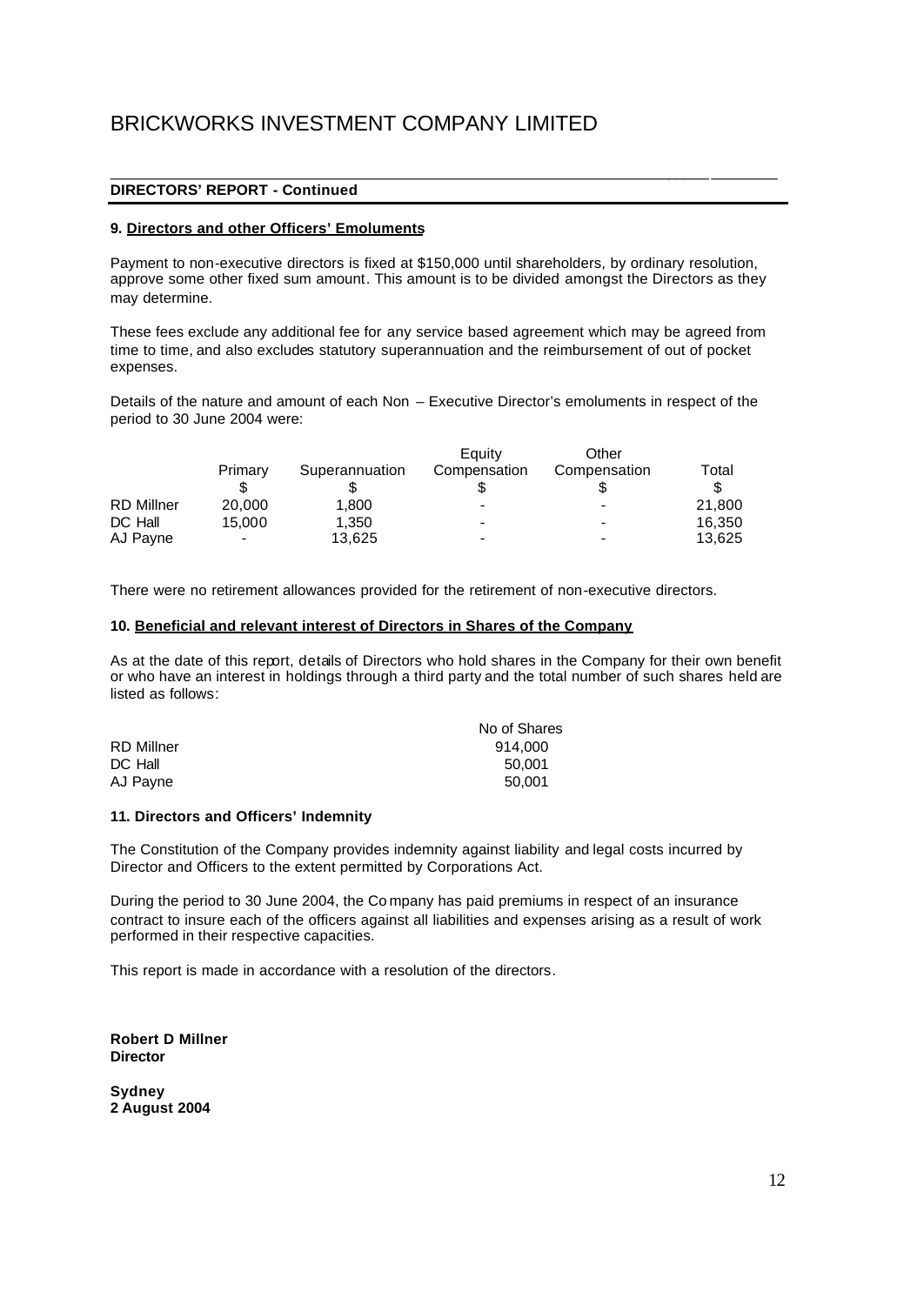# **CORPORATE GOVERNANCE**

Brickworks Investment Company Limited (the Company) was incorporated on 17 October 2003 and since that date the Board are committed to achieving and demonstrating the highest standards of corporate governance. Unless otherwise stated, the Company has followed best practice recommendations set by the ASX Corporate Governance Council during the reporting period

\_\_\_\_\_\_\_\_\_\_\_\_\_\_\_\_\_\_\_\_\_\_\_\_\_\_\_\_\_\_\_\_\_\_\_\_\_\_\_\_\_\_\_\_\_\_\_\_\_\_\_\_\_\_\_\_\_\_\_\_\_\_\_\_\_\_\_\_\_\_\_\_\_\_\_\_\_\_\_

The Board of directors (hereinafter referred to as the Board) is responsible for the corporate governance of the Company and its controlled entities. The directors of the Company and its controlled entities are required to act honestly, transparently, diligently, independently, and in the best interests of all shareholders in order to increase shareholder value.

The directors are responsible to the shareholders for the performance of the company in both the short and the longer term and seek to balance sometimes competing objectives in the best interests of the Company as a whole. Their focus is to enhance the interests of shareholders and other key stakeholders and to ensure the Company is properly managed.

The Company's main corporate governance practices in place throughout the year are discussed in this section.

### *The Board of Directors*

The Board operates in accordance with the broad principles set out in its charter.

#### *Role of the Board*

The responsibilities of the board include:

- contributing to the development of and approving the corporate strategy
- reviewing and approving business results, business plans, the annual budget and financial plans
- authorising and monitoring the investment portfolio
- ensuring regulatory compliance
- reviewing internal controls
- ensuring adequate risk management processes
- monitoring the Board composition, director selection and Board processes and performance
- overseeing and monitoring:
	- organisational performance and the achievement of the Company's strategic goals and objectives
	- compliance with the Company's code of conduct
- monitoring financial performance including approval of the annual report and half-year financial reports and liaison with the Company's auditors
- appointment and contributing to the performance assessment of the portfolio manager and other external service providers
- enhancing and protecting the reputation of the Company
- reporting to shareholders.

The terms and conditions of appointment and retirement of new directors are set out in a formal letter of appointment that includes:

- term of the appointment
- powers and duties
- determination of remuneration
- dealings in the Company securities including notification requirements
- conflicts of interest and disclosure policies
- indemnity and insurance arrangements
- access to independent professional advice
- review of appointment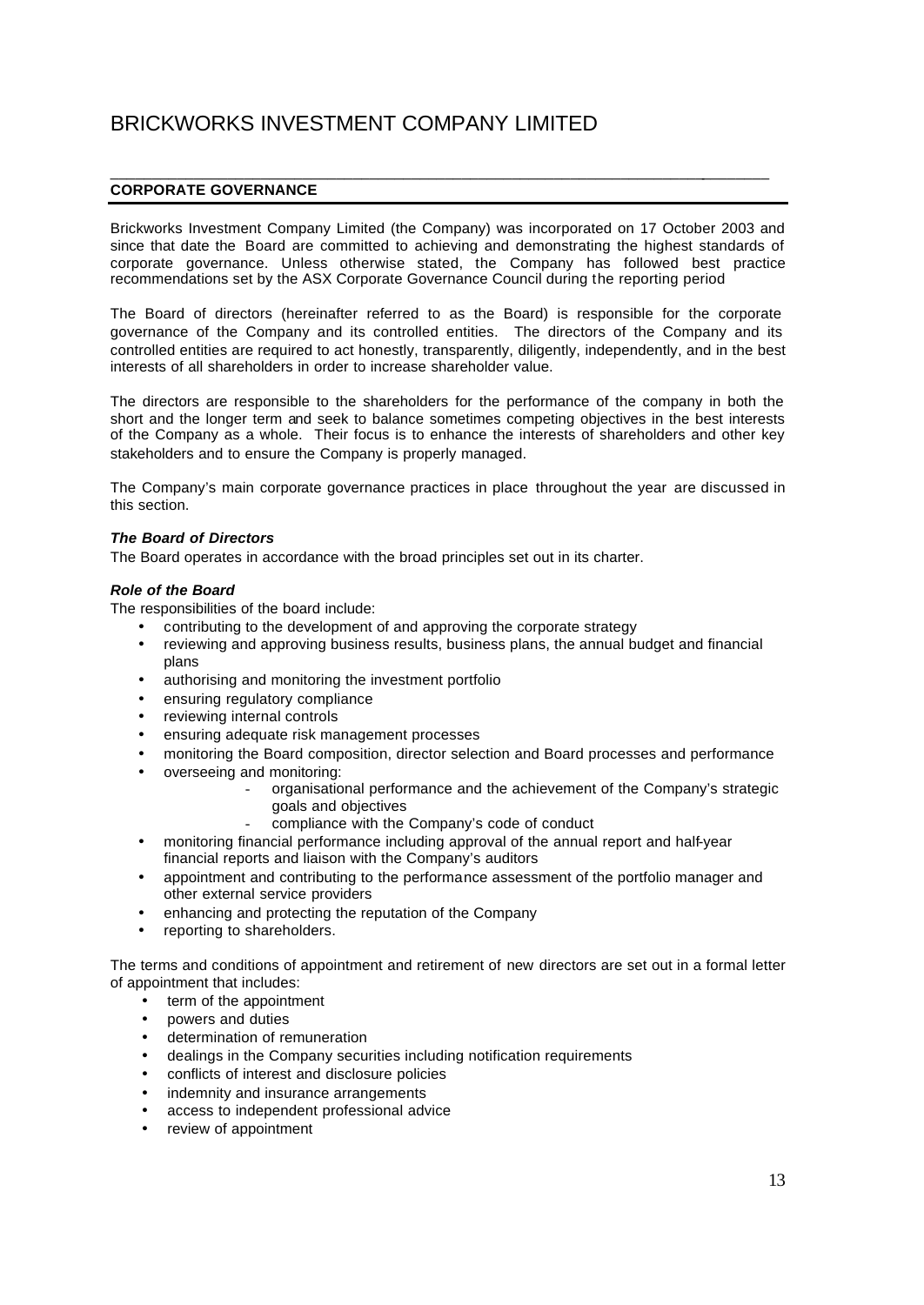### **CORPORATE GOVERNANCE - Continued**

### *Board Composition*

The key elements of the Board composition include:

• ensuring, where practicable to do so, that a majority of the Board are independent directors

\_\_\_\_\_\_\_\_\_\_\_\_\_\_\_\_\_\_\_\_\_\_\_\_\_\_\_\_\_\_\_\_\_\_\_\_\_\_\_\_\_\_\_\_\_\_\_\_\_\_\_\_\_\_\_\_\_\_\_\_\_\_\_\_\_\_\_\_\_\_\_\_\_\_\_\_\_\_\_

- the Board of the Company currently comprises 1 independent non -executive director and 2 non executive directors
- non-executive directors bring a fresh perspective to the board's consideration of strategic, risk and performance matters and are best placed to exercise independent judgement and review and constructively challenge the performance of management
- the Company is to maintain a mix of directors on the Board from different backgrounds with complementary skills and experience
- the Board seeks to ensure that:
	- at any point in time, its membership represents an appropriate balance between directors with experience and knowledge of the Company and directors with an external perspective
	- the size of the Board is conducive to effective discussion and efficient decision making.
- in recognition of the importance placed on the investment experience of the directors and the Board's role in supervising the activities of the portfolio manager, the majority of the Board are not independent directors. Refer discussion detailed under "Directors' Independence" on page 15.

Details of the members of the Board, their experience, expertise, qualifications and independent status are set out in the directors' report under the heading "Directors".

### *Term of Office*

The company's Constitution specifies that all directors must retire from office no later than the third annual general meeting (AGM) following their last election. Where eligible, a director may stand for re-election in accordance with company's Constitution.

### *Chairman*

The Chairman is a non-executive director who is responsible for leading the Board, ensuring directors are properly briefed in all matters relevant to their role and responsibilities, facilitating Board discussions and managing the Board's relationship with external service providers.

#### *Board Meetings*

Details of directors' attendance at Board meetings are set out in the Directors' Report on page 11.

The Board meets formally at least 6 times a year. In addition, it meets whenever necessary to deal with specific matters needing attention between the scheduled meetings.

Meeting agendas are established by the Chairman and Company Secretary to ensure adequate coverage of financial, strategic, compliance and other major areas throughout the year.

Copies of Board papers are circulated in advance of meetings. Directors are always encouraged to participate with a robust exchange of views and to bring their independent judgment to bear on the issues and decisions at hand. The Board highly values its relationship with the portfolio manager which is based on openness and trust.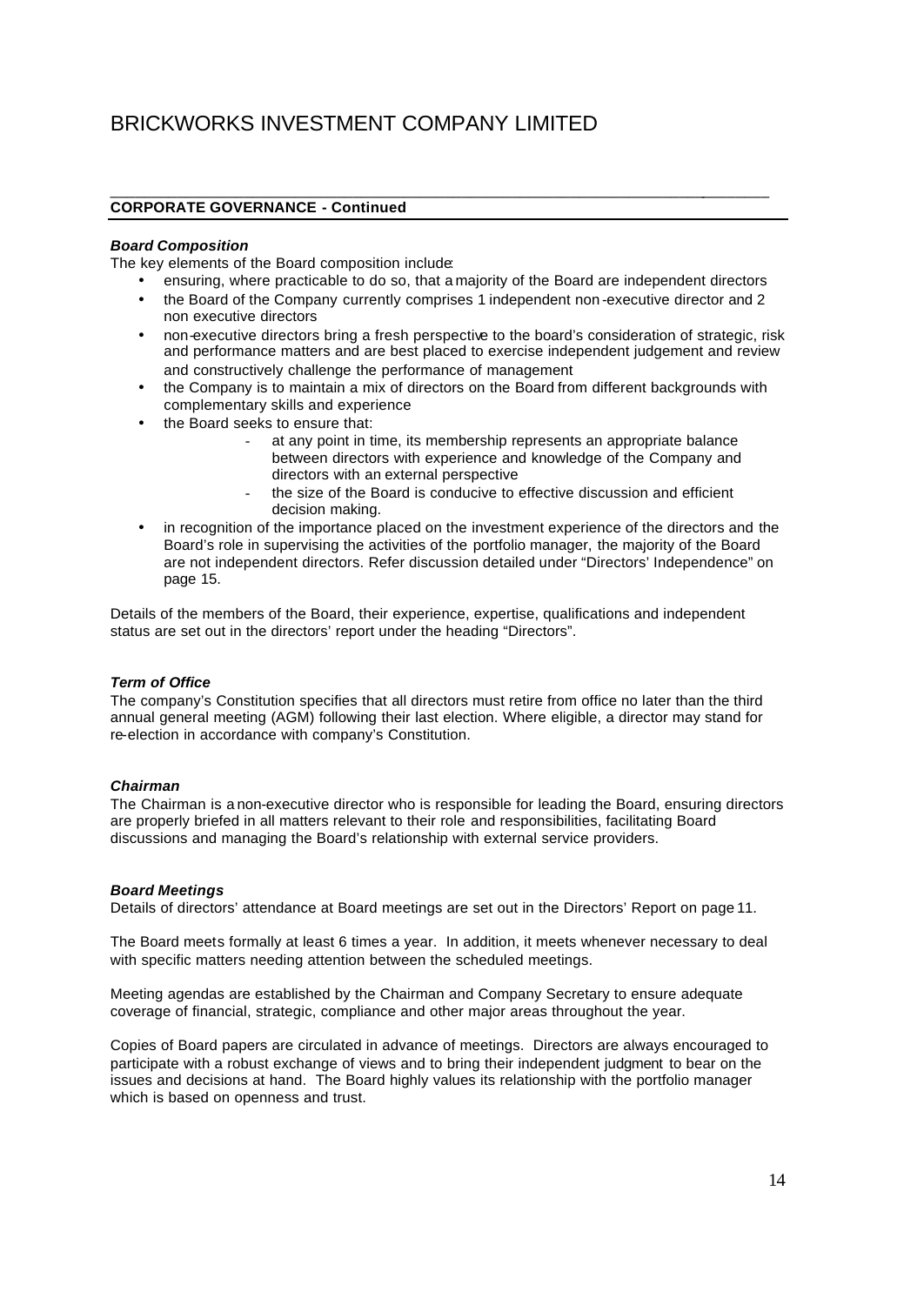# **CORPORATE GOVERNANCE - Continued**

## *Performance Assessment*

The Board undertakes an annual self assessment of its collective performance. The results and any action plans are documented together with specific performance goals which are agreed for the coming year. The self assessment:

\_\_\_\_\_\_\_\_\_\_\_\_\_\_\_\_\_\_\_\_\_\_\_\_\_\_\_\_\_\_\_\_\_\_\_\_\_\_\_\_\_\_\_\_\_\_\_\_\_\_\_\_\_\_\_\_\_\_\_\_\_\_\_\_\_\_\_\_\_\_\_\_\_\_\_\_\_\_\_

- compares the performance of the Board with the requirements of it's Charter
- sets forth the goals and objectives of the Board for the upcoming year
- effects any improvements to the Board charter deemed necessary or desirable.

The performance evaluation is conducted in such manner as the Board deems appropriate. In addition, each Board committee undertakes an annual self assessment on the performance of the committee and achievement of committee objectives.

The Chairman annually assesses the performance of individual directors and meets privately with each director to discuss this assessment. The Chairman's performance is reviewed by the Board.

#### *Directors' Independence*

Assessing the independence of directors is undertaken in accordance with the best practice recommendations released by the Australian Stock Exchange Corporate Governance Council in March 2003.

When assessing the independence of directors and the Chairman under recommendation 2.1 and 2.1 of the best practice recommendations released by the Australian Stock Exchange Corporate Governance Council, both Mr Millner and Mr Payne, although meeting other criteria, and bringing independent judgement to bear on their respective roles, are both not defined as independent directors, primarily due to the fact that both Messrs Millner and Payne are officers of Brickworks Limited, who is a substantial shareholder of the company. The Company has not followed recommendation 2.1 and 2.2 due to the following reasons;

• The Board are of the opinion that all directors exercise and bring to bear an unfettered and independent judgement towards their duties . Brickworks Investment Company Limited listed on the Australian Stock exchange on 12 December 2003 to take over the investment portfolio of Brickworks Limited and the Board is satisfied that both Messrs Millner and Payne play an important role in the continued success and performance of the portfolio.

In relation to director independence, materiality is determined on both quantitative and qualitative bases. An amount of over 5% of annual turnover of the Company is considered material. In addition, a transaction of any amount or a relationship is deemed material if knowledge of it impacts the shareholders' understanding of the director's performance.

## *Avoidance of conflicts of interests of Directors*

In accordance with the Corporations Act 2001 (Cth), any director with a material personal interest in a matter being considered by the Board must not be present when the matter is being considered, and may not vote on the matter.

#### *Independent Professional Advice*

Directors and board committees have the right, in connection with their duties and responsibilities, to seek independent professional advice at the Company's expense. Prior approval of the Chairman is required, but this will not be unreasonably withheld.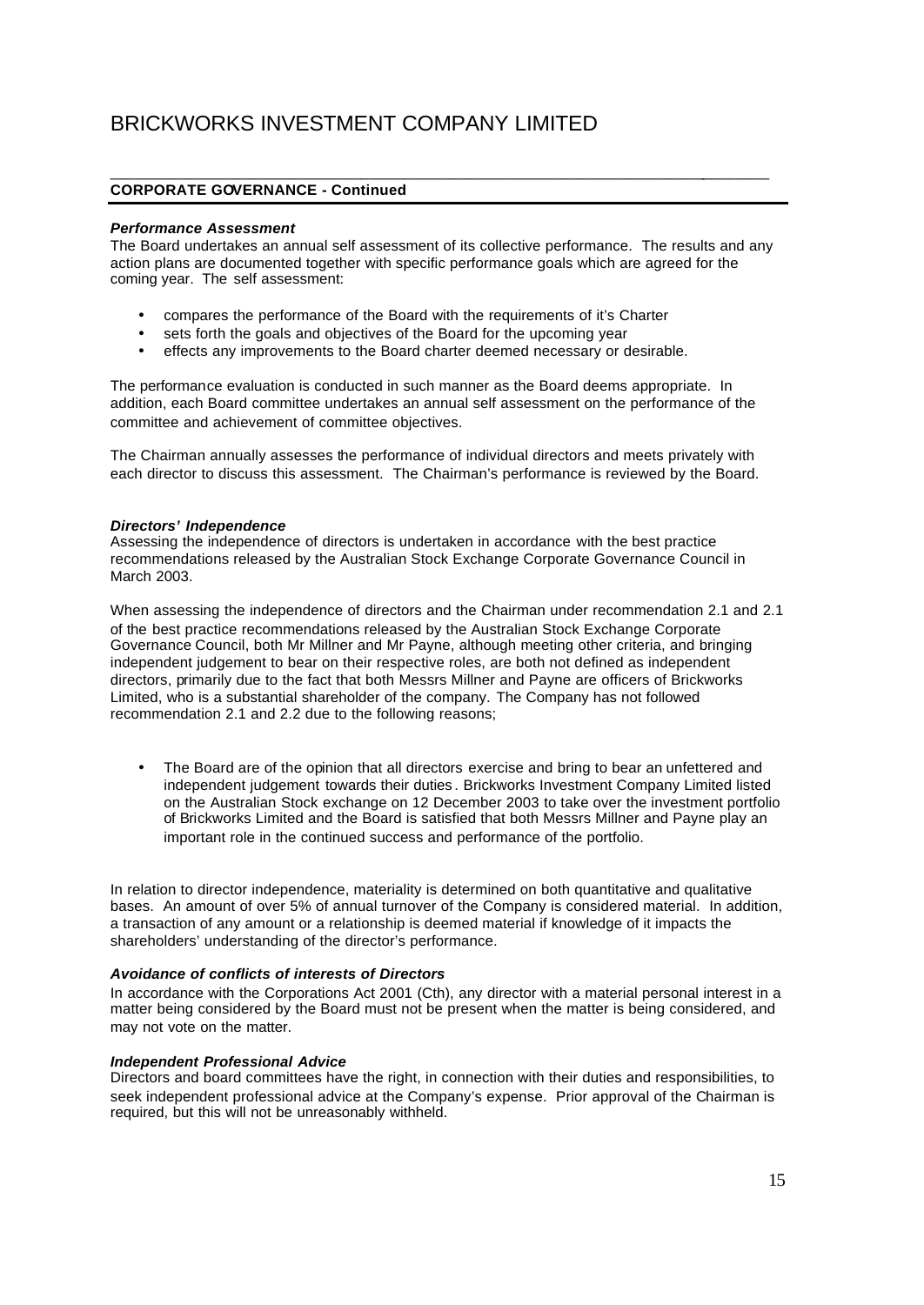## **CORPORATE GOVERNANCE - Continued**

### *Corporate Reporting*

The portfolio manager and the administrative and company secretarial service provider, namely Souls Funds Management Ltd and Corporate & Administrative Services Pty Ltd have made the following certifications to the Board:

\_\_\_\_\_\_\_\_\_\_\_\_\_\_\_\_\_\_\_\_\_\_\_\_\_\_\_\_\_\_\_\_\_\_\_\_\_\_\_\_\_\_\_\_\_\_\_\_\_\_\_\_\_\_\_\_\_\_\_\_\_\_\_\_\_\_\_\_\_\_\_\_\_\_\_\_\_\_

- that the Company's financial reports are complete and present a true and fair view, in all material respects, of the financial condition and operational results of the Company and its consolidated entities in accordance with all mandatory professional reporting requirements
- that the above statement is founded on a sound system of internal control and risk management which implements the policies adopted by the Board and that the Company's risk management and internal control is operating effectively and efficiently in all material respects.

The Company adopted this reporting structure for the year ended 30 June 2004.

### *Board Committees*

The Board has established a number of committees to assist in the execution of its duties and to allow detailed consideration of complex issues. Current committees of the Board are the investment committee, nomination committee and the remuneration and audit committees. The committee's structure and membership is reviewed on an annual basis. All matters determined by committees are submitted to the full Board as recommendations for Board decisions.

### *Investment Committee*

The Company has established an Investment Committee effective from 12 December 2003.

The investment committee consists of the following members:

### **RD Millner (Chairman) AJ Payne**

Details of these directors' qualifications, experience and attendance at investment committee meetings held during the year are set out in the Directors' Report on page 11.

The main responsibilities of the committee are to:

- assess the information and recommendation received by the portfolio manager regarding the present and future investment needs of the Company
- assess the performance of the portfolio manager
- evaluating investment performance.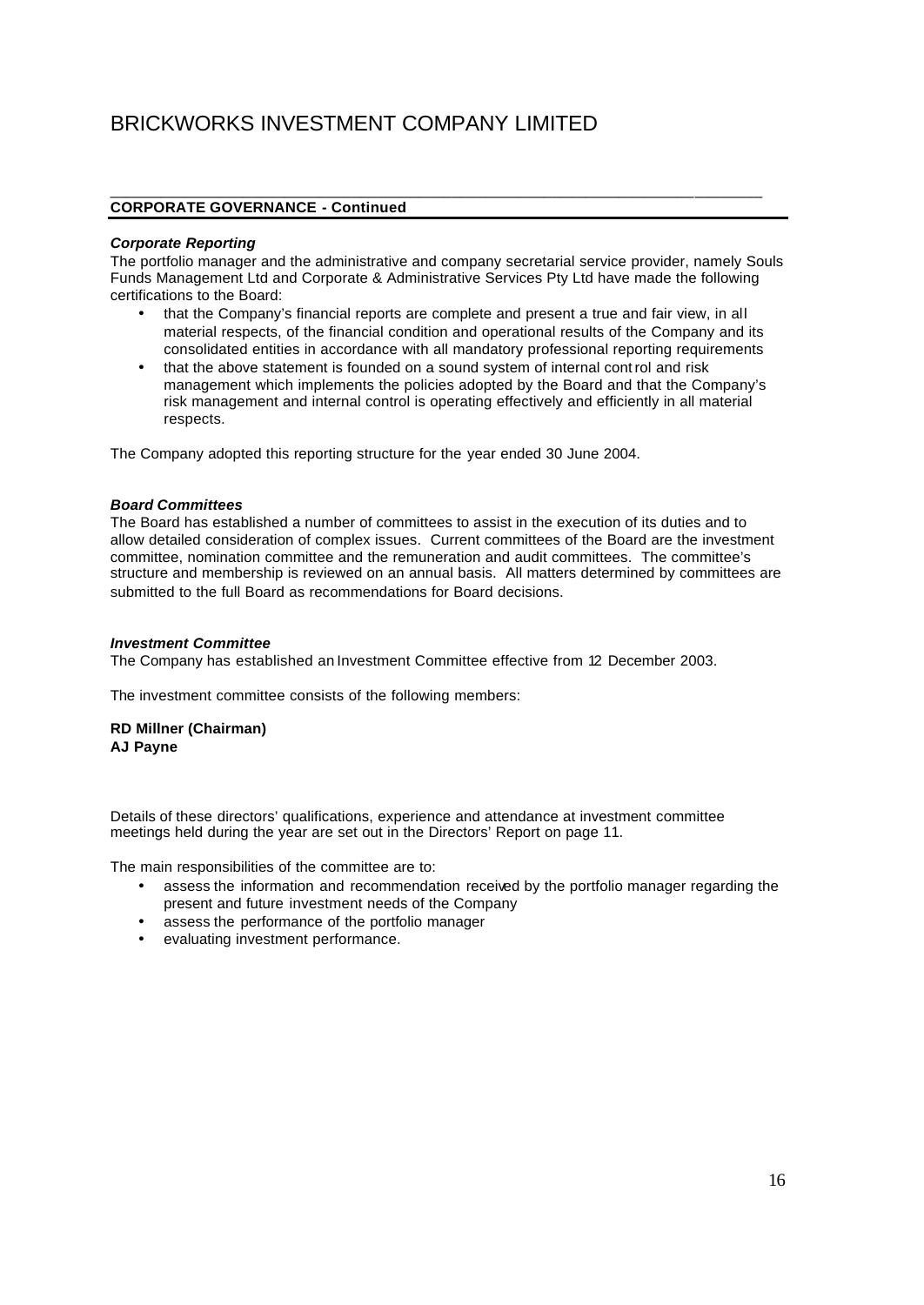# **CORPORATE GOVERNANCE - Continued**

#### *Nomination Committee*

The Company has embraced the best practice recommendations released by the Australian Stock Exchange Corporate Governance Council in March 2003 and established a Nominations Committee effective from 12 December 2003.

\_\_\_\_\_\_\_\_\_\_\_\_\_\_\_\_\_\_\_\_\_\_\_\_\_\_\_\_\_\_\_\_\_\_\_\_\_\_\_\_\_\_\_\_\_\_\_\_\_\_\_\_\_\_\_\_\_\_\_\_\_\_\_\_\_\_\_\_\_\_\_\_\_\_\_\_\_\_\_

The nomination committee consists of the following members:

**RD Millner (Chairman) DC Hall AJ Payne**

Details of these directors' qualifications, experience and attendance at nom ination committee meetings held during the year are set out in the Directors' Report on page 11.

The main responsibilities of the committee are to:

- assess the membership of the Board having regard to present and future needs of the Company
- assess the independence of directors to ensure the majority of the Board are independent directors
- propose candidates for Board vacancies in consideration of qualifications, experience and domicile
- oversee board succession
- evaluating Board performance.

New directors are provided with a letter of appointment setting out their responsibilities, rights and the terms and conditions of their employment.

The nominations committee charter provides guidance for the selection and appointment of new directors.

### *Audit Committee*

The members of the audit committee at the date of this annual financial report are:

**DC Hall (Chairman) RD Millner AJ Payne**

Details of these directors' qualification, experience and attendance at audit committee meetings are set out in the Directors' Report on page 11.

The audit committee operates in accordance with a charter.

The Chairman of the audit committee is an independent, non-executive director. The Chairman of the Audit Committee is also required to have accounting or related financial expertise, which includes past employment, professional qualification or other comparable experience. The other members of the audit committee are all financially literate and have a strong understanding of the industry in which the Company operates.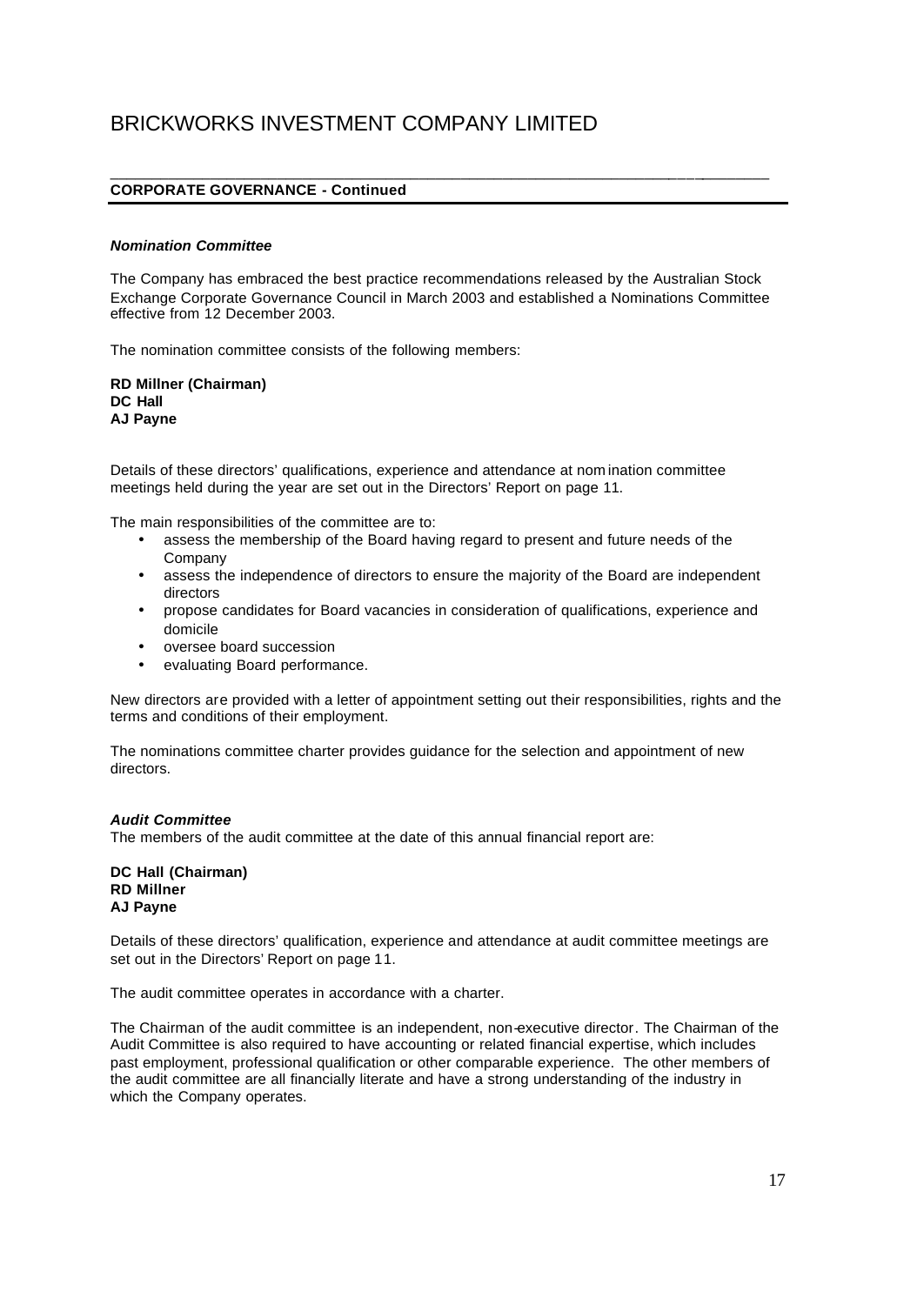# **CORPORATE GOVERNANCE - Continued**

### *Audit Committee - continued*

The audit committee's role and responsibilities, composition, structure and membership requirements are documented in an audit committee charter, which has been approved by the Board and is reviewed annually.

\_\_\_\_\_\_\_\_\_\_\_\_\_\_\_\_\_\_\_\_\_\_\_\_\_\_\_\_\_\_\_\_\_\_\_\_\_\_\_\_\_\_\_\_\_\_\_\_\_\_\_\_\_\_\_\_\_\_\_\_\_\_\_\_\_\_\_\_\_\_\_\_\_\_\_\_\_\_

The main responsibilities of the committee are to:

- review, assess and approve the annual report, half-year financial report and all other financial information published by the Company or released to the market
- reviewing the effectiveness of the organisation's internal control environment covering:
	- effectiveness and efficiency of operations
	- reliability of financial reporting
	- compliance with applicable laws and regulations
- oversee the effective operation of the risk management framework
- recommend to the Board the appointment, removal and remuneration of the external auditors, and review the terms of their engagement, the scope and quality of the audit and assess performance and consider the independence and competence of the external auditor on an ongoing basis. The Audit Committee receives certified independence assurances from the external auditors
- review and approve the level of non-audit services provided by the external auditors and ensure it does not adversely impact on auditor independence. The external auditor will not provide services to the Company where the auditor would have a mutual or conflicting interest with the Company; be in a position where they audit their own work; function as management of the Company; or have their independence impaired or perceived to be impaired in any way.
- review and monitor related party transactions and assess their priority
- report to the Board on matters relevant to the committee's role and responsibilities

In accordance with the audit committee charter, the Company requires that the external audit engagement partner and review partner be rotated very five years.

In fulfilling its responsibilities, the audit committee requires the portfolio manager and the administrative and company secretarial service provider, namely Souls Funds Management Ltd and Corporate & Administrative Services Pty Ltd to state in writing to the Board that the Company's financial reports presents a true and fair view, in all material respects, of the Company's and its consolidated entities financial condition, operational results and are in accordance with the relevant accounting standards.

The external auditors, the portfolio manager and the administrative and company secretarial service provider, namely Souls Funds Management Ltd and Corporate & Administrative Services Pty Ltd are invited to attend meetings at the discretion of the audit committee.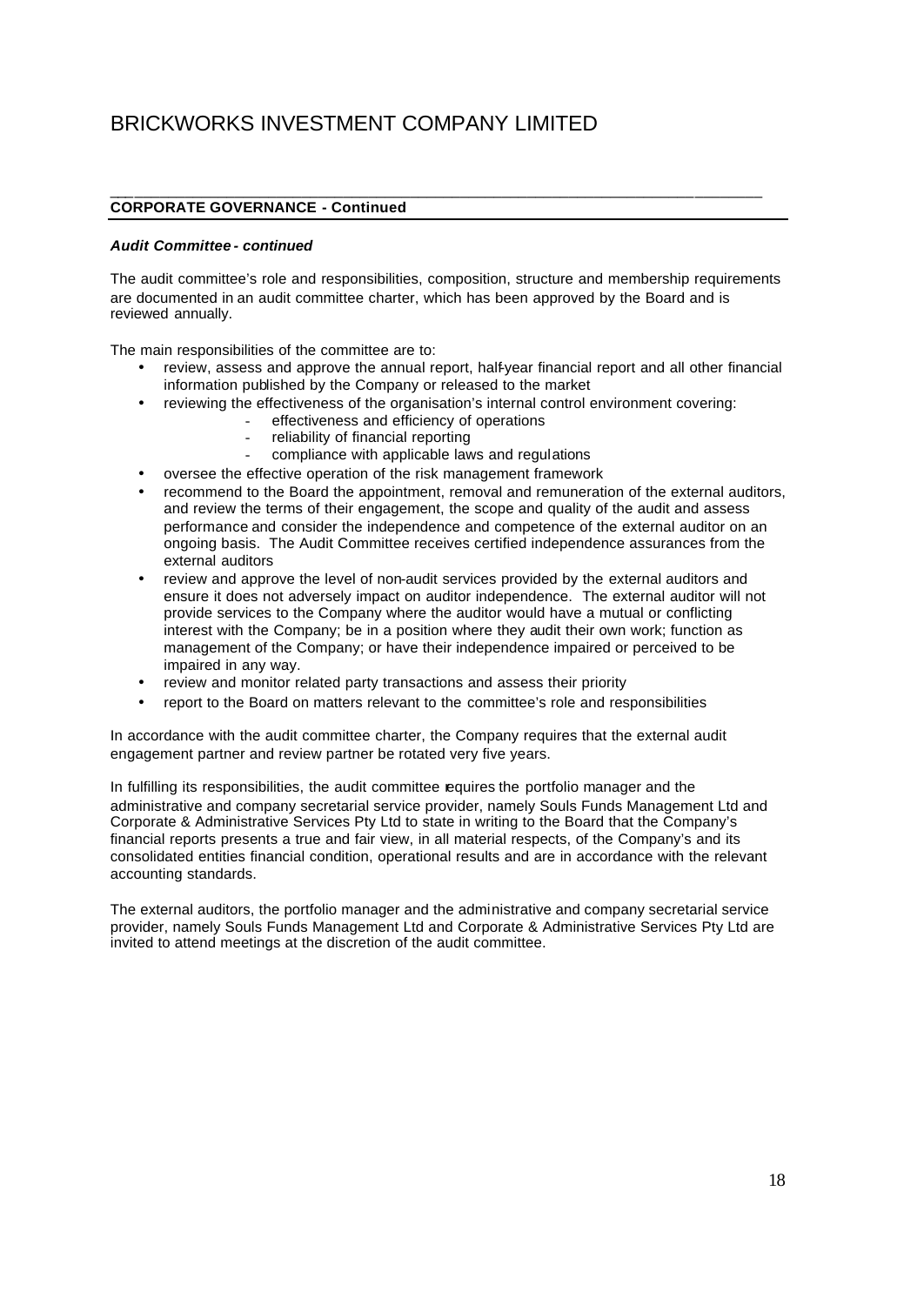## **CORPORATE GOVERNANCE - Continued**

### *Remuneration Committee & Policies*

The Company has embraced the best practice recommendations released by the Australian Stock Exchange Corporate Governance Council in March 2003 and established a Remuneration Committee effective from 12 December 2003.

\_\_\_\_\_\_\_\_\_\_\_\_\_\_\_\_\_\_\_\_\_\_\_\_\_\_\_\_\_\_\_\_\_\_\_\_\_\_\_\_\_\_\_\_\_\_\_\_\_\_\_\_\_\_\_\_\_\_\_\_\_\_\_\_\_\_\_\_\_\_\_\_\_\_\_\_\_\_\_

The remuneration committee consists of the following members:

**RD Millner (Chairman) DC Hall AJ Payne**

Details of these directors' qualifications, experience and attendance at remuneration committee meetings are set out in the Directors' Report on page 11.

The Remuneration Committee oversees and review remuneration packages and other terms of employment for executive management. In undertaking their roles the Committee members consider reports from external remuneration experts on recent developments on remuneration and related matters.

The Company does not have any employees due to the nature of its business and the use of external service providers. If the use of external service providers was to change in the future, any person engaged in an executive capacity would be required sign a formal employment contract at the time of their appointment covering a range of matters including their duties, rights, responsibilities, and any entitlements on termination. In such circumstances, executive remuneration and other terms of employment would also be reviewed annually by the committee having regard to personal and corporate performance, contribution to long term growth, relevant comparative information and independent expert advice. As well as a base salary, remuneration in such circumstances could be expected to include superannuation, performance-related bonuses and fringe benefits.

Fees for non-executive directors reflect the demands on and responsibilities of our directors. Nonexecutive directors are remunerated by way of base fees and statutory superannuation contributions and do not participate in schemes designed for the remun eration of executives. Non -executive directors do not receive any options, bonus payments or nor are provided with retirement benefits other than statutory superannuation.

Further information on directors' and executives' remuneration is set out in the directors' report and notes 15 to 18 to the financial statements.

The Remuneration Committee's terms of reference include responsibility for reviewing any transactions between the organisation and the directors, or any interest associated with the directors, to ensure the structure and terms of the transaction are in compliance with the *Corporations Act 2001*  and are appropriately disclosed.

The remuneration committee operates in accordance with a charter.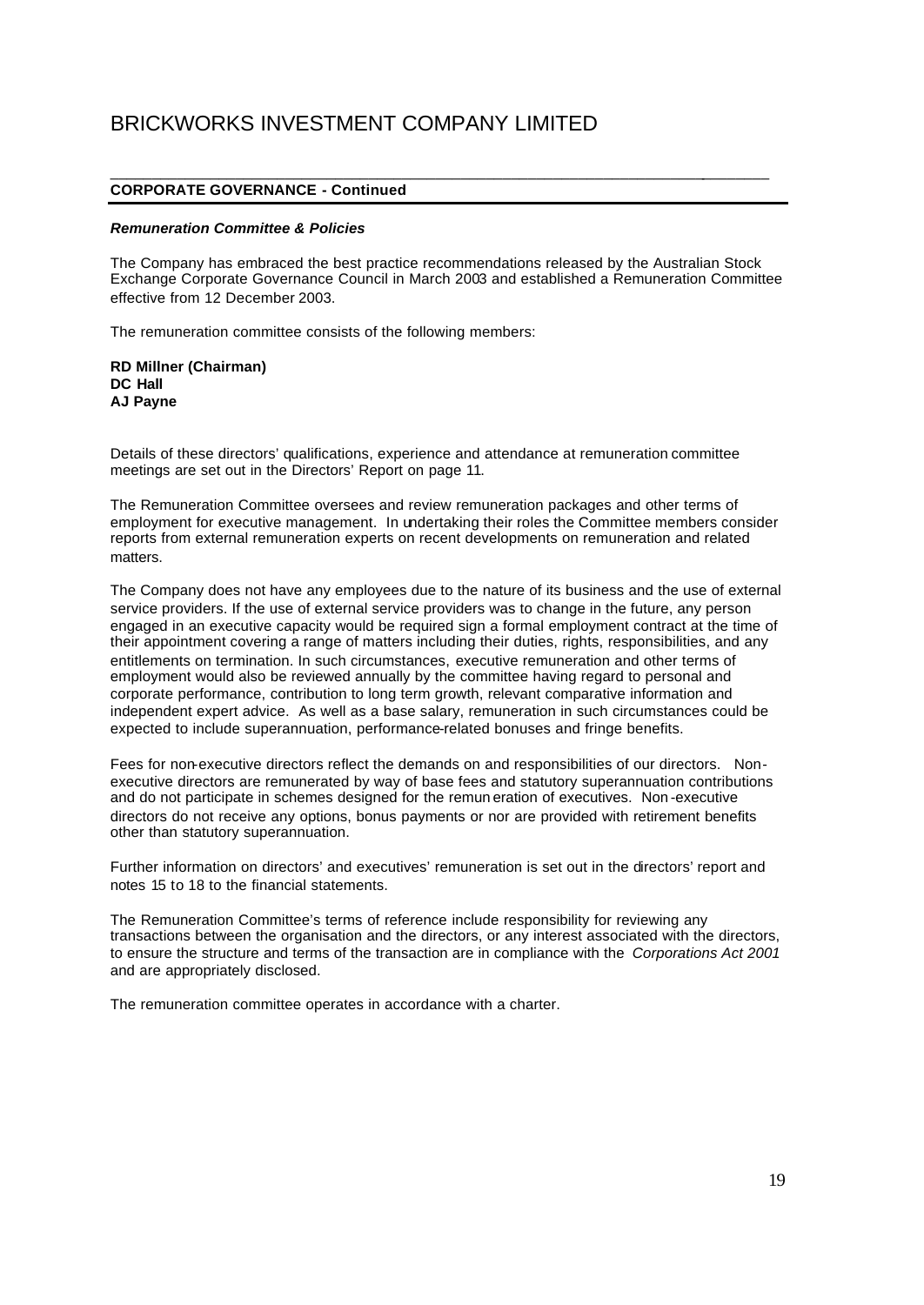# **CORPORATE GOVERNANCE - Continued**

### *Corporate Governance Framework*

The Board is committed to the highest standards of corporate governance, which it requires as fundamental to all its activities.

\_\_\_\_\_\_\_\_\_\_\_\_\_\_\_\_\_\_\_\_\_\_\_\_\_\_\_\_\_\_\_\_\_\_\_\_\_\_\_\_\_\_\_\_\_\_\_\_\_\_\_\_\_\_\_\_\_\_\_\_\_\_\_\_\_\_\_\_\_\_\_\_\_\_\_\_\_\_

External service providers are required to provide a Corporate Governance Declaration (the Declaration) to the Board on an annual basis.

External service providers are required to confirm in the annual Statements that to the best of their knowledge and belief and having made appropriate inquiries of their own staff and consultants regarding the Company and its controlled entities (the Group) that, in the interests of directors, shareholders and other key stakeholders the service provider has applied corporate governance practices mandated by the Board at all times.

The Declaration covers the following:

- disclosure of the Groups' operations in the Board meeting papers.
- satisfaction of all matters arising from prior Board meetings
- the maintenance of financial records that correctly record and explain the Group's transactions and financial position and performance to enable true and fair financial statements to be prepared and audited or reviewed in accordance with all applicable Accounting Standards and other mandatory professional reporting requirements
- compliance with statutory and prudential obligations and details of all lodgments in accordance with these obligations
- maintenance of ethical conduct by execution of duties with the utmost integrity, objectivity and professionalism at all times
- notification to the Company Secretary of all purchases and sales of Company securities, directly and indirectly and disclosure in the Board papers.

### *Risk Management*

The Board is committed to the identification and quantification of risk throughout the Company's operations.

Considerable importance is placed on maintaining a strong control environment. There is an organisational structure with clearly drawn lines of accountability. Adherence to the code of conduct is required at all times and the Board actively promotes a culture of quality and integrity.

Management of investment risk is fundamental to the business of the Company being an investor in Australian listed securities. Details of investment risk management policies are held by the portfolio manager.

The Board operates to minimise its exposure to investment risk, in part, by the appointment of an external portfolio manager who has proprietary systems, processes and procedures in place to effectively manage investment risk.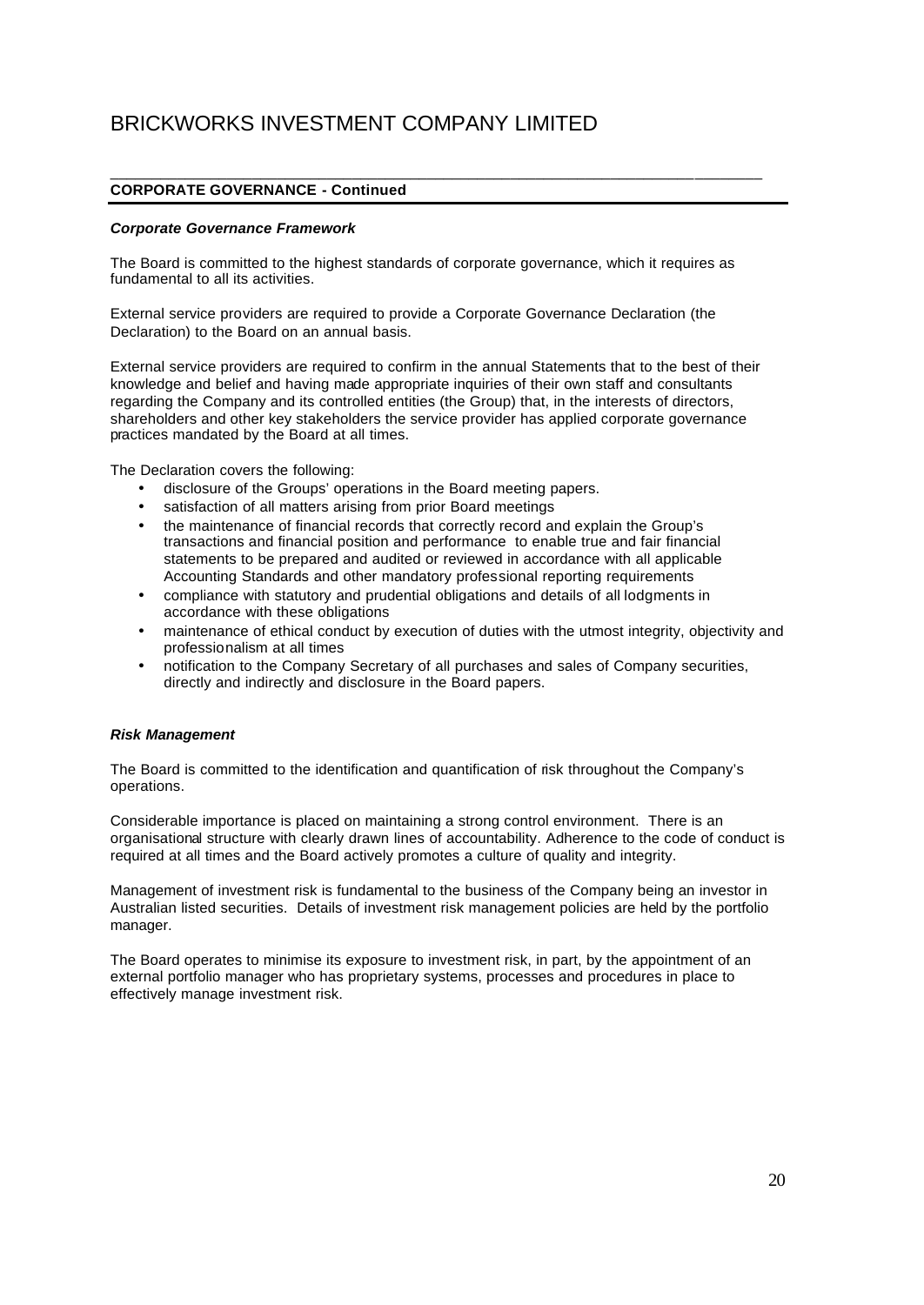## **CORPORATE GOVERNANCE - Continued**

# *Code of Conduct*

The company has developed a Code of Conduct (the Code) which has been fully endorsed by the Board and applies to all directors and external service providers and their employees. The code is regularly reviewed and updated as necessary to ensure it reflects the highest standards of behaviour and professionalism and the practices necessary to maintain confidence in the Company's integrity.

\_\_\_\_\_\_\_\_\_\_\_\_\_\_\_\_\_\_\_\_\_\_\_\_\_\_\_\_\_\_\_\_\_\_\_\_\_\_\_\_\_\_\_\_\_\_\_\_\_\_\_\_\_\_\_\_\_\_\_\_\_\_\_\_\_\_\_\_\_\_\_\_\_\_\_\_\_\_

In summary, the Code requires that at all times all company personnel act with the utmost integrity, objectivity and in compliance with the letter and the spirit of the law and company policies.

#### *Share Trading Policy*

The company has developed a Share Trading Policy which has been fully endorsed by the Board and applies to all directors and employees.

Directors, executives and employees may deal in Company securities, however they may not do so if in possession of information which is price sensitive or likely to be price sensitive to the security's market price. Changes in a Director's interest is required to be advised to the Company within 3 days for notification to the ASX"

#### *Continuous Disclosure and Shareholder Communication*

The Chairman and Company Secretary have been nominated as being person responsible for communications with the Australian Stock Exchange (ASX). This role includes the responsibility for ensuring compliance with the continuous disclosure requirements in the ASX listing rules and overseeing and co-ordinating information disclosure to ASX. The Chairman is responsible for disclosure to analysts, brokers and shareholders, the media and the public.

The company has written policies and procedures on information disclosure that focus on continuous disclosure of any information concerning the Company that a reasonable person would expect to have a material effect on the price of the Company's securities.

All information disclosed to the ASX is available on the ASXs website within 24 hours of the release to the ASX. Procedures have been established for reviewing whether price sensitive information has been inadvertently disclosed, and if so, this information is also immediately released to the market.

All shareholders receive a copy of the Company's full annual report. Shareholders also are updated with the Company's operations via monthly ASX announcements of the net tangible asset (NTA) backing of the portfolio and other disclosure information. All recent ASX announcements and annual reports are available on the ASX website, or alternatively, by request via email, facsimile or post.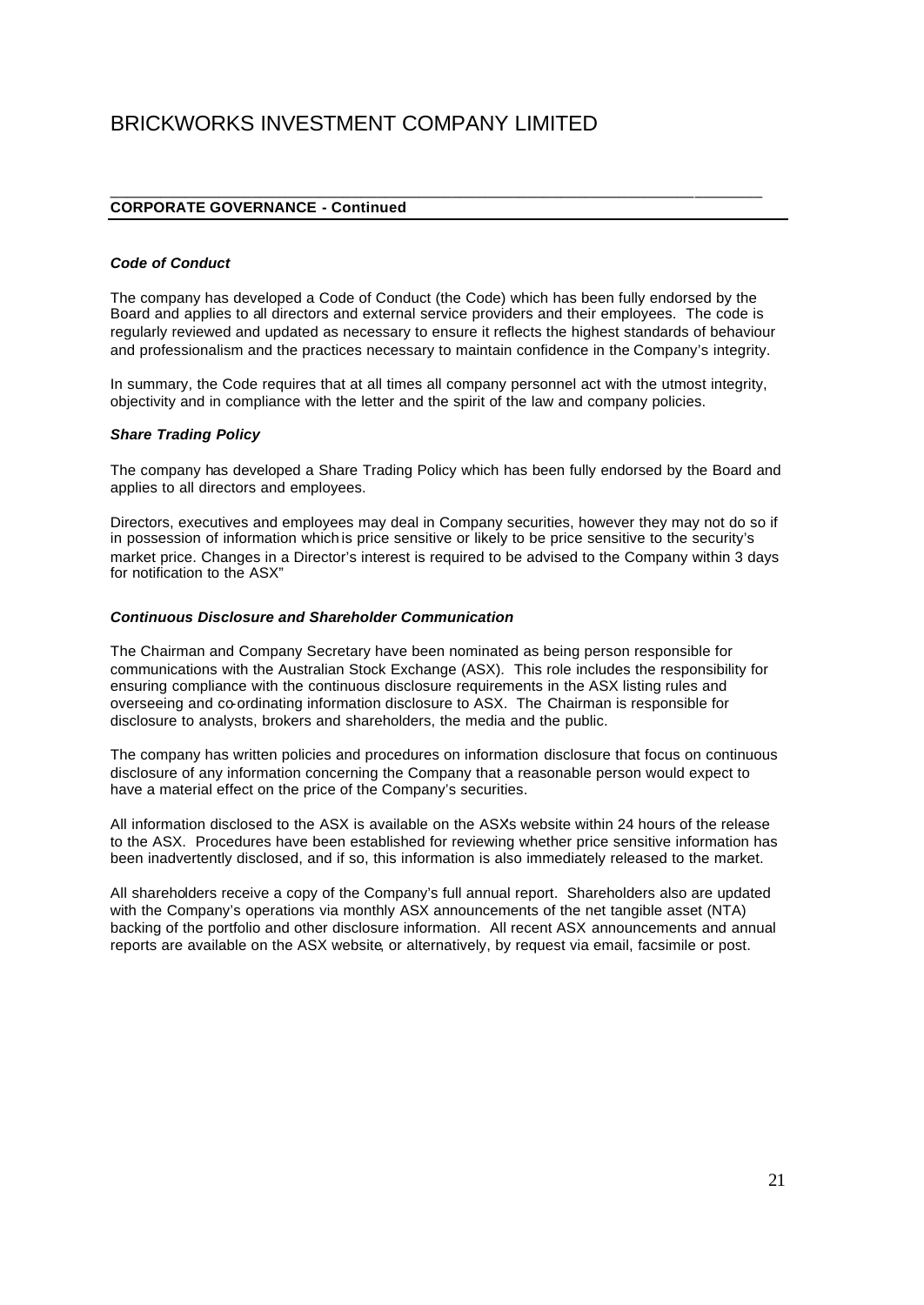|                                                                                                          | <b>Note</b> | Consolidated<br>2004 | 2003   | Company<br>2004 | 2003   |
|----------------------------------------------------------------------------------------------------------|-------------|----------------------|--------|-----------------|--------|
|                                                                                                          |             | \$'000               | \$'000 | \$'000          | \$'000 |
| Revenue from ordinary activities                                                                         | 2           | 10,976               |        | 479             |        |
| Expenses from ordinary activities                                                                        | 2           | <u>(7.366)</u>       |        | (649)           |        |
| Profit from ordinary activities before income<br>tax expense                                             |             | 3,610                |        | (170)           |        |
| Income tax expense relating to ordinary<br>activities                                                    | 3           | (20)                 |        | 51              |        |
| Operating profit after income tax attributable to<br>members of Brickworks Investment Company<br>Limited | 13          | 3,590                |        | (119)           |        |
| Increase in asset revaluation reserve                                                                    | 12          | 10.784               |        |                 |        |
| Total changes in equity other than those<br>resulting from transactions with owners as<br>owners         |             | 14.374               |        | '119)           |        |
| Basic earnings per share (cents per share)                                                               | 15          | 2.10                 |        |                 |        |

## **STATEMENT OF FINANCIAL PERFORMANCE FOR THE PERIOD TO 30 JUNE 2004**

The accompanying notes form part of these financial statements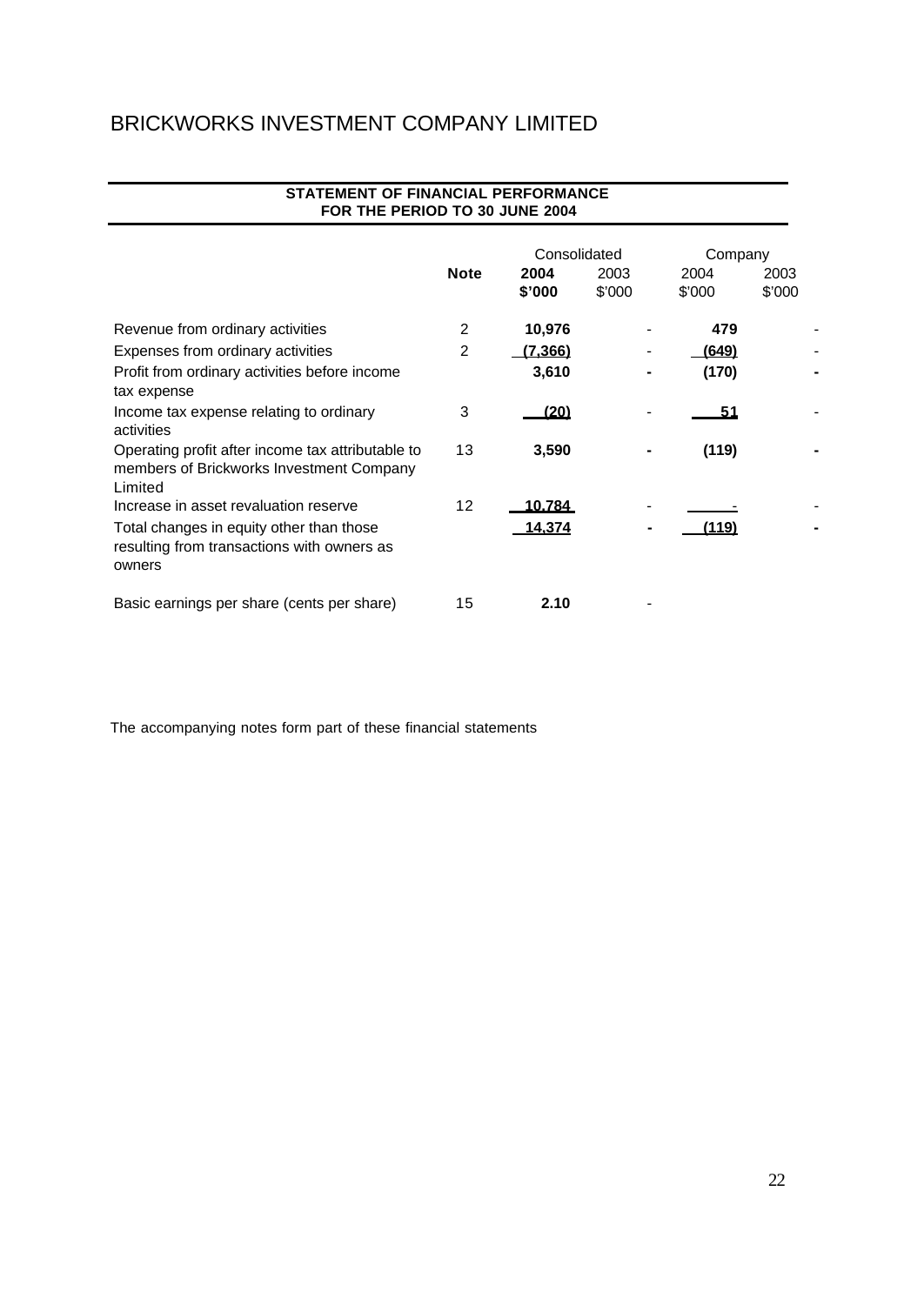|                                  | <b>STATEMENT OF FINANCIAL POSITION</b><br><b>AS AT 30 JUNE 2004</b> |                     |                          |                |                |
|----------------------------------|---------------------------------------------------------------------|---------------------|--------------------------|----------------|----------------|
|                                  |                                                                     | <b>Consolidated</b> |                          | Company        |                |
|                                  | <b>Note</b>                                                         | 2004<br>\$'000      | 2003<br>\$'000           | 2004<br>\$'000 | 2003<br>\$'000 |
| <b>CURRENT ASSETS</b>            |                                                                     |                     |                          |                |                |
| <b>Cash Assets</b>               | 5                                                                   | 12,792              |                          | 5,835          |                |
| Receivables                      | 6(a)                                                                | 1,989               |                          | 4,926          |                |
| Prepayments                      |                                                                     | $\frac{23}{2}$      |                          | 23             |                |
| <b>TOTAL CURRENT ASSETS</b>      |                                                                     | 14,804              | $\blacksquare$           | 10,784         |                |
| <b>NON-CURRENT ASSETS</b>        |                                                                     |                     |                          |                |                |
| <b>Other Financial Assets</b>    | $\overline{7}$                                                      | 170,974             |                          | 73,501         |                |
| <b>Receivables</b>               | 6(b)                                                                |                     |                          | 87,000         |                |
| <b>Deferred Tax Assets</b>       | 8                                                                   | $-1,355$            |                          | $-1,355$       |                |
| TOTAL NON-CURRENT ASSETS         |                                                                     | 172,329             |                          | 161,856        |                |
| <b>TOTAL ASSETS</b>              |                                                                     | 187.133             |                          | 172.640        |                |
| <b>CURRENT LIABILITIES</b>       |                                                                     |                     |                          |                |                |
| Payables                         | 9                                                                   | <u>92</u>           |                          | 92             |                |
| <b>TOTAL CURRENT LIABILITIES</b> |                                                                     | 92                  |                          | 92             |                |
| <b>NON CURRENT LIABILITIES</b>   |                                                                     |                     |                          |                |                |
| <b>Deferred Tax Liabilities</b>  | 10                                                                  | 4.630               |                          | 4.630          |                |
| TOTAL NON CURRENT LIABILITIES    |                                                                     | 4.630               |                          | 4.630          |                |
| <b>TOTAL LIABILITIES</b>         |                                                                     | $-4,722$            | $\overline{\phantom{a}}$ | $-4,722$       |                |
| <b>NET ASSETS</b>                |                                                                     | 182.411             |                          | 167.918        |                |
| <b>SHAREHOLDERS' EQUITY</b>      |                                                                     |                     |                          |                |                |
| <b>Contributed Equity</b>        | 11                                                                  | 168,037             |                          | 168,037        |                |
| Reserves                         | 12                                                                  | 10,784              |                          |                |                |
| <b>Retained Profits</b>          | 13                                                                  | 3.590               |                          | (119)          |                |
| TOTAL SHAREHOLDERS' EQUITY       |                                                                     | 182.411             |                          | 167.918        |                |

The accompanying notes form part of these financial statements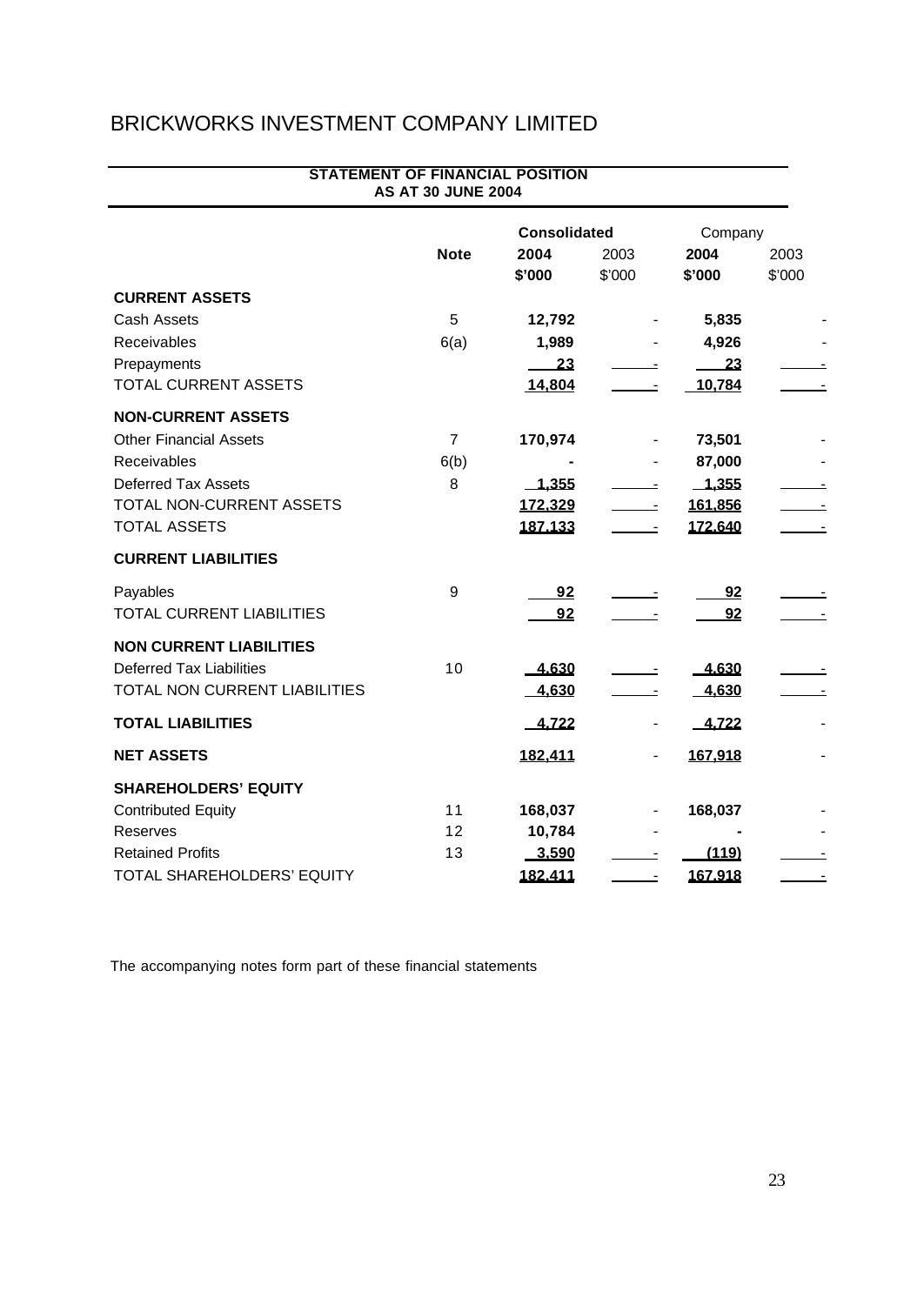# **STATEMENT OF CASH FLOWS FOR THE PERIOD TO 30 JUNE 2004 2004** 2003 **2004** 2003 **\$'000** \$'000 **\$'000** \$'000 **Cash flows from operating activities** Payments to suppliers and employees **(615)** - **(612)** - Income Tax paid **and the Contract of Contract Contract (12)** and  $\overline{a}$ Other receipts in the course of operation **20** - **19** - Dividends received **3,612** - **-** - Interest Received **597** - **479** - Net Cash Inflow/(Outflow) from operating activities 14 3,602 -- (114) **Cash flows from investing activities** Payment for purchasing subsidiary entity 14 **(34,888)** - **(35,000)** - Payment for investments (5,746) Proceeds on sale of investments 6,656 Net Cash Inflow/(Outflow) from investing activities **(33,978)** - (35,000) **Cash flows from financing activities** Proceeds from issue of shares **128,168** - **128,168** - Repayment of borrowings **and a struck (85,000)** (85,000) Loan to subsidiary entity - - **(87,219)** - Net Cash Inflow/(Outflow) from financing activities **43,168** - 40,949 Net increase / (decrease) in cash held **12,792** - **5,835** - Cash at the beginning of the period **Cash at the end of the period** 5 12,792 - 5,835 **Consolidated Company Note**

The accompanying notes form part of these financial statements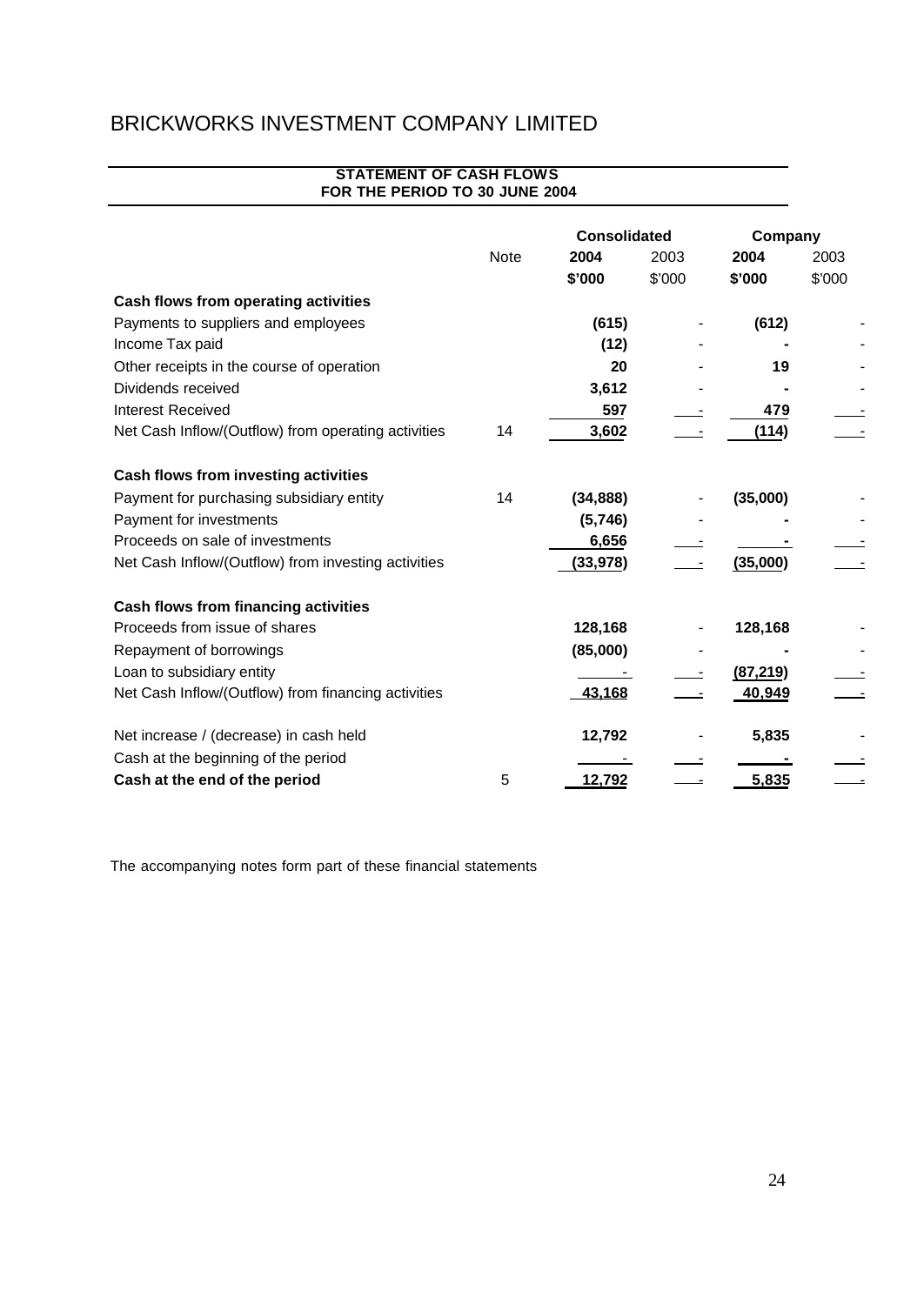#### \_\_\_\_\_\_\_\_\_\_\_\_\_\_\_\_\_\_\_\_\_\_\_\_\_\_\_\_\_\_\_\_\_\_\_\_\_\_\_\_\_\_\_\_\_\_\_\_\_\_\_\_\_\_\_\_\_\_\_\_\_\_\_\_\_\_\_\_\_\_\_\_\_\_\_\_\_\_\_\_ **NOTES TO THE FINANCIAL STATEMENTS FOR THE PERIOD TO 30 JUNE 2004**

## **1. SUMMARY OF SIGNIFICANT ACCOUNTING POLICIES**

This general purpose financial report has been prepared in accordance with Accounting Standards , other authoritative pronouncements of the Australian Accounting Standards Board, Urgent Issues Group Consensus Views and the Corporations Act 2001.

Accounting policies are selected and applied in a manner which ensures that the resultant financial information satisfies the concepts of relevance and reliability, thereby ensuring that the substance of the underlying transactions and other events is reported.

Except for equity investments, which are at market value, the financial report has been are prepared in accordance with the historical cost convention. Where a choice exists between two or more acceptable accounting methods, the notes fully explain the method adopted. The cost method of accounting is used for all acquisitions of assets regardless of whether shares or other assets are acquired. Cost is determined as the fair value of the purchase consideration at the date of acquisition plus costs incidental to the acquisition.

### (a) **Principles of consolidation**

The consolidated financial statements include the financial statements of Brickworks Investment Company Limited ("the Company"), being the parent entity, and its controlled entities. The balances and effects of transactions between controlled entities included in the consolidated financial statements have been eliminated.

Where controlled entities are acquired during the year, their results are included only from the date control was obtained.

#### (b) **Investments**

#### Listed Shares Held for Investment

Investments are initially recorded at cost and are re-valued to their fair value at the reporting date. Fair value is determined by reference to the last quoted sale price on the Australian Stock Exchange at the close of the business on the reporting date. Costs in acquiring investments, such as brokerage are capitalised in the initial cost of the investment.

Revaluation increments and decrements are taken to the Asset Revaluation Reserve after deducting a provision for potential deferred capital gains tax to the extent that they are able to be offset by credits in the Asset Revaluation Reserve, otherwise they are included in the Profit from ordinary activities. On the disposal of investments, the balance in the Asset Revaluation Reserve relating to the disposed asset is transferr ed to the Capital Profit Reserve.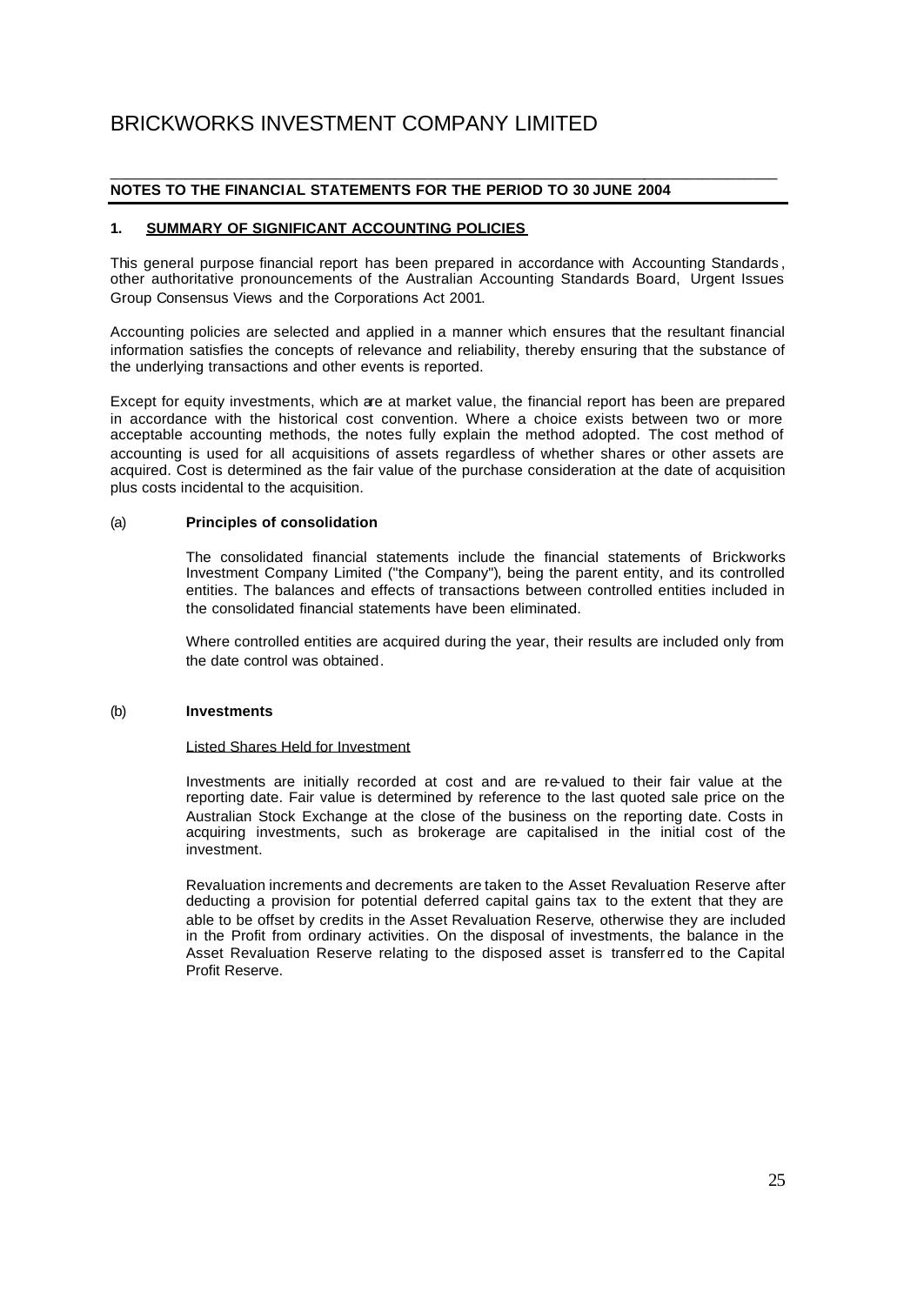#### \_\_\_\_\_\_\_\_\_\_\_\_\_\_\_\_\_\_\_\_\_\_\_\_\_\_\_\_\_\_\_\_\_\_\_\_\_\_\_\_\_\_\_\_\_\_\_\_\_\_\_\_\_\_\_\_\_\_\_\_\_\_\_\_\_\_\_\_\_\_\_\_\_\_\_\_\_\_\_\_ **NOTES TO THE FINANCIAL STATEMENTS FOR THE PERIOD TO 30 JUNE 2004 (continued)**

#### (c) **Taxes**

### Income Tax

Current tax for the period is calculated on profit from ordinary activities adjusted for nonassessable and non-deductible items and is based on tax rates and tax laws that have been enacted or substantively enacted, at the reporting date.

Deferred tax is accounted for using the comprehensive balance sheet liability method whereby deferred tax assets and liabilities are recognised on all temporary differences arising from differences between the carrying amounts of assets and liabilities in the financial statements and their corresponding tax base.

Deferred tax relates to the movement in the net deferred tax asset/liability for the period and is recognised as an expense or revenue in profit from ordinary activities, unless the deferred tax relates to an amount that is credited or debited directly to equity, in which case the deferred tax is also recognised in equity.

Deferred tax assets and liabilities are measured at the tax rates that are expected to apply to the period when the asset or liability is recovered or settled.

Deferred tax liabilities have not been recognised on assessable temporary differences arising from investments in controlled entity where the parent entity can control the timing of distributions and it is probable that the temporary difference will not reverse in the foreseeable future.

Deferred tax assets are recognised for deductible temporary differences, unused tax losses and unused tax credits only if it is probable that future taxable amounts will be available against which the deductible temporary differences, unused tax losses and unused tax credits can be utilised.

### Goods and Services Tax (GST)

Revenues, expenses and assets are recognised net of the amount of GST except:

- i) where the GST incurred on a purchase of goods and services is not recoverable from the taxation authority, in which case the GST is recognised as part of the cost of acquisition of the asset or as part of the expense item as applicable; and
- ii) receivables and payables are stated with the amount of GST included.

The net amount of GST recoverable from, or payable to, the taxation authority is included as part of receivables or payables in the Statement of Financial Position.

Cash flows are included in the Statement of Cash Flows on a gross basis and the GST component of cash flows arising from investing and financing activities, which is recoverable from, or payable to, the taxation authority are classified as operating cash flows.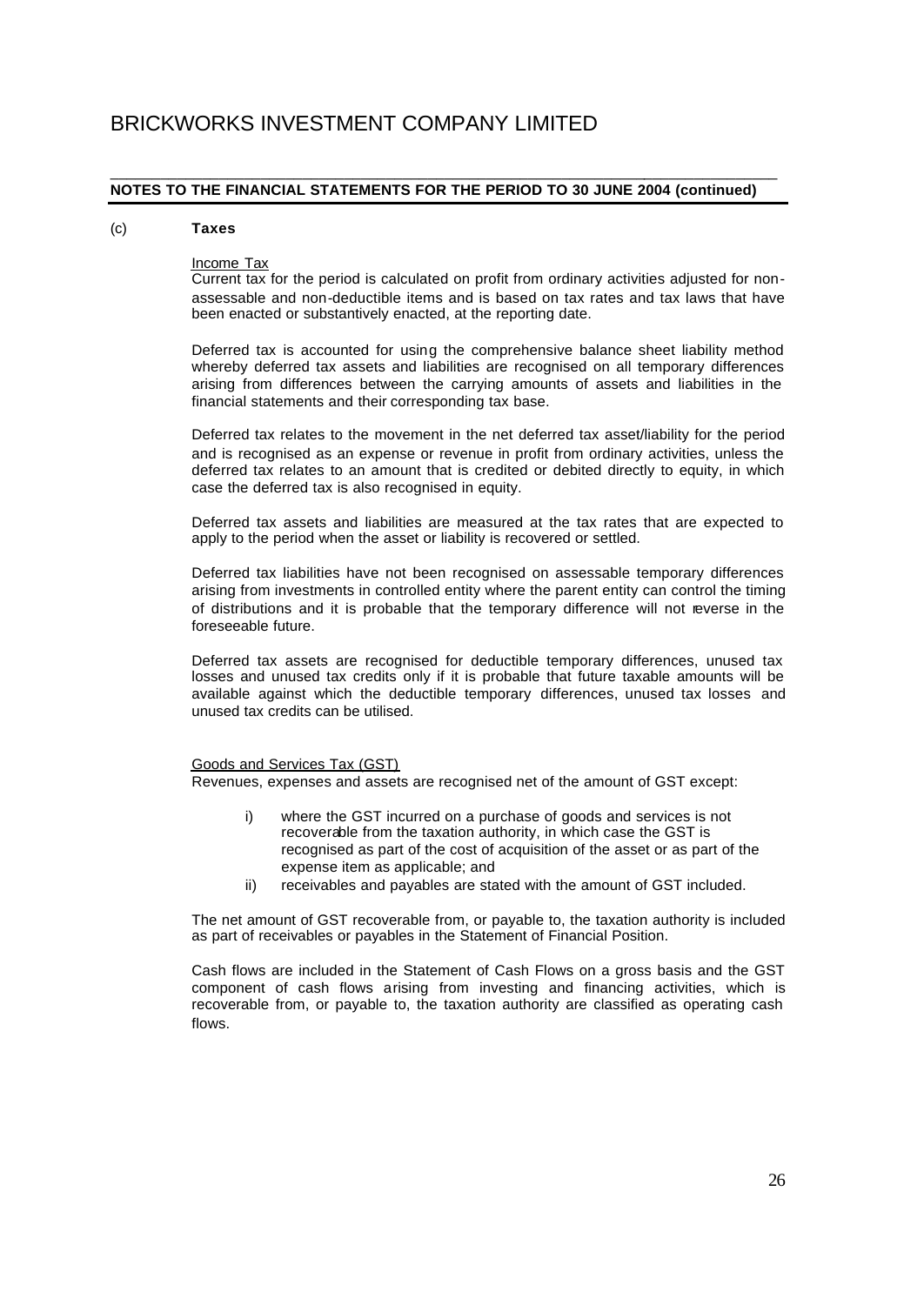#### \_\_\_\_\_\_\_\_\_\_\_\_\_\_\_\_\_\_\_\_\_\_\_\_\_\_\_\_\_\_\_\_\_\_\_\_\_\_\_\_\_\_\_\_\_\_\_\_\_\_\_\_\_\_\_\_\_\_\_\_\_\_\_\_\_\_\_\_\_\_\_\_\_\_\_\_\_\_\_\_ **NOTES TO THE FINANCIAL STATEMENTS FOR THE PERIOD TO 30 JUNE 2004 (continued)**

#### Tax Consolidation

The Company has formed an income tax consolidated group under the Tax Consolidation Regime with its wholly owned subsidiary for the financial year ending 30 June 2004. Members of the group have entered into a tax sharing agreement in order to allocate income tax expense between the Company and its subsidiary on a pro-rata basis. In addition, the agreement also provides for the allocation of income tax liabilities should the head entity default on its tax payment obligation. Brickworks Investment Company Limited is responsible for recognising the current and deferred tax assets and liabilities for the tax consolidated group.

#### (d) **Cash**

For purposes of the statement of cash flows, cash includes deposits at call which are readily convertible to cash on hand and which are used in the cash management function on a day-to-day basis, net of outstanding bank overdrafts.

#### (e) **Revenue recognition**

Revenue is recognised to the extent that it is probable that the economic benefits will flow to the entity and the revenue can be reliably measured. The following specific recognition criteria must also be met before revenue is recognised:

#### *Sale of Investments*

Control of the right to equity has passed to the buyer.

#### *Interest*

Control of the right to receive the interest proceeds. Interest from cash on deposit is recognised in accordance with the terms and conditions that apply to the deposit.

#### *Dividend*

Control of the right to receive the dividend proceeds. Dividends from listed entities is recognised as income on the date the shares are traded "ex -dividend". De-merger dividends arising from company de-consolidations are treated as a return of capital and not as a dividend.

#### *Realised Gain/Loss*

Realised gains or losses on investments are calculated as the difference between sale proceeds and carrying value of investments determined on a first-in-first-out (FIFO) basis.

### *Cost of Investment*

Cost of investment is solely related to the costs incurred in acquiring the equities, including incidental costs.

#### (f) **Receivables**

Receivables are recognised as amounts to be received in the future for goods and services rendered, whether or not billed by the consolidated entity. Assets are commonly settled within 30 days for other debtors. Related party receivables are payable at call.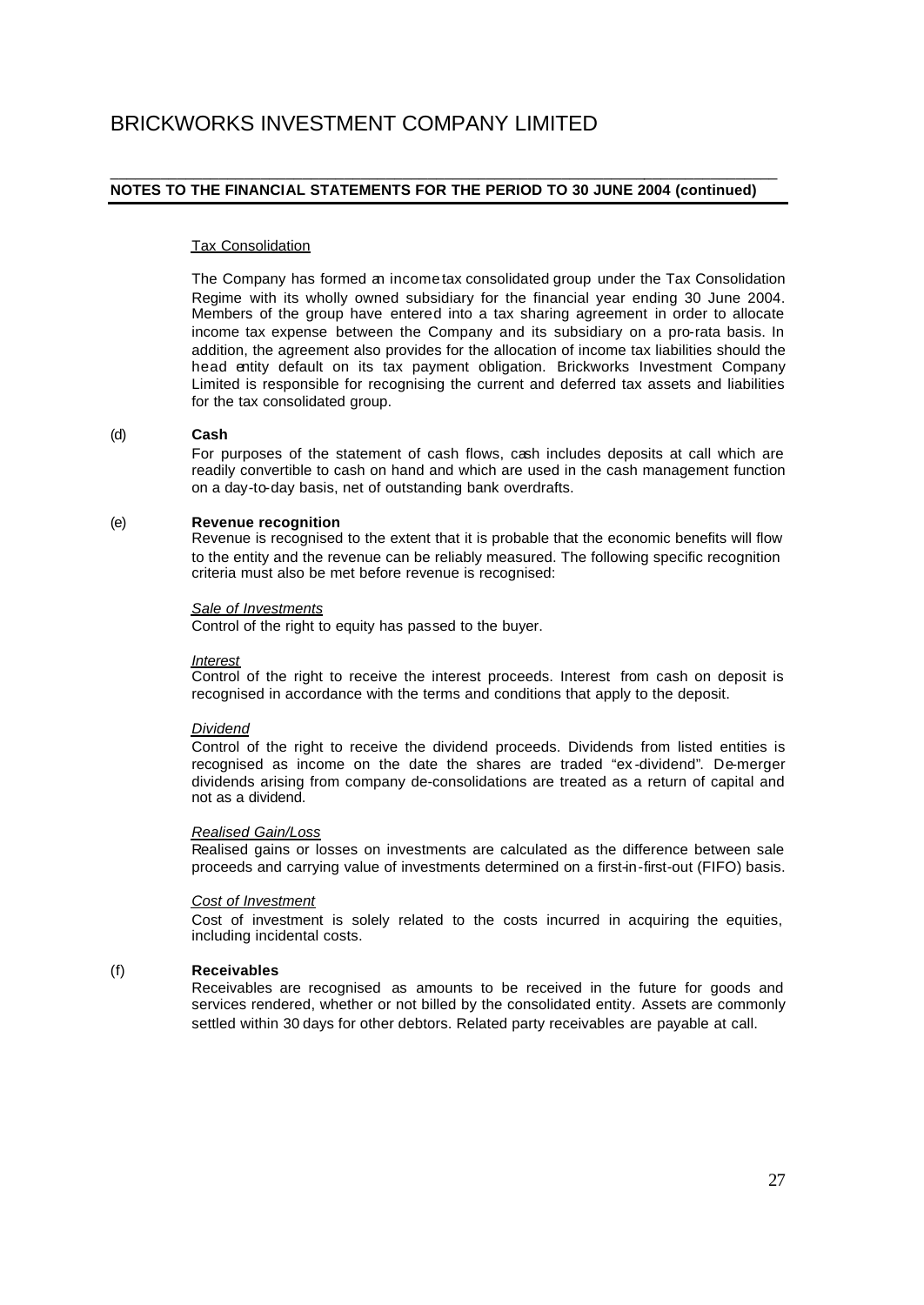#### \_\_\_\_\_\_\_\_\_\_\_\_\_\_\_\_\_\_\_\_\_\_\_\_\_\_\_\_\_\_\_\_\_\_\_\_\_\_\_\_\_\_\_\_\_\_\_\_\_\_\_\_\_\_\_\_\_\_\_\_\_\_\_\_\_\_\_\_\_\_\_\_\_\_\_\_\_\_\_\_ **NOTES TO THE FINANCIAL STATEMENTS FOR THE PERIOD TO 30 JUNE 2004 (continued)**

### (g) **Trade Creditors and accruals**

Liabilities are recognised for amounts to be paid in the future for goods and services received, whether or not billed to the consolidated entity.

Liabilities are commonly settled:

- (i) Within 3 days ( transaction date  $+3$  days) for equity purchases; and
- (ii) Within 30 days for other creditors and accruals.

### (h) **Earnings per share**

Basic EPS is calculated as net profit attributable to members, adjusted to exclude costs of servicing equity (other than dividends), divided by the weighted average number of ordinary shares, adjusted for any bonus element.

Diluted EPS is calculated as net profit attributable to members, adjusted for:

- i) Costs of servicing equity (other than dividends);
- ii) The after tax effect of dividends and interest associated with dilutive potential ordinary shares that have been recognised as expenses; and
- iii) Other non-discretionary changes in revenues or expenses during the period that would result from the dilution of potential ordinary shares;

divided by the weighted average number of ordinary shares and dilutive ordinary shares, adjusted for any bonus element.

### (i) **Contributed Equity**

Issued and paid up capital is recognised at the fair value of the consideration received by the Company. Any transaction costs arising from the issue of ordinary shares are recognised directly in equity as a reduction of the share proceeds received.

### (j) **Rounding**

The amounts contained in this report and in the half-year financial report have been rounded to the nearest \$1,000 (where rounding is applicable) under the option available to the Company under ASIC Class Order 98/0100. The Company is an entity to which the Class Order applies.

### (k) **Adoption of International Financial Reporting Standards**

The Company commenced its operation from 12 December 2003 and has since adopted Australian Equivalents to International Financial Reporting Standards. There are no key differences in the entity's accounting policies which will arise from the adoption of IFRS.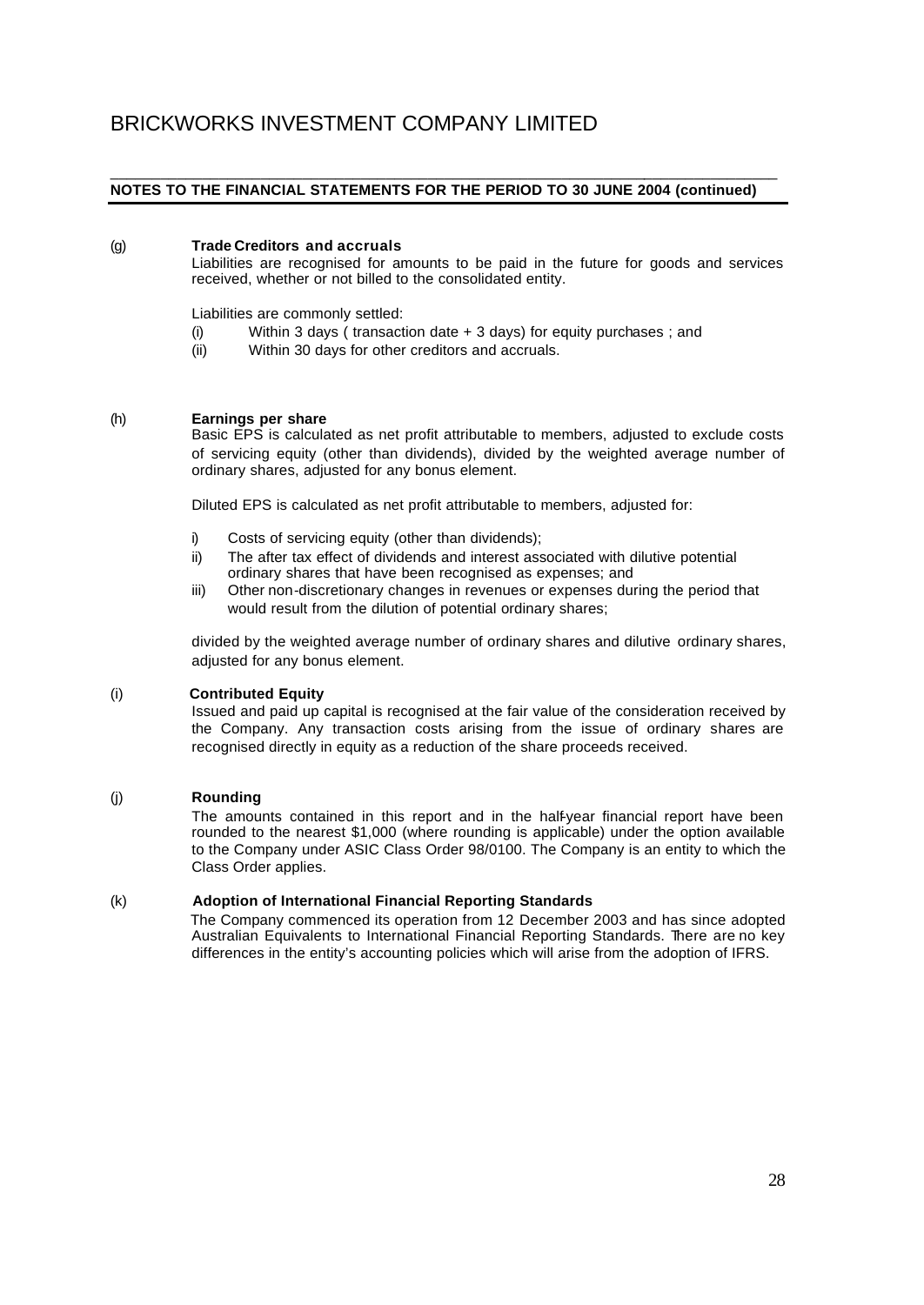#### \_\_\_\_\_\_\_\_\_\_\_\_\_\_\_\_\_\_\_\_\_\_\_\_\_\_\_\_\_\_\_\_\_\_\_\_\_\_\_\_\_\_\_\_\_\_\_\_\_\_\_\_\_\_\_\_\_\_\_\_\_\_\_\_\_\_\_\_\_\_\_\_\_\_\_\_\_\_\_\_ **NOTES TO THE FINANCIAL STATEMENTS FOR THE PERIOD TO 30 June 2004 (continued)**

# **2. PROFIT FROM ORDINARY ACTIVITIES**

|                                                                                                                                                                                                                                             | Consolidated |        | Company |        |
|---------------------------------------------------------------------------------------------------------------------------------------------------------------------------------------------------------------------------------------------|--------------|--------|---------|--------|
|                                                                                                                                                                                                                                             | 2004         | 2003   | 2004    | 2003   |
|                                                                                                                                                                                                                                             | \$'000       | \$'000 | \$'000  | \$'000 |
| Profit from ordinary activities before income tax<br>expense includes the following revenues and<br>expenses whose disclosure is relevant in explaining<br>the financial performance of the entity:<br>(i) Revenue from ordinary activities |              |        |         |        |
| Proceeds from sale of investments                                                                                                                                                                                                           | 6,656        |        |         |        |
| Rebateable dividends                                                                                                                                                                                                                        | 3,499        |        |         |        |
| Rebateable dividends - special                                                                                                                                                                                                              | 43           |        |         |        |
| Non - rebateable dividends                                                                                                                                                                                                                  | 181          |        |         |        |
| Interest received - notes                                                                                                                                                                                                                   | 55           |        |         |        |
| Interest received – bank deposits                                                                                                                                                                                                           | 542          |        | 479     |        |
|                                                                                                                                                                                                                                             | 10,976       |        | 479     |        |
| (ii) Expenses                                                                                                                                                                                                                               |              |        |         |        |
| Carrying costs of investments disposed                                                                                                                                                                                                      | 6,717        |        |         |        |
| Directors fees and related expenses                                                                                                                                                                                                         | 52           |        | 52      |        |
| Management expenses                                                                                                                                                                                                                         | 360          |        | 360     |        |
| Professional costs                                                                                                                                                                                                                          | 87           |        | 87      |        |
| General expenses                                                                                                                                                                                                                            | 150          |        | 150     |        |
|                                                                                                                                                                                                                                             | 7,366        |        | 649     |        |

# **3. INCOME TAX**

The aggregate amount of income tax expense attributable to the year differs from the amount prima facie payable on profits from ordinary activities. The difference is reconciled as follows:

| Income tax calculated at 30%              | 1.083   | $\overline{\phantom{0}}$ | (51)                     |  |
|-------------------------------------------|---------|--------------------------|--------------------------|--|
| Tax effect of permanent differences which |         |                          |                          |  |
| (reduce)/increase tax payable:            |         |                          |                          |  |
| - Franked dividends received              | (1,063) | $\sim$                   | $\overline{\phantom{0}}$ |  |
| Income tax expense                        | 20      | $\overline{\phantom{0}}$ | (51)                     |  |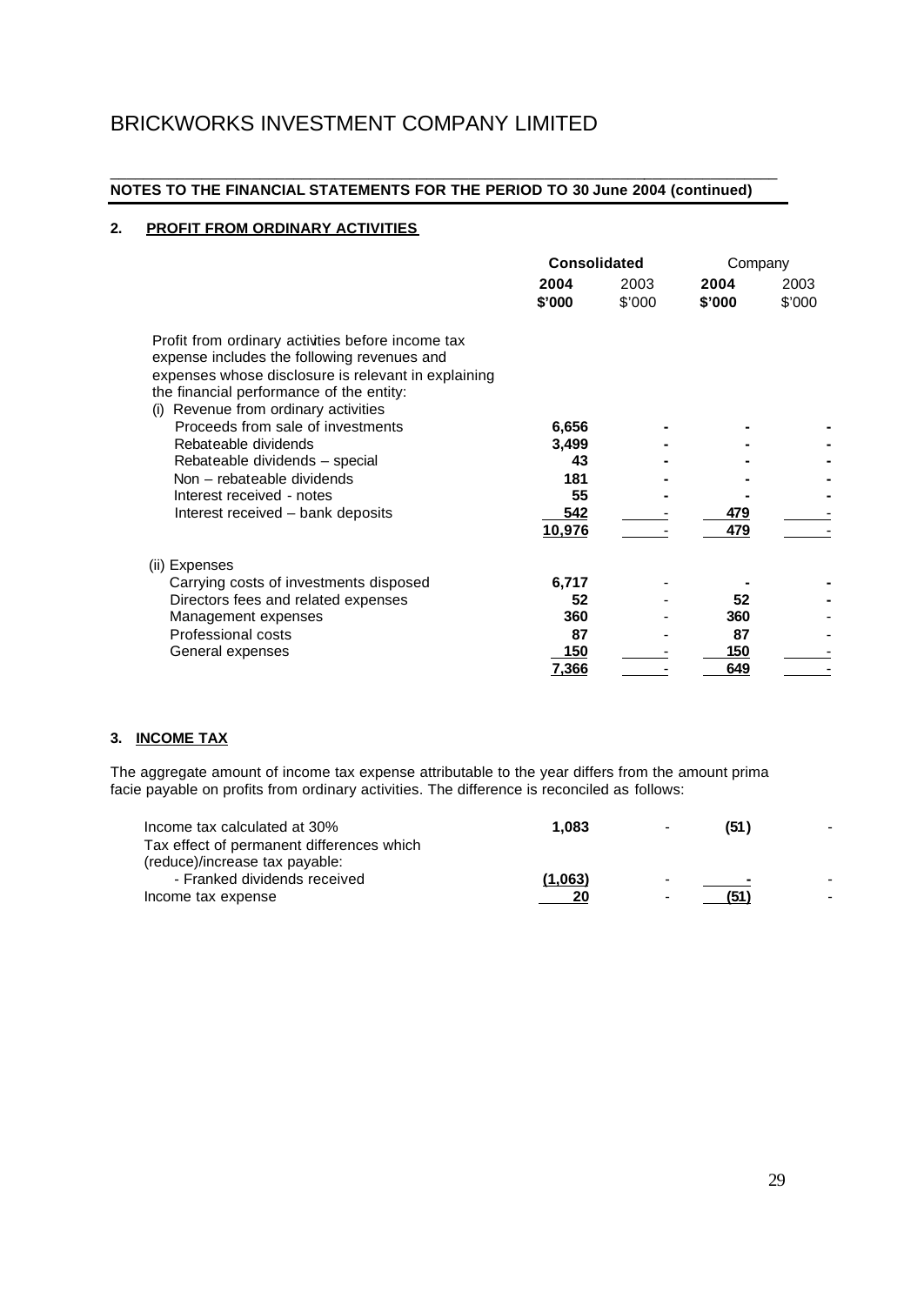#### \_\_\_\_\_\_\_\_\_\_\_\_\_\_\_\_\_\_\_\_\_\_\_\_\_\_\_\_\_\_\_\_\_\_\_\_\_\_\_\_\_\_\_\_\_\_\_\_\_\_\_\_\_\_\_\_\_\_\_\_\_\_\_\_\_\_\_\_\_\_\_\_\_\_\_\_\_\_\_\_ **NOTES TO THE FINANCIAL STATEMENTS FOR THE PERIOD TO 30 June 2004 (continued)**

| 4. FRANKING ACCOUNT BALANCE                                                                                                                                                                                                                                                                   |                      |                |                      |                |
|-----------------------------------------------------------------------------------------------------------------------------------------------------------------------------------------------------------------------------------------------------------------------------------------------|----------------------|----------------|----------------------|----------------|
|                                                                                                                                                                                                                                                                                               | <b>Consolidated</b>  |                | Company              |                |
|                                                                                                                                                                                                                                                                                               | 2004<br>\$'000       | 2003<br>\$'000 | 2004<br>\$'000       | 2003<br>\$'000 |
| Balance of franking account after allowing for payment of<br>income tax provided for in the financial statements and<br>receipt of dividends recognised as receivables and<br>deducting franking credits used in the payment of<br>dividends recognised as a liability at the reporting date. |                      |                |                      |                |
| 30% Class C franking credits                                                                                                                                                                                                                                                                  | 2,305                |                | 2,305                |                |
| 5. CASH ASSETS                                                                                                                                                                                                                                                                                |                      |                |                      |                |
| Cash at bank                                                                                                                                                                                                                                                                                  | 12,792               |                | 5,835                |                |
| Deposits at call                                                                                                                                                                                                                                                                              | 12,792               |                | 5,835                |                |
|                                                                                                                                                                                                                                                                                               |                      |                |                      |                |
| <b>6. RECEIVABLES</b>                                                                                                                                                                                                                                                                         |                      |                |                      |                |
| (a) Current<br>Dividends receivable<br>Interest receivable<br>Receivable from related entity<br><b>Sundry Debtors</b>                                                                                                                                                                         | 1,973<br>16<br>1,989 |                | 4,912<br>14<br>4,926 |                |
| (b) Non-current<br>Loans to related entity - unsecured                                                                                                                                                                                                                                        |                      |                | 87,000               |                |
| 7. OTHER FINANCIAL ASSETS                                                                                                                                                                                                                                                                     |                      |                |                      |                |
| Listed securities at fair value:<br>- Shares in other corporations<br>- Converting and convertible notes and other interest                                                                                                                                                                   | 169,754              |                |                      |                |
| bearing securities<br>Shares in subsidiary entity at cost                                                                                                                                                                                                                                     | 1,220                |                | 73.501               |                |
|                                                                                                                                                                                                                                                                                               | 170,974              |                | 73,501               |                |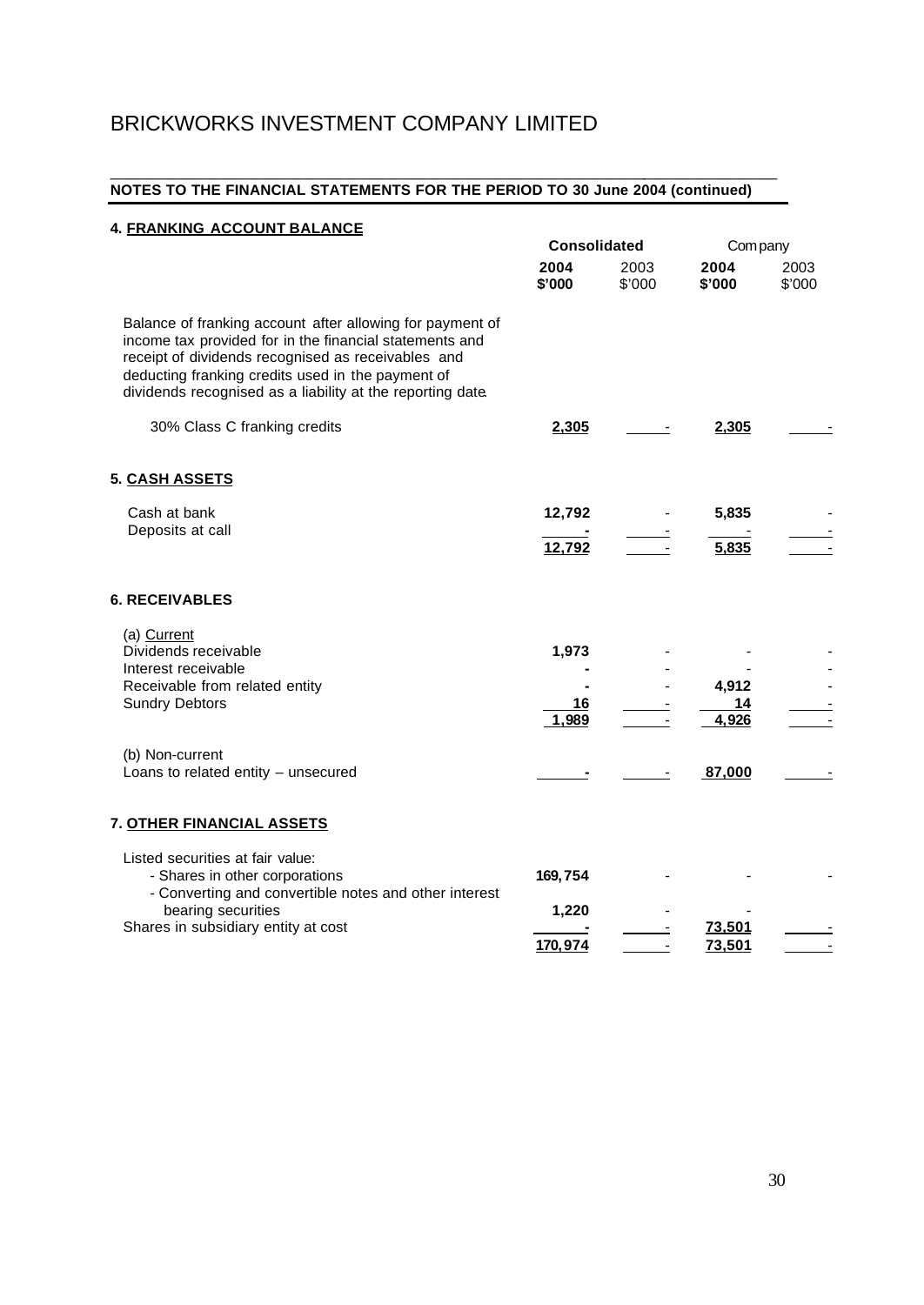#### \_\_\_\_\_\_\_\_\_\_\_\_\_\_\_\_\_\_\_\_\_\_\_\_\_\_\_\_\_\_\_\_\_\_\_\_\_\_\_\_\_\_\_\_\_\_\_\_\_\_\_\_\_\_\_\_\_\_\_\_\_\_\_\_\_\_\_\_\_\_\_\_\_\_\_\_\_\_\_\_ **NOTES TO THE FINANCIAL STATEMENTS FOR THE PERIOD TO 30 June 2004 (continued)**

# **8. DEFERRED TAX ASSETS**

|                                                            | <b>Consolidated</b> |                | Company        |                |
|------------------------------------------------------------|---------------------|----------------|----------------|----------------|
|                                                            | 2004<br>\$'000      | 2003<br>\$'000 | 2004<br>\$'000 | 2003<br>\$'000 |
| The deferred tax asset balance comprises the following     |                     |                |                |                |
| timing differences and unused tax losses:                  |                     |                |                |                |
| Share issuing costs                                        | 1,094               |                | 1,094          |                |
| Formation expenses                                         | $\mathbf{2}$        |                | $\mathbf{2}$   |                |
| Current year capital losses                                | 18                  |                | 18             |                |
| Current year income losses                                 | 241                 |                | 241            |                |
|                                                            | 1,355               |                | 1,355          |                |
| Deferred tax asset recognised directly in equity           | 1,367               |                | 1,367          |                |
| 9. PAYBLES                                                 |                     |                |                |                |
| Creditors and accruals                                     | 92                  |                | 92             |                |
| 10. DEFERRED TAX LIABILITIES                               |                     |                |                |                |
| The deferred tax liability balance comprises the following |                     |                |                |                |
| timing differences:                                        |                     |                |                |                |
| Revaluation of investments held by controlled entity       | 4,622               |                | 4,622          |                |
| Non rebateable dividend receivable by controlled entity    | 8                   |                | 8              |                |
|                                                            | 4,630               |                | 4,630          |                |
| Deferred tax liability recognised directly in equity       | 4,622               |                | 4,622          |                |
| 11. CONTRIBUTED EQUITY                                     |                     |                |                |                |
| (a) Issued and Paid-Up Capital                             |                     |                |                |                |
|                                                            | <b>Consolidated</b> |                | Company        |                |
|                                                            | 2004<br>\$'000      | 2003<br>\$'000 | 2004<br>\$'000 | 2003<br>\$'000 |
| 171,226,981 Ordinary shares fully paid                     | 168,037             |                | 168,037        |                |
| (b) Movement in Ordinary Shares                            |                     |                |                |                |

 There were 171,226,981 ordinary shares issued since the Company was incorporated on 17 October 2003 to 30 June 2004.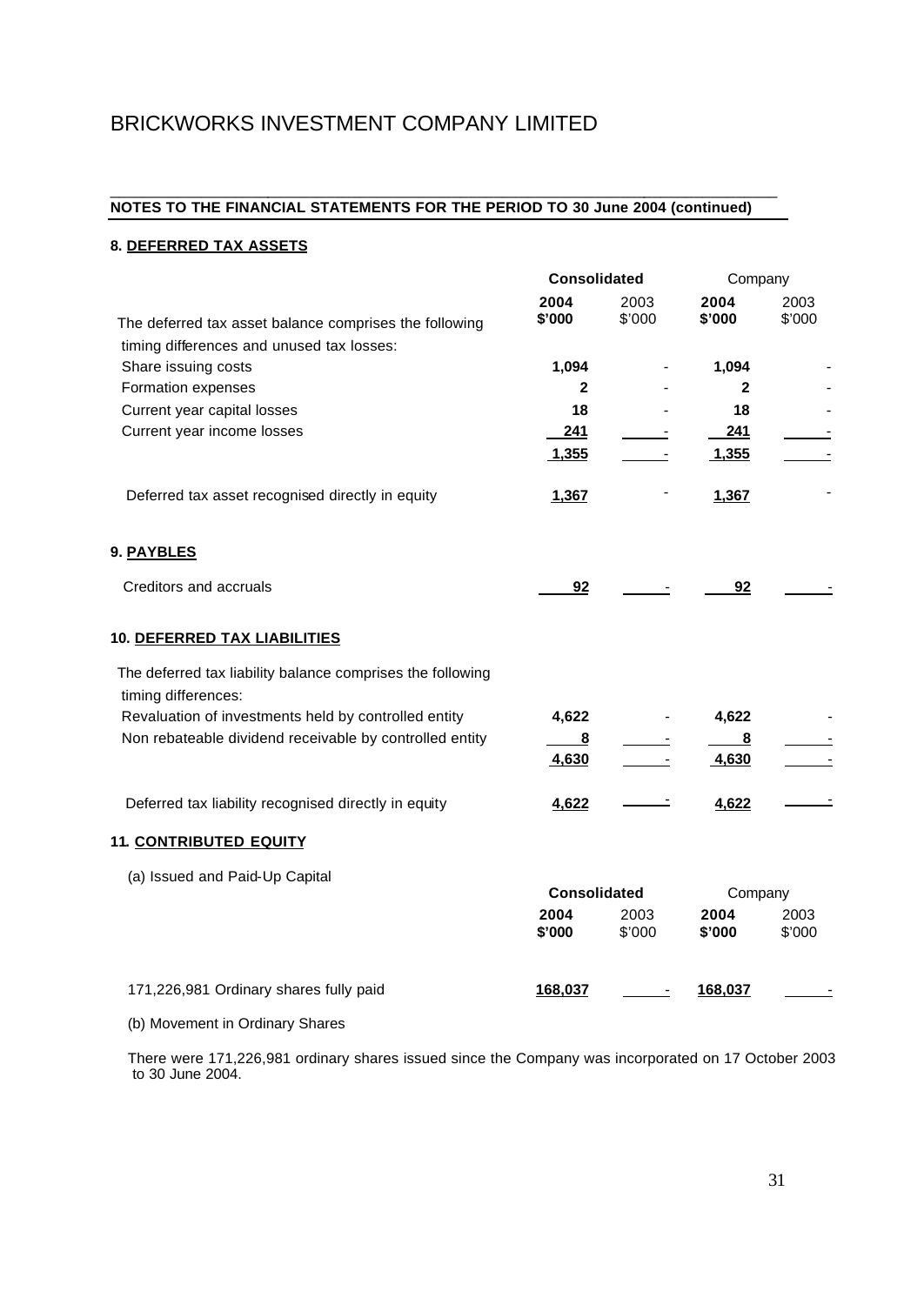#### \_\_\_\_\_\_\_\_\_\_\_\_\_\_\_\_\_\_\_\_\_\_\_\_\_\_\_\_\_\_\_\_\_\_\_\_\_\_\_\_\_\_\_\_\_\_\_\_\_\_\_\_\_\_\_\_\_\_\_\_\_\_\_\_\_\_\_\_\_\_\_\_\_\_\_\_\_\_\_\_ **NOTES TO THE FINANCIAL STATEMENTS FOR THE PERIOD TO 30 June 2004 (continued)**

| <b>12. ASSET REVALUATION RESERVE</b>                                                                                                                                                                                                                                                                                                                                                                    |                                                        |                | Company                              |                |  |
|---------------------------------------------------------------------------------------------------------------------------------------------------------------------------------------------------------------------------------------------------------------------------------------------------------------------------------------------------------------------------------------------------------|--------------------------------------------------------|----------------|--------------------------------------|----------------|--|
|                                                                                                                                                                                                                                                                                                                                                                                                         | <b>Consolidated</b><br>2004<br>\$'000                  | 2003<br>\$'000 | 2004<br>\$'000                       | 2003<br>\$'000 |  |
| Balance at the beginning of the period<br>Revaluation of investments<br>Balance at the end of the year                                                                                                                                                                                                                                                                                                  | 10,784<br>10,784                                       |                |                                      |                |  |
| <b>13. RETAINED PROFITS</b><br>Retained profits at the beginning of the period<br>Net profit attributable to members of the Company<br>Dividends provided for or paid<br>Retained profits at the end of the year<br><b>14. CASH FLOW RECONCILIATION</b>                                                                                                                                                 | 3,590<br>3,590                                         |                | (119)<br>(119)                       |                |  |
| (a) Reconciliation of cash flow from operations with<br>profits from ordinary activities after income tax                                                                                                                                                                                                                                                                                               |                                                        |                |                                      |                |  |
| Net profit / (loss) after income tax<br>(Profit) / loss on disposal of investment<br>(Increase) / Decrease in receivables and prepayments<br>Increase / (Decrease) in creditors and accruals<br>Increase / (Decrease) in deferred tax liabilities<br>Increase / (Decrease) in provision for tax<br>(Increase) / Decrease in future tax benefit<br>Net cash (outflow) / inflow from operating activities | 3,590<br>61<br>(150)<br>92<br>9<br>(12)<br>12<br>3,602 |                | (119)<br>(36)<br>92<br>(51)<br>(114) |                |  |
| (b) Acquisition of subsidiary entity<br>During the period to 30 June 2004, the Company<br>acquired 100% of the controlled entity, Brickworks<br>Securities Pty Ltd.<br>Details of the transaction are:                                                                                                                                                                                                  |                                                        |                |                                      |                |  |
| Purchase consideration net of cash acquired                                                                                                                                                                                                                                                                                                                                                             | 73,389                                                 |                | <u>73,501</u>                        |                |  |
| Cash consideration                                                                                                                                                                                                                                                                                                                                                                                      | 34,888                                                 |                | 35,000                               |                |  |
| Assets and liabilities held at acquisition date:<br>Receivables<br>Listed securities<br>Creditors                                                                                                                                                                                                                                                                                                       | 1,862<br>156,539<br>(85,012)<br>73,389                 |                |                                      |                |  |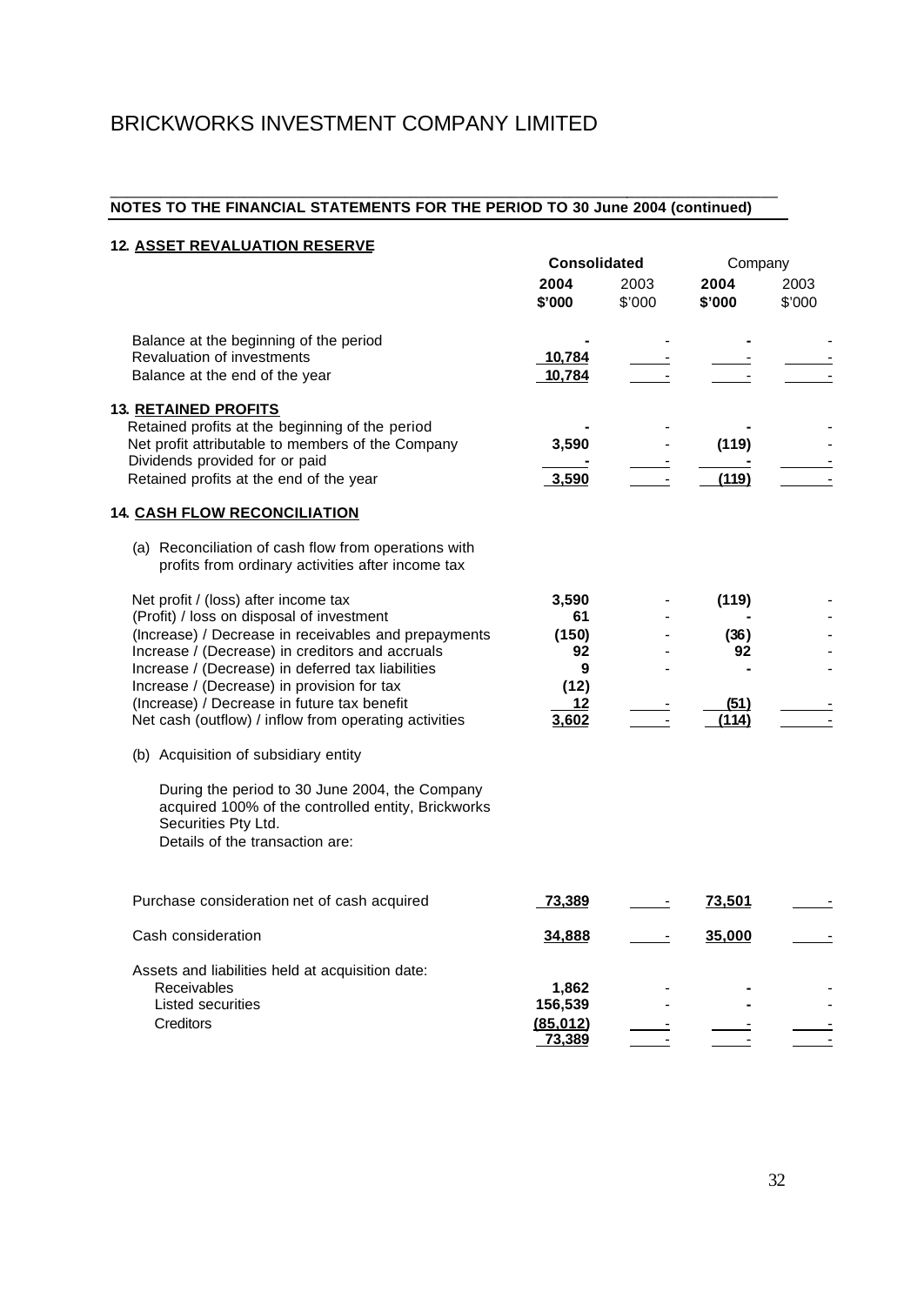#### \_\_\_\_\_\_\_\_\_\_\_\_\_\_\_\_\_\_\_\_\_\_\_\_\_\_\_\_\_\_\_\_\_\_\_\_\_\_\_\_\_\_\_\_\_\_\_\_\_\_\_\_\_\_\_\_\_\_\_\_\_\_\_ \_\_\_\_\_\_\_\_\_\_\_\_\_\_\_\_\_ **NOTES TO THE FINANCIAL STATEMENTS FOR THE PERIOD TO 30 June 2004 (continued)**

# **14. CASH FLOW RECONCILIATION (continued)**

- (c) Non-cash financing and investing activities
	- (i) Share issue

38,501,479 ordinary shares were issued at \$1 each as part of the consideration for the purchase of Brickworks Securities Pty Limited.

# **15. EARNINGS PER SHARE**

|                                                                                                                        | <b>Consolidated</b> |        |  |
|------------------------------------------------------------------------------------------------------------------------|---------------------|--------|--|
|                                                                                                                        | 2004                | 2003   |  |
| The following reflects the income and share data used<br>in the calculation of basic and dluted earnings per<br>share: | \$'000              | \$'000 |  |
| Net Profit / (Loss)                                                                                                    | 3,590               |        |  |
| Earnings used in calculating basic and diluted earnings<br>per share                                                   | 3,590               |        |  |
|                                                                                                                        | No.<br>(000)        |        |  |
| Weighted average number of ordinary shares used in<br>the calculation of basic & diluted earnings per share            | 171,227             |        |  |
| Basic earnings per share (cents)                                                                                       | 2.10                |        |  |
| Diluted earnings per share (cents)                                                                                     | 2.10                |        |  |

# **16. AUDITORS' REMUNERATION**

| w.                                                                                                                             | <b>Consolidated</b> |               | Company        |                |
|--------------------------------------------------------------------------------------------------------------------------------|---------------------|---------------|----------------|----------------|
|                                                                                                                                | 2004<br>\$'000      | 2003<br>\$000 | 2004<br>\$'000 | 2003<br>\$'000 |
| Amounts received, or due and receivable by the auditors<br>for:<br>Auditing the financial report of the Company and the<br>(a) |                     |               |                |                |
| controlled entity                                                                                                              | 26                  |               | 26             |                |
| Other services<br>(b)                                                                                                          |                     |               |                |                |
|                                                                                                                                | 26                  |               | 26             |                |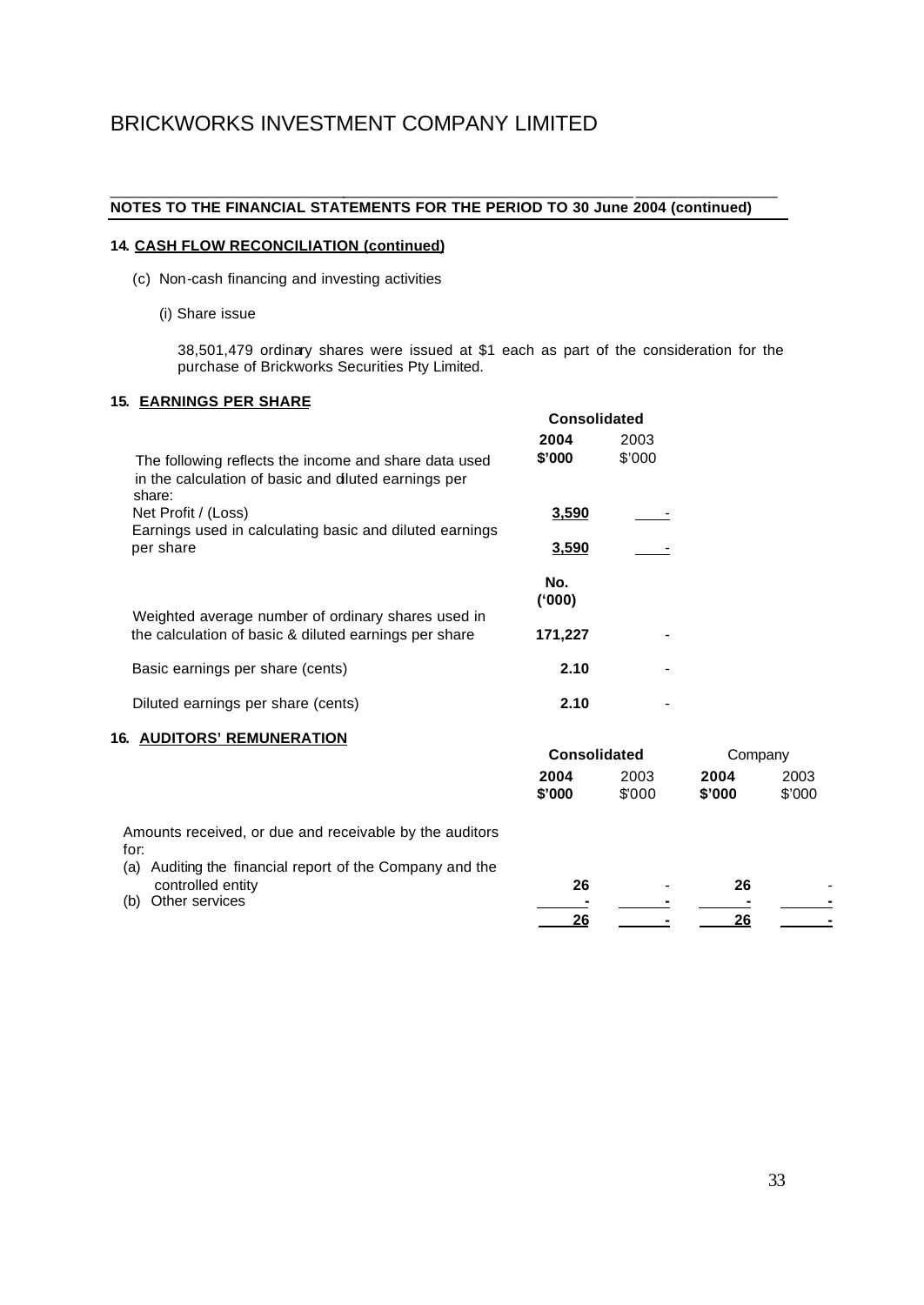#### \_\_\_\_\_\_\_\_\_\_\_\_\_\_\_\_\_\_\_\_\_\_\_\_\_\_\_\_\_\_\_\_\_\_\_\_\_\_\_\_\_\_\_\_\_\_\_\_\_\_\_\_\_\_\_\_\_\_\_\_\_\_\_\_\_\_\_\_\_\_\_\_\_\_\_\_\_\_\_\_ **NOTES TO THE FINANCIAL STATEMENTS FOR THE PERIOD TO 30 June 2004 (continued)**

### **17. DIRECTORS REMUNERATION**

|                                                                                                                                     | 2004   | 2003 |
|-------------------------------------------------------------------------------------------------------------------------------------|--------|------|
| Income paid or payable, or otherwise made<br>available to Non-Executive Directors by the<br>Company in connection with managing the |        |      |
| affairs of the Company                                                                                                              |        |      |
|                                                                                                                                     |        | \$   |
| Fees                                                                                                                                | 35,000 | -    |
| Superannuation Guarantee amounts                                                                                                    | 16,775 | ۰    |
|                                                                                                                                     | 51,775 |      |

The number of Directors whose total remuneration from the Company was within the following bands:

|                     | Number of Directors |
|---------------------|---------------------|
| $$10,000 - $19,999$ | -                   |
| $$20,000 - $29,999$ | -                   |

The Company had no employees during the period to 30 June 2004.

#### **18. SUPERANNUATION COMMITMENTS**

The Company contributes superannuation payments on behalf of directors of the consolidated entity in accordance with relevant legislation. Superannuation funds are nominated by the individual directors and are independent of the Company.

#### **19. RELATED PARTY TRANSACTIONS**

Related parties of the Company fall into the following categories:

#### (i) Controlled Entity

Brickworks Securities Pty Limited is 100% owned by the Company and is incorporated in Australia.

Transactions between the Company and its controlled entity consist of loan balance from the Company to its controlled entity. No interest is charged on the loan balance to the controlled entity and no repayment period is fixed for the loan.

#### (ii) Directors/Officers Related Entities

Persons who were Directors/Officers of Brickworks Investment Company Limited for part or all of the period ended 30 June 2003 were:

Directors: RD Millner DC Hall AJ Payne

Company Secretary: JP de Gouveia

#### Pitt Capital Partners Limited

The Company has appointed Pitt Capital Partners Limited, an entity in which Mr. RD Millner has an indirect interest, to act as financial adviser in respect of the listing of the Company's shares. Total fees paid to Pitt Capital Partners Limited were \$788,811 including GST.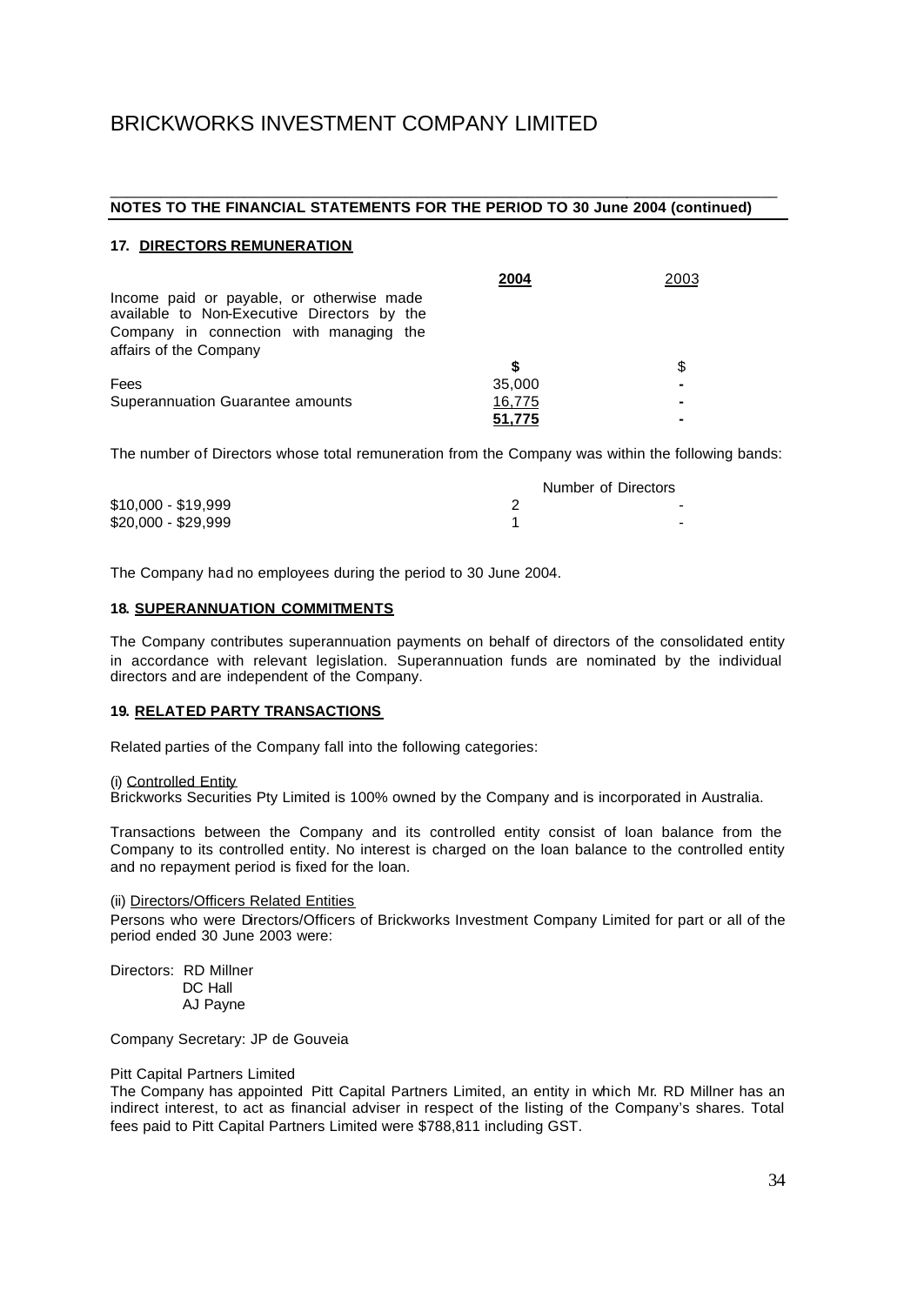#### \_\_\_\_\_\_\_\_\_\_\_\_\_\_\_\_\_\_\_\_\_\_\_\_\_\_\_\_\_\_\_\_\_\_\_\_\_\_\_\_\_\_\_\_\_\_\_\_\_\_\_\_\_\_\_\_\_\_\_\_\_\_\_\_\_\_\_\_\_\_\_\_\_\_\_\_\_\_\_\_ **NOTES TO THE FINANCIAL STATEMENTS FOR THE PERIOD TO 30 June 2004 (continued)**

### **19. RELATED PARTY TRANSACTIONS (continued)**

Souls Funds Management Limited

The Company has appointed Souls Funds Management Limited, an entity in which Mr. RD Millner has an indirect interest, to act as investment manager for a period of 5 years from 24 October 2003. Under the agreement between the two parties, the Company agrees to pay Souls Funds Managem ent Limited a monthly management fee equal to one-twelfth of 0.35% of the total assets of the Company in the preceding month.

The management fee paid for the period to 30 June 2004 was \$ 359,549; and the management fee owed by the Company to Souls Funds Management Limited at 30 June 2004 was \$59,950.

Corporate and Administrative Services Pty Limited

The Company has appointed Corporate & Administrative Services Pty Limited, an entity in which Mr RD Millner has an indirect interest and Mr JP de Gouveia has a direct interest, to provide the Company with administration, company secretarial services and preparation of all financial accounts.

Administration fees paid for the period to 30 June 2004 were \$60,866 including GST and are at standard market rates.

No administration fees were owed by the Company to Corporate & Administrative Services Pty Limited at 30 June 2004.

#### (iii) Transactions in securities of the Company

Aggregate number of securities of the Company acquired or disposed of by Directors or their Director-related entities:

|                             | 2004      |
|-----------------------------|-----------|
|                             | Units     |
| <b>Acquisition - Shares</b> | 1.014.002 |
| Disposal – Shares           |           |

During the period ended 30 June 2004, entities related to Directors acquired, under normal commercial terms, shares in the Company as follows:

- (i) Entities related to Mr RD Millner: 914,000 shares
- (ii) Entities related to Mr DC Hall: 50,001 shares
- (iii) Entities related to Mr AJ Payne: 50,001 shares

Directors acquired shares through initial public offering or on-market purchase.

There has been no other change to Directors' shareholdings in the Company during the period ended 30 June 2004.

Messrs RD Millner, DC Hall and AJ Payne, or their associated entities, being shareholders of the Company are entitled to receive dividends from the Company.

#### **20. FINANCIAL REPORTING BY SEGMENTS**

The Company operates predominately in the securities industry in Australia.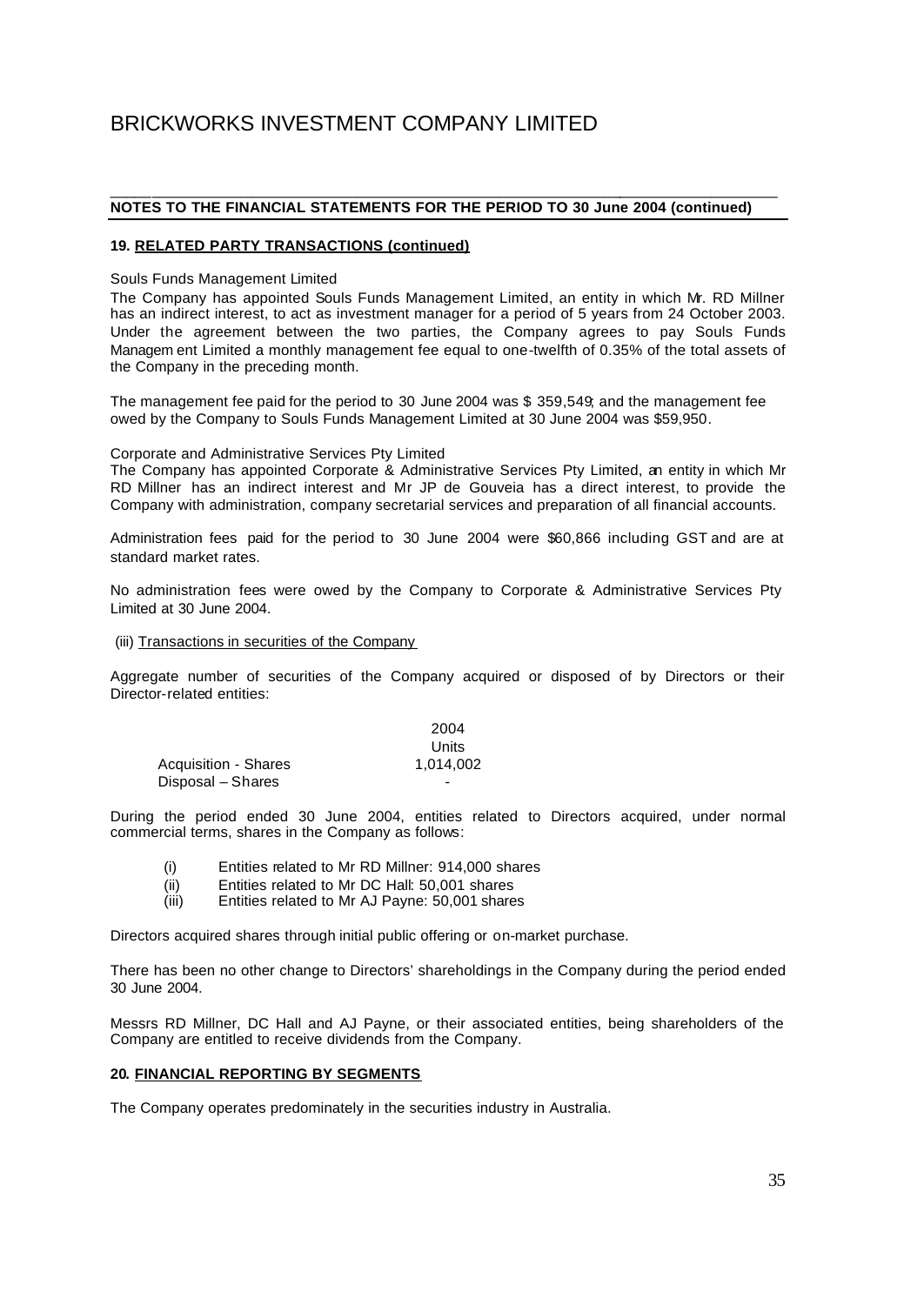#### \_\_\_\_\_\_\_\_\_\_\_\_\_\_\_\_\_\_\_\_\_\_\_\_\_\_\_\_\_\_\_\_\_\_\_\_\_\_\_\_\_\_\_\_\_\_\_\_\_\_\_\_\_\_\_\_\_\_\_\_\_\_\_\_\_\_\_\_\_\_\_\_\_\_\_\_\_\_\_\_ **NOTES TO THE FINANCIAL STATEMENTS FOR THE PERIOD TO 30 June 2004 (continued)**

#### **21. FINANCIAL INSTRUMENTS**

#### a) Interest Rate Risk

The Company's exposure to interest rate risk as at the reporting date is as follows:

|                                                          | Weighted<br>Average<br>Interest Rate<br>% |      | Variable<br>Interest Rate<br>\$'000 |      | Non-Interest<br>Bearing<br>\$'000 |      | Total<br>\$000        |      |
|----------------------------------------------------------|-------------------------------------------|------|-------------------------------------|------|-----------------------------------|------|-----------------------|------|
|                                                          | 2004                                      | 2003 | 2004                                | 2003 | 2004                              | 2003 | 2004                  | 2003 |
| <b>Financial Assets</b><br>Cash<br>Converting preference | 3.95                                      |      | 12,792                              |      |                                   |      | 12,792                |      |
| shares<br><b>Notes</b><br>Listed securities              | 7.27<br>6.75                              |      | 797<br>423                          | -    | 169,754                           |      | 797<br>423<br>169,754 |      |
| Receivables and<br>prepayments                           |                                           |      | 14,012                              |      | 2,012<br>171,766                  |      | 2,012<br>185,778      |      |
| <b>Financial Liabilities</b><br>Payables                 |                                           |      |                                     |      | 92                                |      | 92                    |      |

#### b) Credit Risk

Credit risk refers to the risk that a counterparty will default on its contractual obligations resulting in financial loss to the Company. The Company has adopted the policy of only dealing with creditworthy counterparties and obtaining sufficient collateral or other security where appropriate, as a means of mitigating the risk of financial loss from defaults. The Group measures credit risk on a fair value basis. The Group does not have any significant credit risk exposure to any single counterparty or any group of counterparties having similar characteristics. The carrying amount of financial assets recorded in the financial statements, net of any provisions for losses, represents the Group's maximum exposure to credit risk without taking account of the value of any collateral or other security obtained.

#### c) Concentration of investment risk

The Company minimises concentration of risk in relation to investments by spreading across different sectors.

Spread of investments in the following sectors:

|                                   | Percentage of total investment |           |                  | Amount           |
|-----------------------------------|--------------------------------|-----------|------------------|------------------|
| Sector                            | 2004<br>%                      | 2003<br>% | 2004<br>(\$'000) | 2003<br>(\$'000) |
| <b>Banks</b>                      | 46.7                           |           | 85,809           |                  |
| Capital goods                     | 3.2                            |           | 5,811            |                  |
| <b>Diversified Financials</b>     | 6.2                            |           | 11,428           |                  |
| <b>Materials</b>                  | 20.5                           |           | 37,578           |                  |
| <b>Telecommunication Services</b> | 3.4                            |           | 6,308            |                  |
| Other non concentrated            | 13.0                           |           | 24,040           |                  |
| Bank deposits                     | <u>_7.0</u>                    |           | <u>12,792</u>    |                  |
|                                   | <u>100.0</u>                   |           | 183,766          |                  |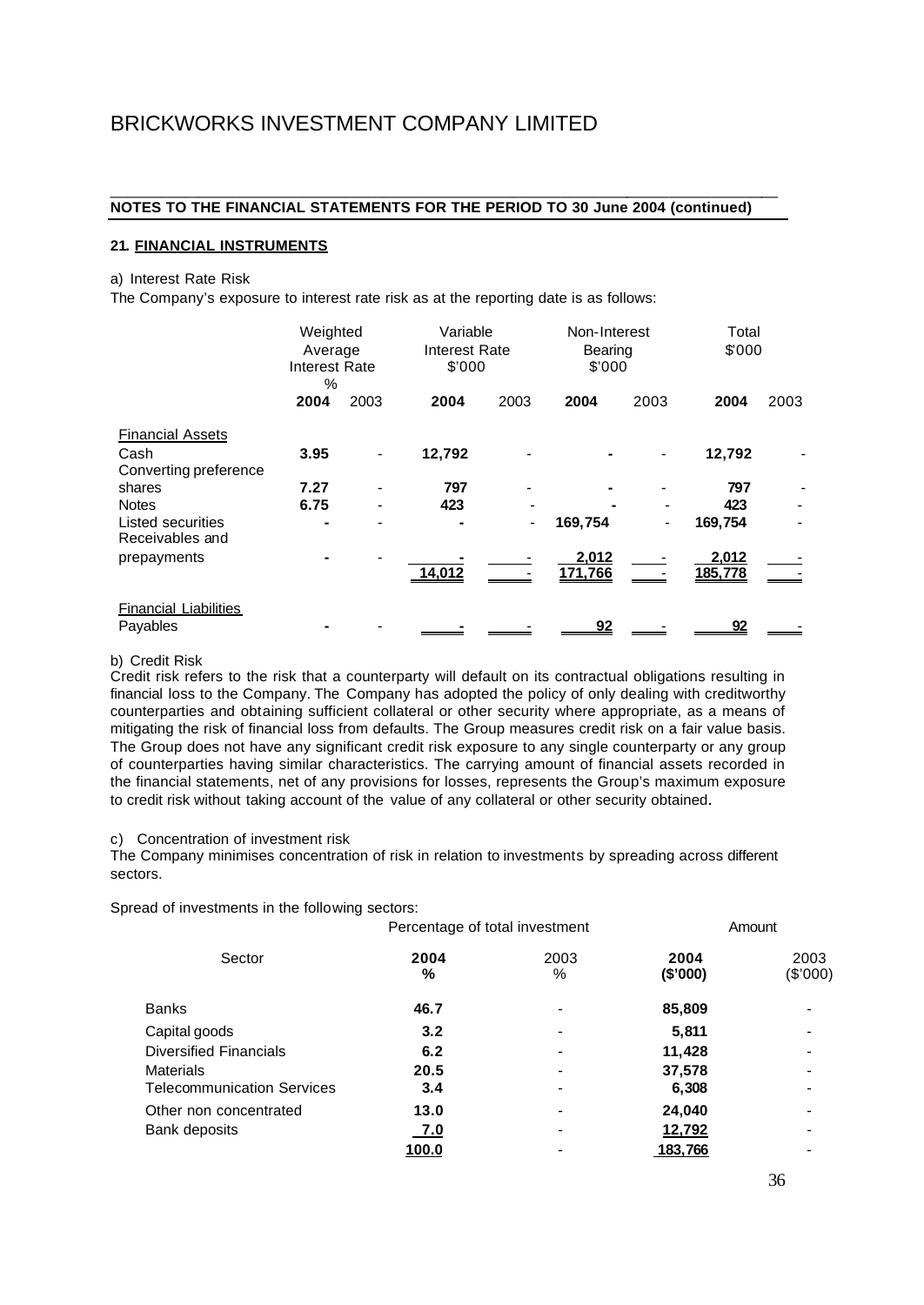#### \_\_\_\_\_\_\_\_\_\_\_\_\_\_\_\_\_\_\_\_\_\_\_\_\_\_\_\_\_\_\_\_\_\_\_\_\_\_\_\_\_\_\_\_\_\_\_\_\_\_\_\_\_\_\_\_\_\_\_\_\_\_\_\_\_\_\_\_\_\_\_\_\_\_\_\_\_\_\_\_ **NOTES TO THE FINANCIAL STATEMENTS FOR THE PERIOD TO 30 June 2004 (continued)**

# **21. FINANCIAL INSTRUMENTS (continued)**

The Company traded all investment transactions through a number of major broking firms with trades evenly placed amongst those firms.

d) Net Fair Value

The carrying amount of financial assets and financial liabilities recorded in the financial statements represents their respective net fair values, determined in accordance with the accounting policies disclosed in note 1 to the accounts.

#### **22. COMPARATIVE INFORMATION**

The Company was incorporated on 17 October 2003 and as such no comparative information is available for the previous corresponding period.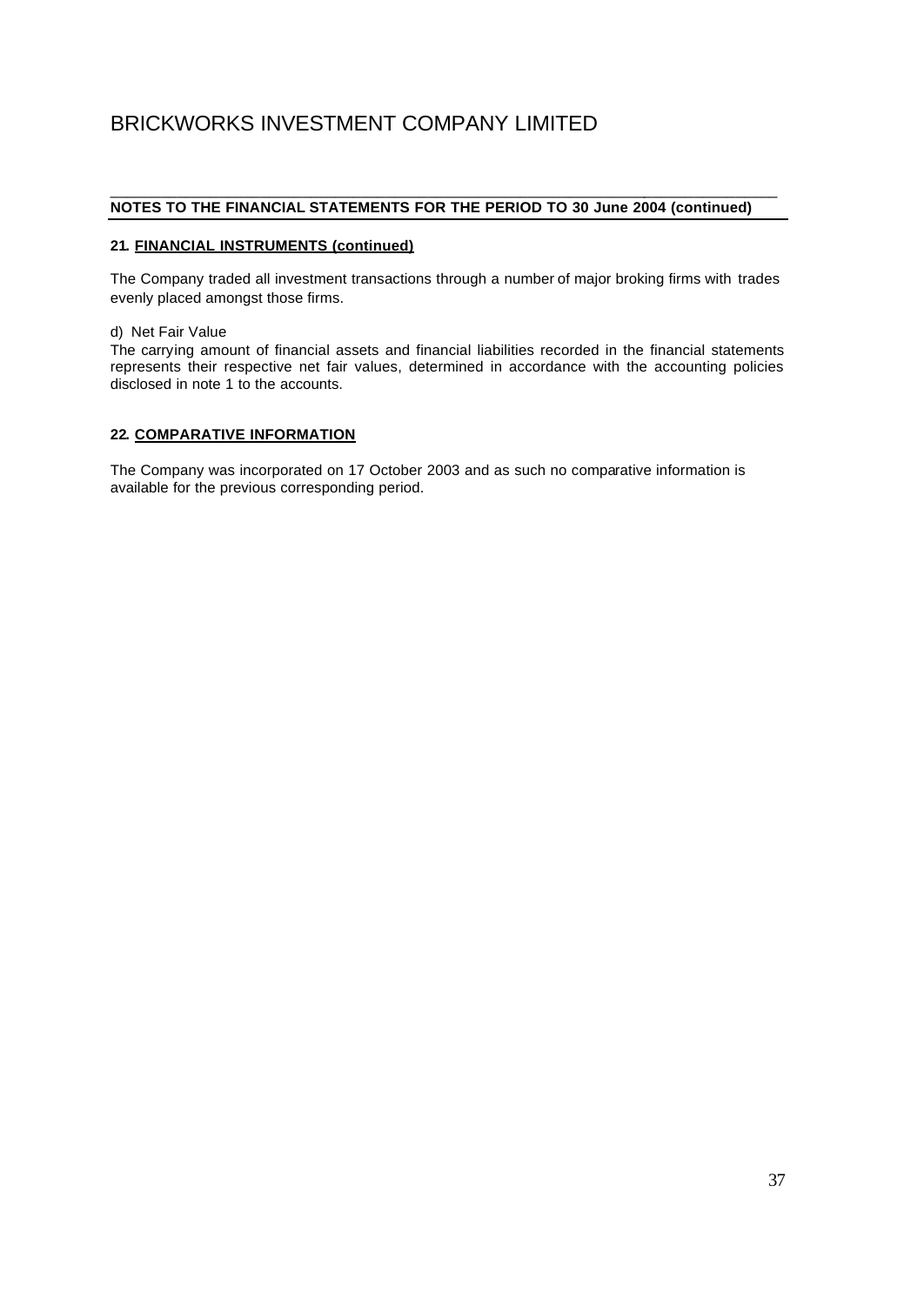# **DIRECTORS' DECLARATION\_\_\_\_\_\_\_\_\_\_\_\_\_\_\_\_\_\_\_\_\_\_\_\_\_\_\_\_\_\_\_\_\_\_\_\_\_\_\_\_\_\_\_\_\_\_\_\_\_\_\_**

The directors of Brickworks Investment Company Limited declare that:

1. the financial statements and notes of the Company and consolidated entity as set out on pages 21 to 36, are in accordance with the Corporations Act 2001:

\_\_\_\_\_\_\_\_\_\_\_\_\_\_\_\_\_\_\_\_\_\_\_\_\_\_\_\_\_\_\_\_\_\_\_\_\_\_\_\_\_\_\_\_\_\_\_\_\_\_\_\_\_\_\_\_\_\_\_\_\_\_\_\_\_\_\_\_\_\_\_\_\_\_\_\_\_\_\_\_

- (a) give a true and fair view of the financial position as at 30 June 2004 and the performance for the period ended on that date of the Company and consolidated entity; and
- (b) comply with Accounting Standards and the Corporations Regulations 2001;
- 2. in the directors' opinion there are reasonable grounds to believe that the Company will be able to pay its debts as and when they become due and payable.

This declaration is made in accordance with a resolution of the Board of Directors.

**Robert D Millner Director**

**Sydney 2 August 2004**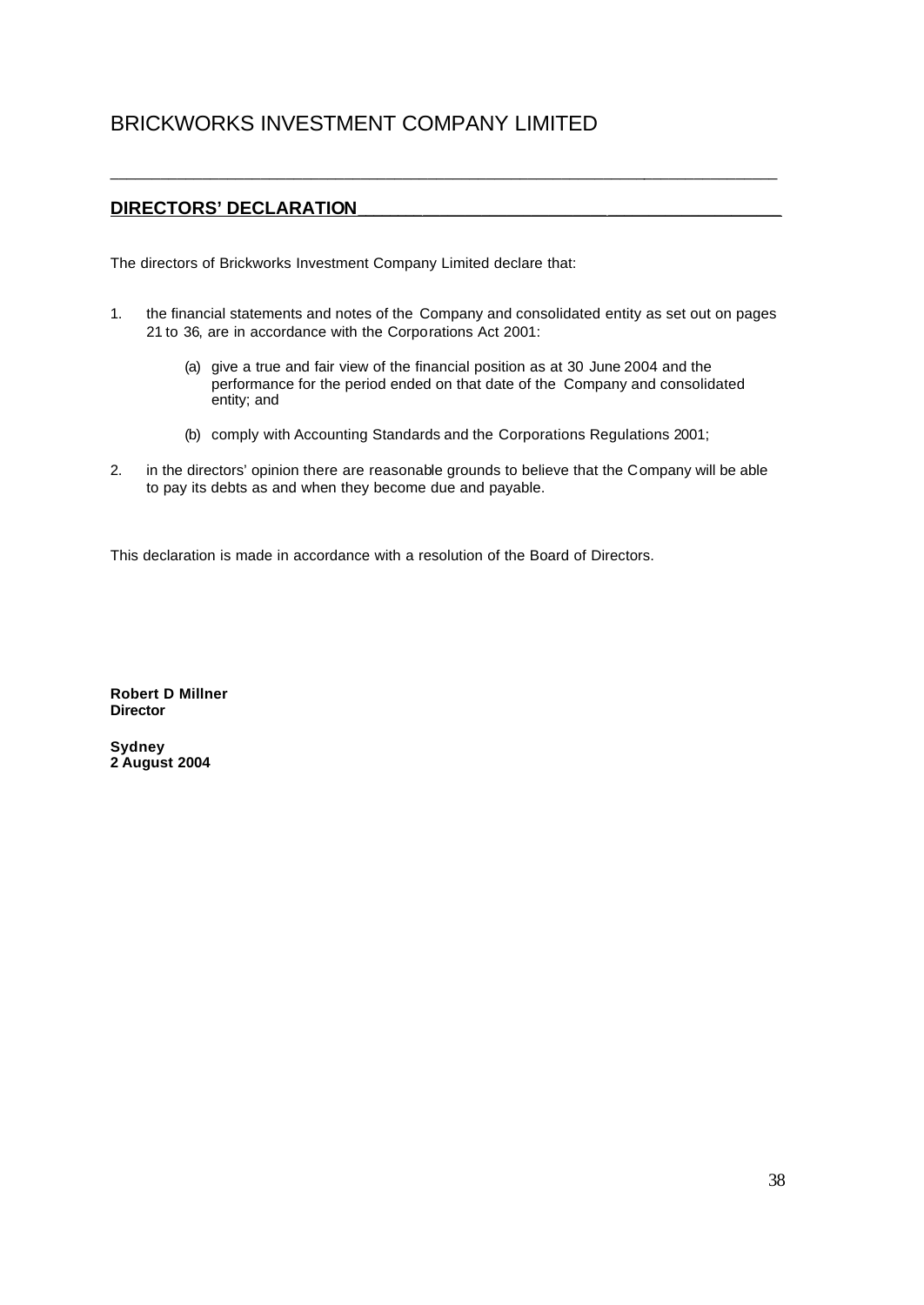# **TRAVIS & TRAVIS** CHARTERED ACCOUNTANTS

P.O. BOX 429 LANE COVE, AUSTRALIA TELEPHONE: +61 2 9427 6555 FACSIMILE:+61 2 9427 5127 EMAIL: info@travisntravis.com.au

#### **INDEPENDENT AUDIT REPORT TO THE MEMBERS OF BRICKWORKS INVESTMENT COMPANY LIMITED**

#### **SCOPE**

#### **The Financial Report and Director's Responsibility**

The Financial report comprises the statement of financial position, statement of financial performance, statement of cash flows, accompanying notes to the financial statements, and the directors' declaration for Brickworks Investment Company Limited (The Company) and the consolidated entity for the year ended 30 June 2004. The consolidated entity comprises both the company and the entities it controlled during that year.

The directors of the company are responsible for the preparation and true and fair presentation of the financial report in accordance with the Corporations Act 2001. This includes responsibility for the maintenance of adequate accounting records and internal controls that are designed to prevent and detect fraud and error, and for the accounting policies and accounting estimates inherent in the financial report.

#### **Audit Approach**

We conducted an independent audit in order to express an opinion to the members of the company. Our audit was conducted in accordance with Australian Auditing Standards, in order to provide reasonable assurance as to whether the financial report is free of material misstatement. The nature of an audit is influenced by factors such as the use of professional judgment, selective testing, the inherent limitations of internal control, and the availability of persuasive rather than conclusive evidence. Therefore, an audit cannot guarantee that all material misstatements have been detected.

We performed procedures to assess whether in all material respects the financial report presents fairly, in accordance with the Corporations Act 2001, including compliance with Accounting Standards and other mandatory financial reporting requirements in Australia, a view which is consistent with our understanding of the company's and the consolidated entity's financial position, and of their performance as represented by the results of their operations and cash flows.

We formed our audit opinion on the basis of these procedures, which included:

- examining, on a test basis, information to provide evidence supporting the amounts and disclosures in the financial report; and
- assessing the appropriateness of the accounting policies and disclosures used and the reasonableness of significant accounting estimates made by the directors.

While we considered the effectiveness of management's internal controls over financial reporting when determining the nature and extent of our procedures, our audit was not designed to provide assurance on internal controls.

#### **INDEPENDENCE**

In conducting our audit, we followed applicable independence requirements of Australian professional ethical pronouncements and the Corporations Act 2001.

#### **AUDIT OPINION**

In our opinion, the financial report of Brickworks Investment Company Limited is in accordance with:

- (a) the Corporations Act 2001, including
	- (i) giving a true and fair view of the company's and consolidated entity's financial position as at 30 June 2004 and of their performance for the year ended on that date; and
	- (ii) complying with Accounting Standards in Australia and the Corporations Regulations 2001; and
- (b) other mandatory financial reporting requirements in Australia.

#### **TRAVIS & TRAVIS**

**Dated: 2 August 2004**

**A.J. FAIRALL 1/114 Longueville Road LANE COVE NSW 2066**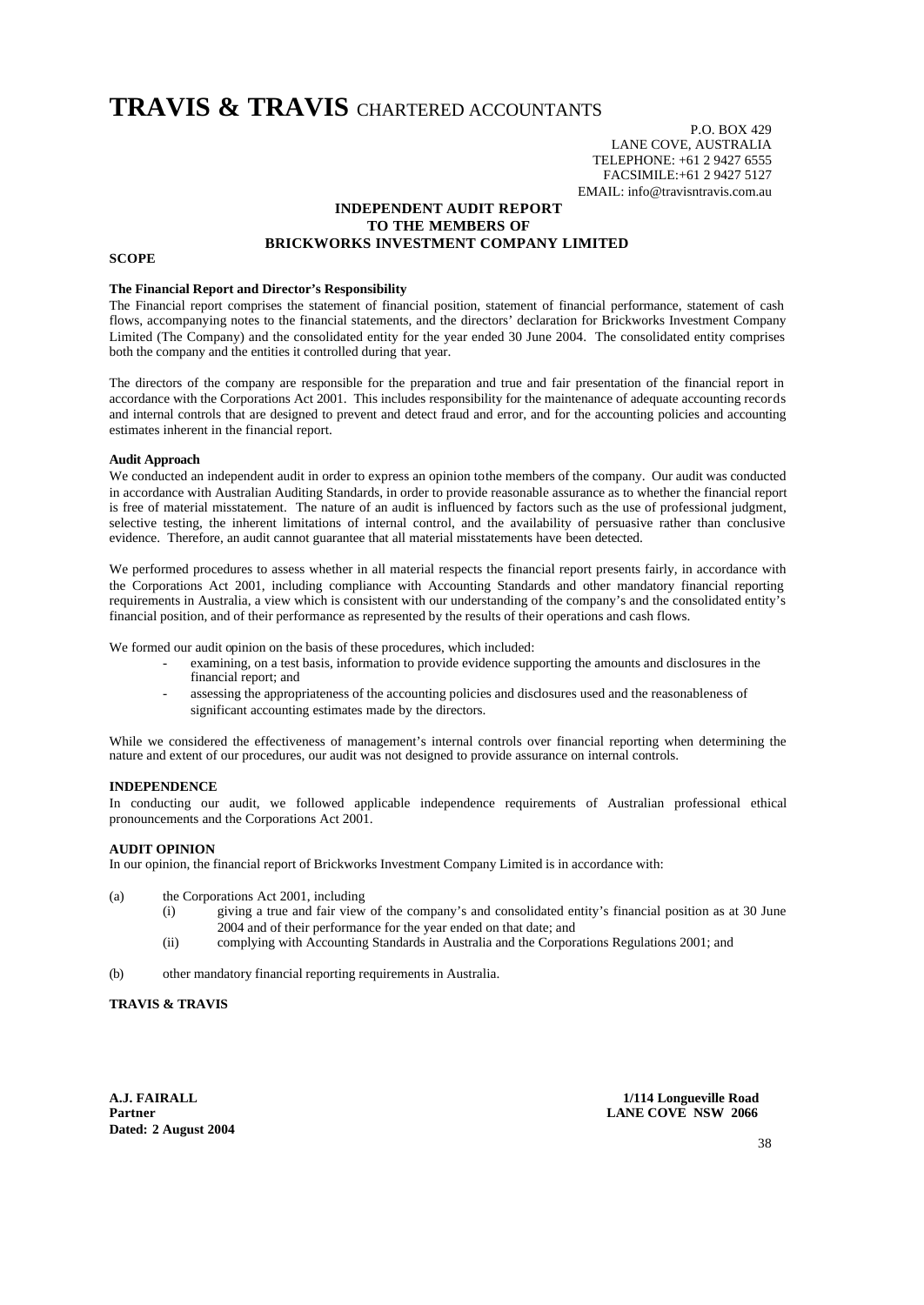Stock Exchange Information

### 1) Equity Holders

At 30/07/2004, there were 7,731 holders of ordinary shares in the capital of the company. These holders were distributed as follow:

|                               | No. of Shares held | No. of Shareholders |
|-------------------------------|--------------------|---------------------|
| 1<br>$\overline{\phantom{m}}$ | 1,000              | 103                 |
| $1,001 -$                     | 5,000              | 3,286               |
|                               | $5,001 - 10,000$   | 1,977               |
|                               | $10,001 - 100,000$ | 2,275               |
|                               | 100,001 and over   | 90                  |
|                               |                    |                     |
|                               |                    |                     |

Holding less than a marketable parcel of 521 shares 24

Votes of Members Article 5.12 of the Company's Constitution provides

- a) Subject to this Constitution and any rights or restrictions attached to a class of Shares, on a show of hands at a meeting of Members, every Eligible Member present has one vote.
- b) Subject to this Constitution and any rights or restrictions attached to a class of Shares, on a poll at a meeting of Members, every Eligible Member present has :
	- (i) one vote for each fully paid up Share (whether the issue price of the Share was paid up or credited or both) that the Eligible Member holds; and
	- (ii) a fraction of one vote for each partly paid up Share that the Eligible Member holds. The fraction is equal to the proportion which the amount paid up on that Share (excluding amounts credited) is to the total amounts paid up and payable (excluding amounts credited on that Share.